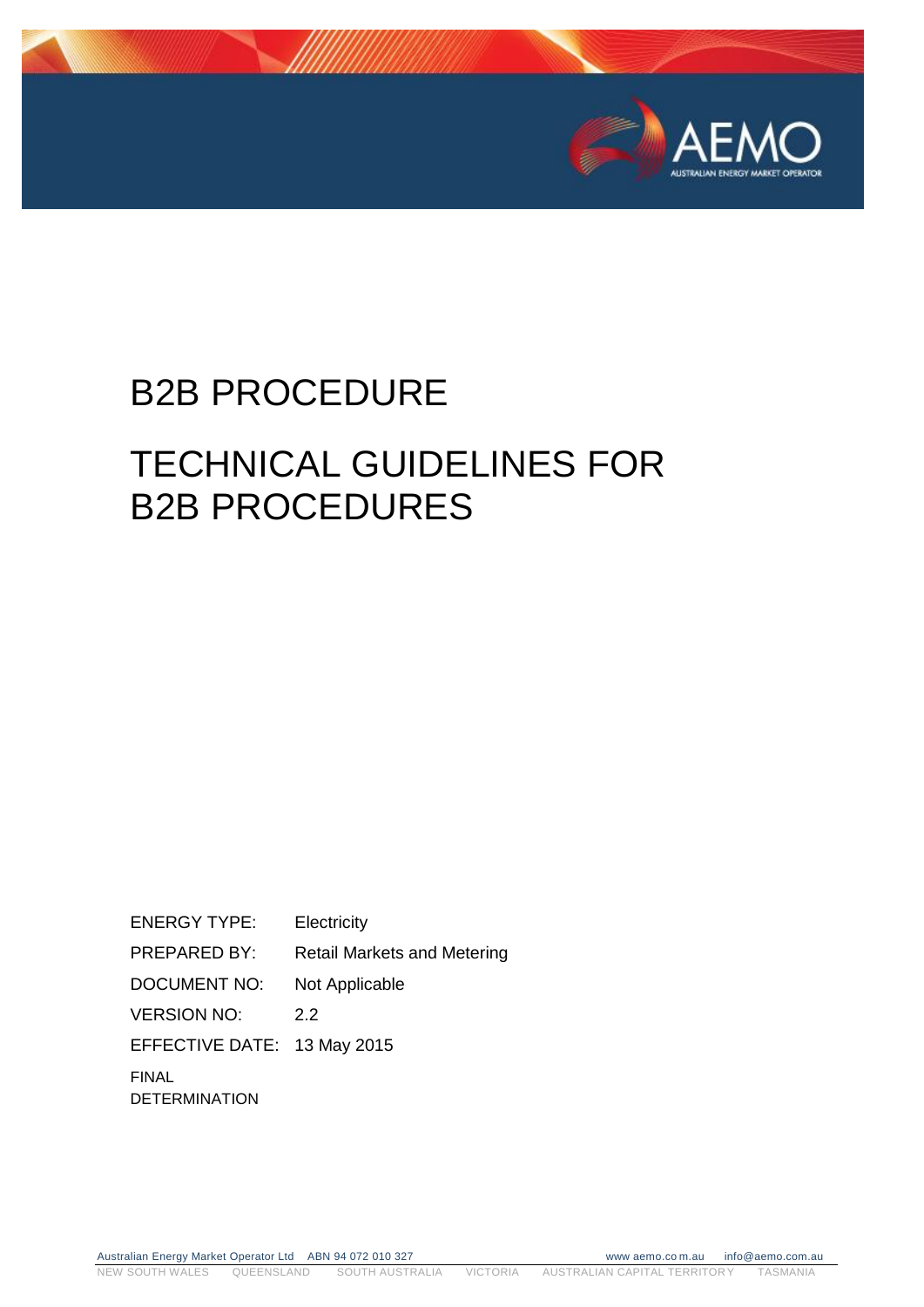#### **Document History**

| <b>Version</b>  | Date       | <b>Author</b> | <b>Comments</b>                                                                                                                                                                                         |  |
|-----------------|------------|---------------|---------------------------------------------------------------------------------------------------------------------------------------------------------------------------------------------------------|--|
| 1.0             | 23/12/2004 | <b>NEMMCO</b> | Final Determination version.                                                                                                                                                                            |  |
| 1.1 DRAFT       | 22/4/2005  | <b>NEMMCO</b> | Draft issued for Consultation.                                                                                                                                                                          |  |
|                 | 20/6/2005  | <b>NEMMCO</b> | Draft issued as Draft Determination.                                                                                                                                                                    |  |
| 1.1             | 1/8/2005   | <b>NEMMCO</b> | Final Determination version.                                                                                                                                                                            |  |
| 1.2             | 29/8/2005  | <b>NEMMCO</b> | Changes to incorporate clause 7.2A of National Electricity<br>Rules that deals with Manifest and minor or procedural<br>errors.                                                                         |  |
| 1.3 DRAFT       | 30/6/2006  | <b>NEMMCO</b> | Update for changes proposed prior to Tranche 1 go live<br>that have no operational impact and changes required to<br>accommodate the commencement of FRC in Queensland.                                 |  |
| 1.3 DRAFT 2     | 20/10/2006 | <b>NEMMCO</b> | All proposed changes accepted at consultation workshop                                                                                                                                                  |  |
| 1.3 DRAFT 3     | 5/12/2006  | <b>NEMMCO</b> | Updated from comments received in 2 <sup>nd</sup> stage consultation                                                                                                                                    |  |
| 1.3 DRAFT FINAL | 15/12/2006 | <b>NEMMCO</b> | <b>Final Draft</b>                                                                                                                                                                                      |  |
| 1.3             | 30/01/2007 | <b>NEMMCO</b> | Version recommended by the IEC to NEMMCO on 22<br>January 2007 and approved by NEMMCO for publication<br>on 30 January 2007.                                                                            |  |
| 1.4             | 20/06/2007 | <b>NEMMCO</b> | Updated to Service Order Process to accommodate<br>changes in re-energisation service order timings. No<br>changes were made to this document.                                                          |  |
| 1.5             | 03/12/2008 | <b>NEMMCO</b> | <b>Issued as Final Determination</b>                                                                                                                                                                    |  |
| 1.5.1           | 27/04/2009 | <b>NEMMCO</b> | Update the version number and release date to retain<br>version numbering with the other B2B procedures.                                                                                                |  |
|                 |            |               | Insert new section 4 which describes the CSV Notification<br>Details                                                                                                                                    |  |
|                 |            |               | Add headings to all table and diagrams                                                                                                                                                                  |  |
|                 |            |               | Updated singular and plural references to the word<br>"Procedure(s)".                                                                                                                                   |  |
|                 |            |               | <b>Issued as Final Determination</b>                                                                                                                                                                    |  |
| 1.6             | 23/06/2009 | <b>NEMMCO</b> | Update the version number and release date to retain<br>version numbering with the other B2B procedures.<br>Removed Clause 1.2(b) and changed the publish date to<br>effective date on the front cover. |  |
|                 |            |               | Corrected manifest error in field names in section 4.1 -<br><b>CSVNotification Detail.</b>                                                                                                              |  |
|                 |            |               | Included new definition for 'Service Paperwork' in section 4                                                                                                                                            |  |
|                 |            |               | Issue as FINAL Determination.                                                                                                                                                                           |  |
| 1.6.1           | 18/08/2009 | <b>AEMO</b>   | Update to reflect change of governance from NEMMCO to<br>AEMO.                                                                                                                                          |  |
|                 |            |               | Update the version number and release date to retain<br>version numbering with the other B2B Procedures.<br>Minor updates to sections 1.2, to align clauses with the<br>other B2B Procedures.           |  |
|                 |            |               | Issued as Determination - Effective 25 November 2009                                                                                                                                                    |  |
| 1.7             | 17/03/2010 | <b>AEMO</b>   | Updated version numbers and release date to retain<br>version numbering with other B2B Procedures.                                                                                                      |  |
|                 |            |               | Graphical updates to diagrams.                                                                                                                                                                          |  |
|                 |            |               | Update Clause 1.5.                                                                                                                                                                                      |  |
|                 |            |               | Updates to section 4 CSV Notification Detail.                                                                                                                                                           |  |
|                 |            |               | Include description of all B2B Procedure Business Events<br>in a new section 5.                                                                                                                         |  |
|                 |            |               | Issued as Final Determination - effective 26 May 2010                                                                                                                                                   |  |
| 1.7a            | 15/07/2011 | <b>AEMO</b>   | Updated version number to 1.7a and release date to retain<br>version numbering with other B2B Procedures.                                                                                               |  |
|                 |            |               | Updated procedure to facilitate the further extension of<br>contestability to small business customers in Tasmania.                                                                                     |  |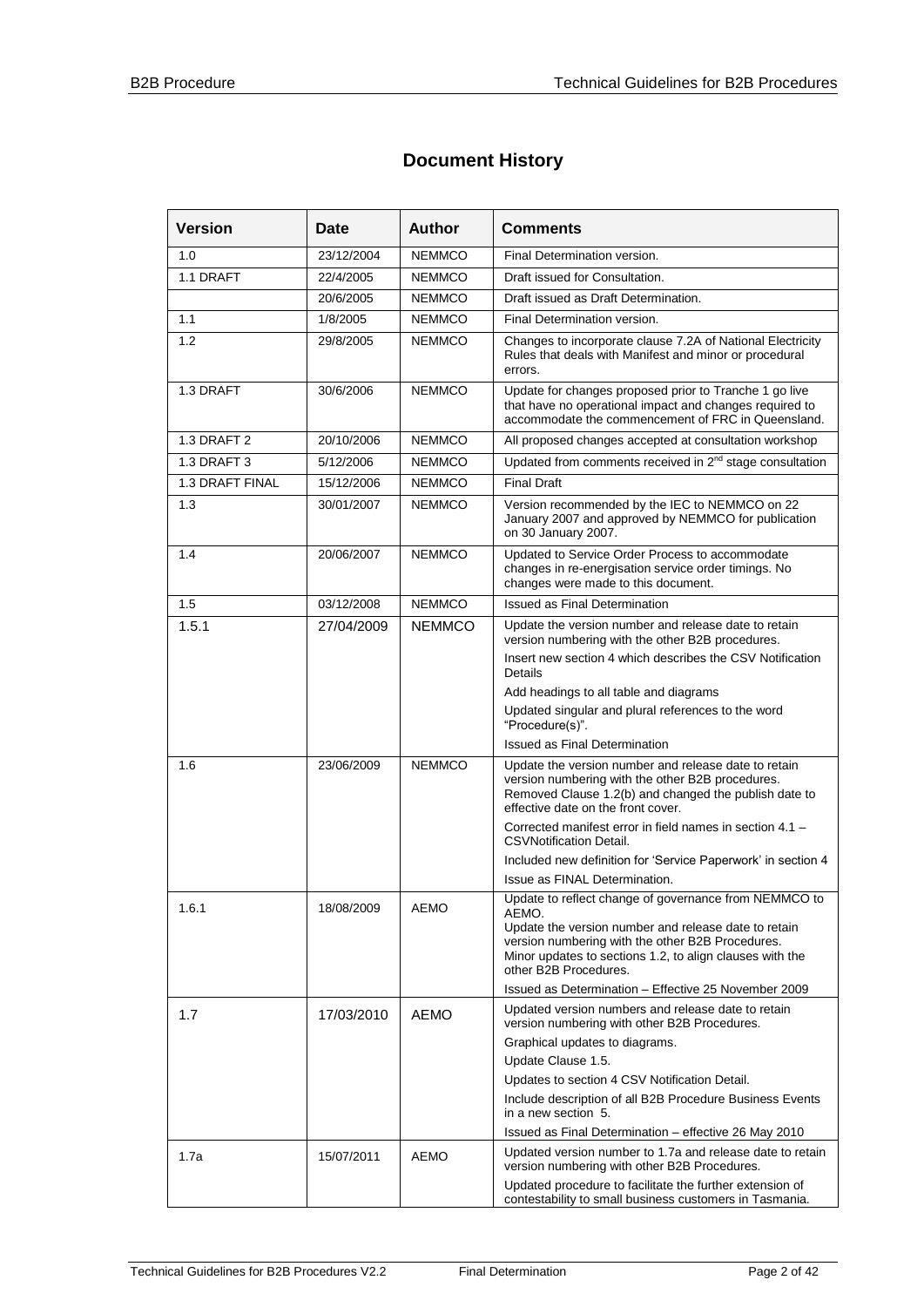| <b>Version</b> | Date       | <b>Author</b> | <b>Comments</b>                                                                                                                                                                        |
|----------------|------------|---------------|----------------------------------------------------------------------------------------------------------------------------------------------------------------------------------------|
| 1.8            | 15/08/2011 | AFMO          | Updated version numbers and release date to retain<br>version numbering with other B2B Procedures.<br>Updates to Section 6 Glossary of Terms.                                          |
| 1.9            | 06/11/2012 | <b>AEMO</b>   | Updated version numbers and release date to retain<br>version numbering with other B2B Procedures.<br>Update to clause 1.5 a; 5.2 Item 8 and the Glossary for<br>Meter Data Providers. |
| 2.0            | 13/11/2013 | <b>AEMO</b>   | Updated to reflect CSDN project changes                                                                                                                                                |
| 2.1            | 15/05/2014 | AEMO          | Updates in relation to Customer Details Reconciliation<br>Process                                                                                                                      |
| $2.2^{\circ}$  | 21/11/2014 | AEMO          | Updated version numbers and release date to retain<br>version numbering with other B2B Procedures.                                                                                     |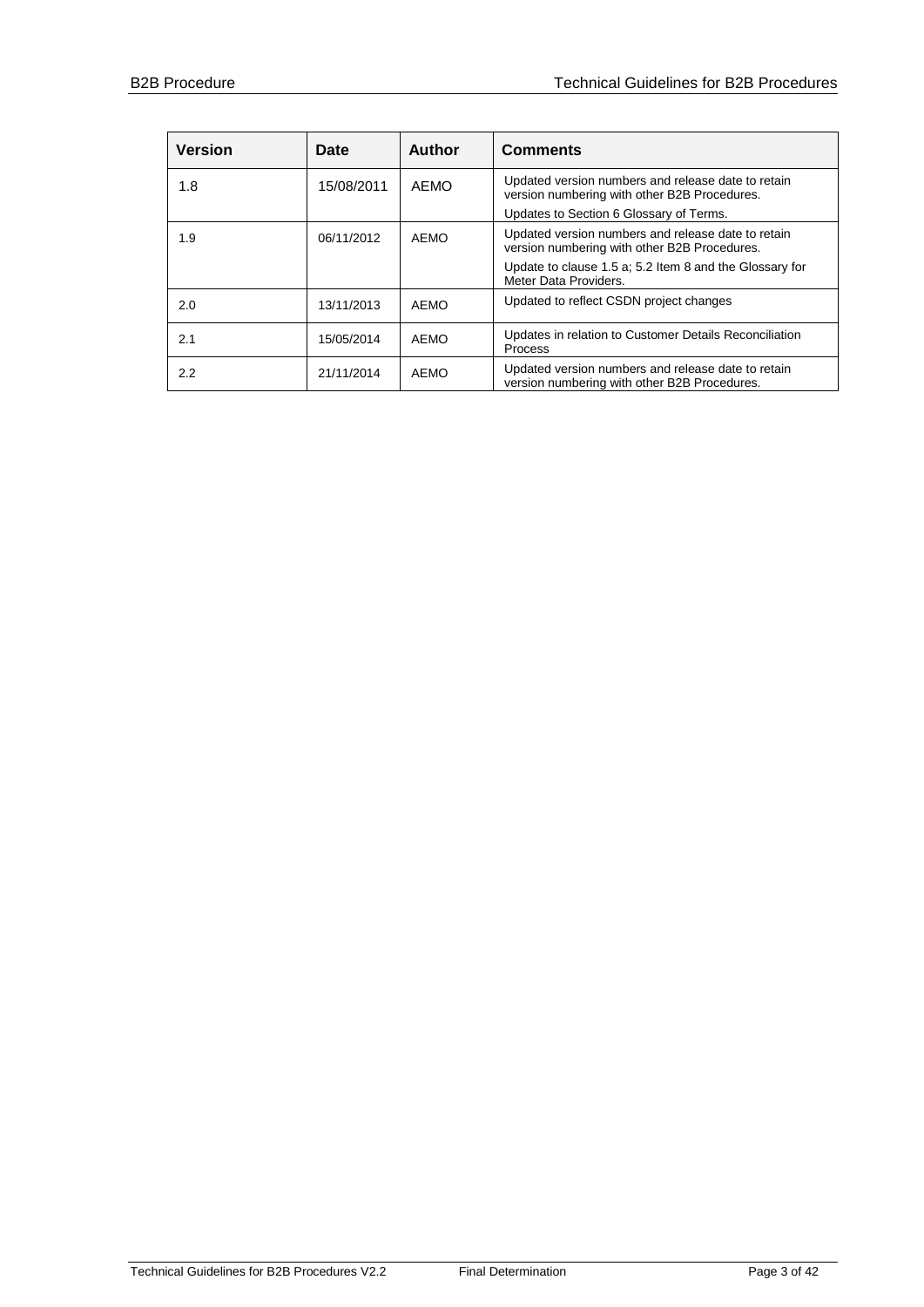## **TABLE OF CONTENTS**

| 1 |                                                      |                                                                            |  |
|---|------------------------------------------------------|----------------------------------------------------------------------------|--|
|   | 1.1<br>1.2<br>1.3<br>1.4<br>1.5<br>1.6               |                                                                            |  |
| 2 |                                                      |                                                                            |  |
|   | 2.1<br>2.2<br>2.3<br>2.4<br>2.5                      | Procedures refer only to Business Documents and Business Signals 7         |  |
|   | 2.6<br>2.7<br>2.8<br>2.9<br>2.10<br>2.11             | Identifying field names in an aseXML transaction or acknowledgement  8     |  |
| 3 |                                                      |                                                                            |  |
|   | 3.1<br>3.2<br>3.3<br>3.4<br>3.5<br>3.6<br>3.7<br>3.8 |                                                                            |  |
| 4 |                                                      |                                                                            |  |
|   | 4.1                                                  |                                                                            |  |
| 5 |                                                      |                                                                            |  |
|   | 5.1<br>5.2<br>5.3<br>5.4                             | Customer and Site Details Notification Process - Business Event Details 21 |  |
| 6 |                                                      |                                                                            |  |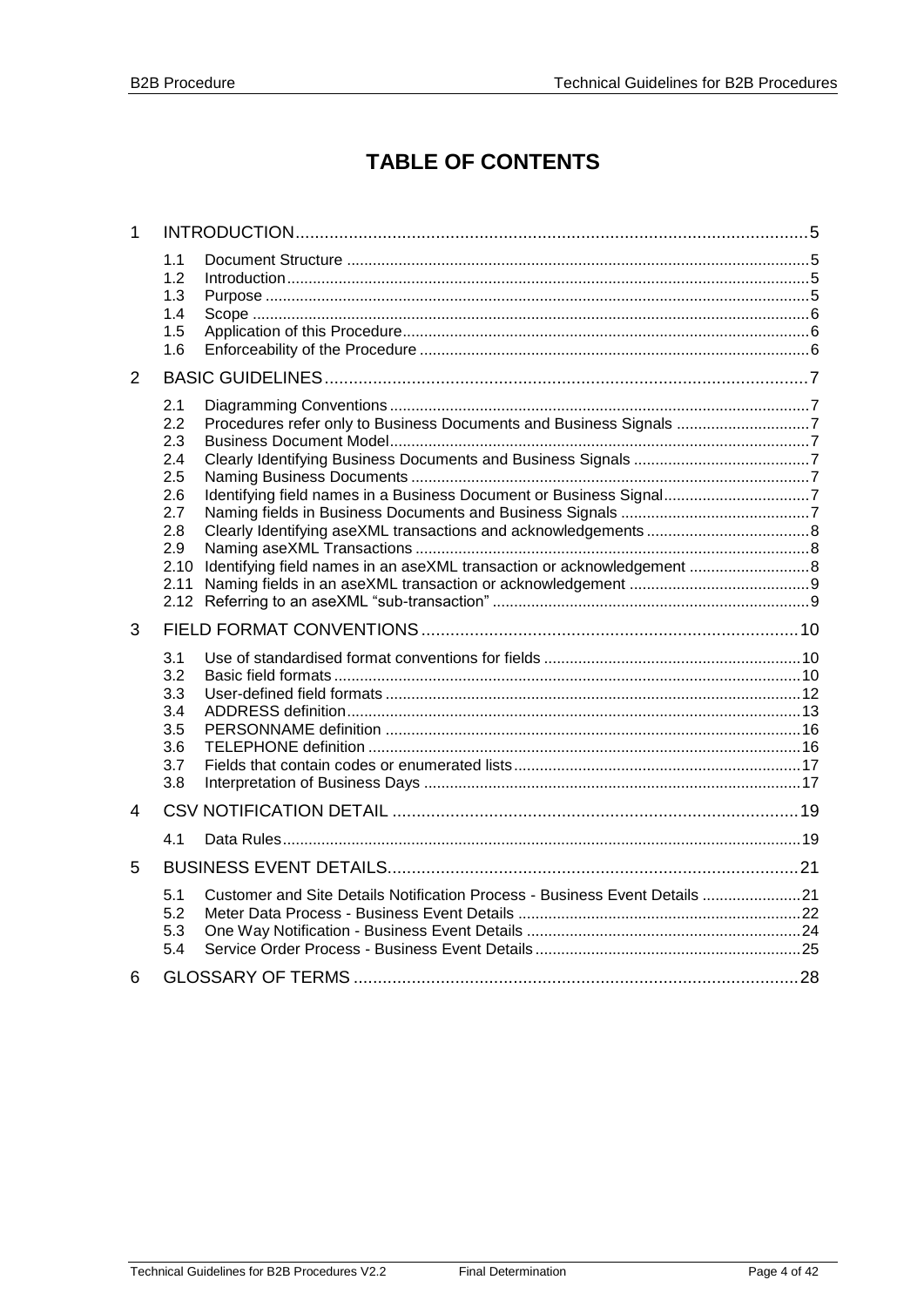### <span id="page-4-0"></span>**1 INTRODUCTION**

#### <span id="page-4-1"></span>**1.1 Document Structure**

- a. Section One provides an introduction to this Procedure.
- b. Section Two defines basic guidelines for the interpretation of B2B Procedures, including the use of standard UML diagrams and the phrasing of business requirements.
- c. Section Three defines a series of simple and complex data types to be used when defining Business Documents or Business Signals.
- d. Section Four provides a definition section relevant to each of the B2B Procedures.

#### <span id="page-4-2"></span>**1.2 Introduction**

- a. This B2B Procedure: Technical Guidelines for B2B Procedures ("Procedure") is approved by AEMO in accordance with clause 7.2A.5(a)(1) of the National Electricity Rules ("Rules").
- b. This Procedure may only be amended in accordance with clause 7.2A.3 of the Rules.
- c. In the event of any inconsistency between this Procedure and the Rules, the Rules shall prevail to the extent of the inconsistency.
- d. In the event of any inconsistency between this Procedure and the Metrology Procedure, the Metrology Procedure shall prevail to the extent of the inconsistency.
- e. In the event of any inconsistency between this Procedure and the MSATS Procedure, the MSATS Procedure shall prevail to the extent of the inconsistency.
- f. In this Procedure, a capitalised word has the meaning given to it:
	- 1. if no meaning if given to it in section 4 of this Procedure; or
	- 2. if no meaning is given to it in section 4 of this Procedure, it is defined in the Rules.
- g. This Procedure shall be interpreted in accordance with the rules of interpretation set out in clause 1.7 of the Rules. Provisions that are placed in a square box coloured grey are provided by way of explanation and to assist readers and do not form any obligation on Participants or affect the interpretation of this Procedure. Provisions that fall within a section entitled "Worked Example" are provided for assistance only and do not form any obligation on the Participants nor do they affect the interpretation of this Procedure.

#### <span id="page-4-3"></span>**1.3 Purpose**

a. This document provides a series of guidelines to support the uniform definition and standard interpretation of technical information presented in the various B2B Procedures.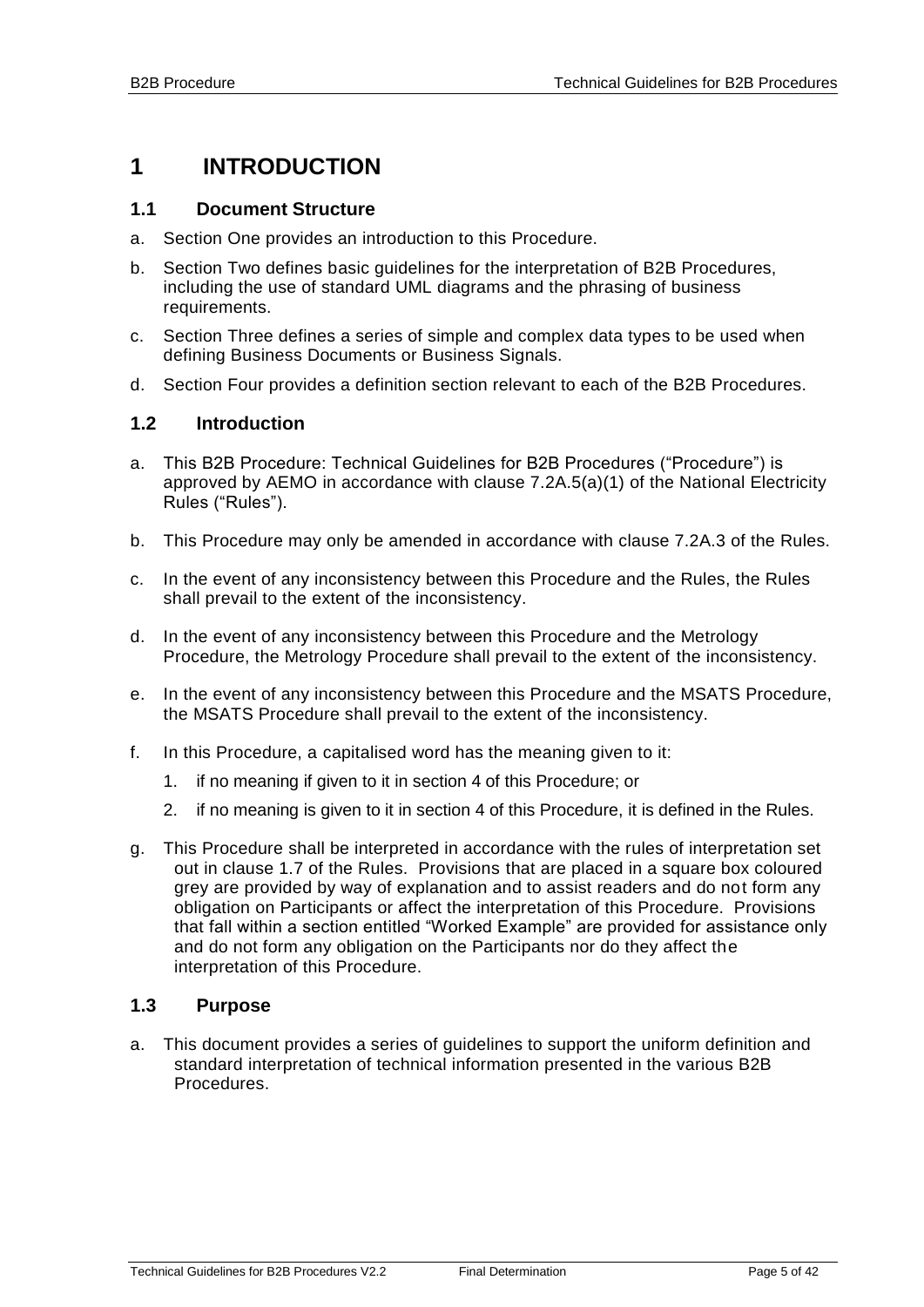#### <span id="page-5-0"></span>**1.4 Scope**

- a. These Guidelines apply to:
	- 1. B2B Procedures
	- 2. Procedure-specific Frequently Asked Questions (FAQs)
	- 3. Participant Build Pack 1 B2B System Interface Definitions
	- 4. All relevant supporting materials

#### <span id="page-5-1"></span>**1.5 Application of this Procedure**

- a. As required by clause 7.2A.4(i) of the National Electricity Rules, Local Retailers, Market Customers, Distribution Network Service Providers, AEMO, Metering Data Providers and Metering Providers must comply with this Procedure.
- b. As permitted by clause 7.2A.4(k) of the National Electricity Rules, Local Retailers, Market Customers and Distribution Network Service Providers may on such terms and conditions as agreed between them communicate a B2B Communication on a basis other than as set out in this Procedure, in which case the parties to the agreement need not comply with this Procedure to the extent that the terms and conditions agreed between them are inconsistent with this Procedure.

#### <span id="page-5-2"></span>**1.6 Enforceability of the Procedure**

a. This Procedure is enforceable by the Australian Energy Regulator in accordance with its powers under section 15 of the National Electricity Law.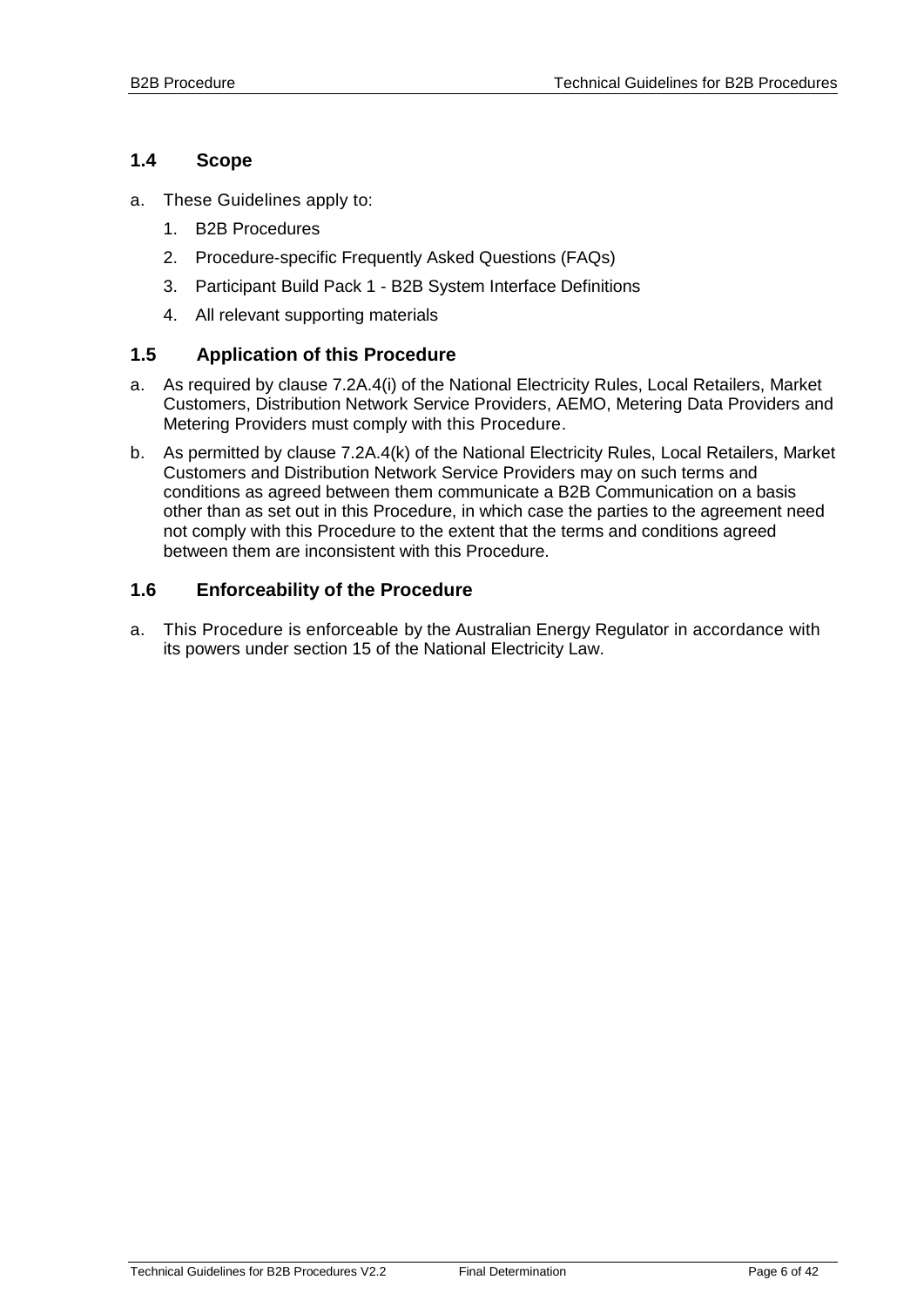## <span id="page-6-0"></span>**2 BASIC GUIDELINES**

#### <span id="page-6-1"></span>**2.1 Diagramming Conventions**

- a. Process diagrams adhere to Unified Modelling Language (UML) conventions.
- b. Where appropriate, process diagrams also identify process timing points.
- c. Diagrams have been provided in the B2B Procedures by way of explanation only and do not form binding obligations on Participants.

#### <span id="page-6-2"></span>**2.2 Procedures refer only to Business Documents and Business Signals**

- a. Non-technical B2B Procedures refer to Business Documents and Business Signals and do not discuss aseXML transactions or aseXML message/transaction acknowledgements.
- b. The manner in which a Business Document/Signal have been implemented in aseXML is detailed in the Participant Build Pack 1 - B2B System Interface Definitions.

#### <span id="page-6-3"></span>**2.3 Business Document Model**

- a. B2B interactions (exchanges of Business Document or Business Signals) are implemented using the following exchange model:
	- 1. Sending Participant sends a BusinessDocument;
	- 2. Receiving Participant returns a *BusinessReceipt* (Business Signal);
	- 3. Receiving Participant then returns a *BusinessAcceptance/Rejection* (Business Signal) to communicate the explicit acceptance or rejection of the original Business Document.

#### <span id="page-6-4"></span>**2.4 Clearly Identifying Business Documents and Business Signals**

- a. Underlining is used to identify Business Documents, such as a ServiceOrderRequest.
- b. Italics and underlining is used to identify Business Signals, such as a *BusinessReceipt*.
- c. Communication by phone or email associated with resolving any issues with the receipt or content of a Business Document or Business Signal is not treated as a transaction, and is therefore not underlined.

#### <span id="page-6-5"></span>**2.5 Naming Business Documents**

a. Business Documents are named using title case (that is, have the first letter of each word capitalised) and the constituent words are concatenated (i.e. no spaces between words), for example: ServiceOrderRequest. This format is called upper camel case.

#### <span id="page-6-6"></span>**2.6 Identifying field names in a Business Document or Business Signal**

a. Italics are used to identify fields within a Business Document or Business Signal. For example, *ServiceOrderType* or *NMIChecksum* are fields within a ServiceOrderRequest.

#### <span id="page-6-7"></span>**2.7 Naming fields in Business Documents and Business Signals**

a. Field names use italicised upper camel case, for example: *ServiceOrderType*.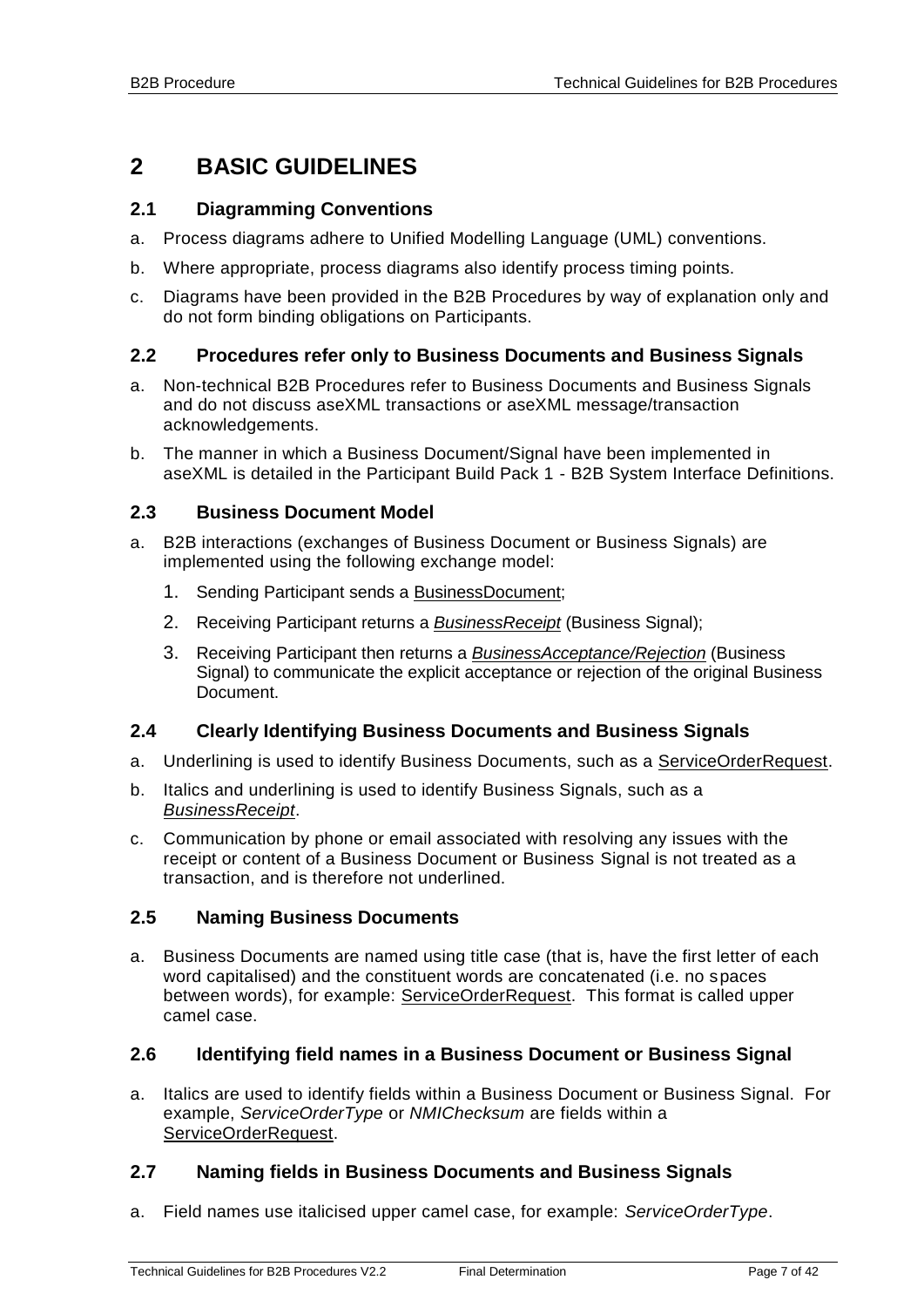#### <span id="page-7-0"></span>**2.8 Clearly Identifying aseXML transactions and acknowledgements**

- a. The prefix "ase:" (without quotes) is used to differentiate between (logical) Business Documents/Signals/Fields and (physical) aseXML equivalents.
- b. A prefix of "ase:" (without quotes) followed by the name of the aseXML transaction is used to identify an aseXML transaction and provide differentiation from the related Business Document. The full name of the aseXML transaction, including the prefix, is underlined. For example: ase: Service Order Request is a valid identifier for an aseXML transaction representing a ServiceOrderRequest Business Document.
- c. The term *ase:MessageAcknowledgement* is used to represent the aseXML equivalent of a *BusinessReceipt*. As shown, the term is italicised, underlined and prefixed by "ase:".
- d. As an abbreviation, the term *MsgAck* may be used to indicate an *ase:MessageAcknowledgement* with a value of attribute "status" *ase:MessageAcknowledgement/@status*="Accept" (see convention in section [2.10\)](#page-7-2).
- e. As an abbreviation, the term *MsgNack* may be used to indicate an *ase:MessageAcknowledgement* with a value of attribute "status" *ase:MessageAcknowledgement/@status*="Reject" OR a standalone *ase:Event* (i.e. a "negative acknowledgement"). See convention in section [2.10.](#page-7-2)

#### <span id="page-7-1"></span>**2.9 Naming aseXML Transactions**

- a. Generally, the name of an aseXML transaction is derived from the name of the originating Business Document, except where an alternative "mapping" has been specified in the appropriate process-related "Business Document Mapping to aseXML".
- b. aseXML transaction names use upper camel case (excepting the "ase:" prefix).

#### <span id="page-7-2"></span>**2.10 Identifying field names in an aseXML transaction or acknowledgement**

- a. A prefix of "ase:" and the use of italics are used to identify fields within an aseXML transaction or acknowledgement.
- b. XML is case sensitive; therefore Participants must ensure that the aseXML "field" names must match exactly the definitions with the aseXML schema.
- c. Fields may be implemented as "Elements" and "Attributes". The XML specification defines Element field names as upper camel case, and Attribute field names as lower camel case.
- d. As a minimum, every Element name must be prefixed with "ase:", for example *ase:ServiceOrderType*.
- e. As a minimum, every Attribute name must be prefixed with "ase:" and the name of the parent element, followed by the literals "/@", for example ase:ServiceOrderRequest/@actionType.
- f. The full path to the data field may also be used as per the XPath specification, for example:
	- *ase:aseXML/Transactions/Transaction/ServiceOrderRequest/ServiceOrder/Servi ceOrderType*
	- *ase:aseXML/Transactions/Transaction/ServiceOrderRequest/@actionType*.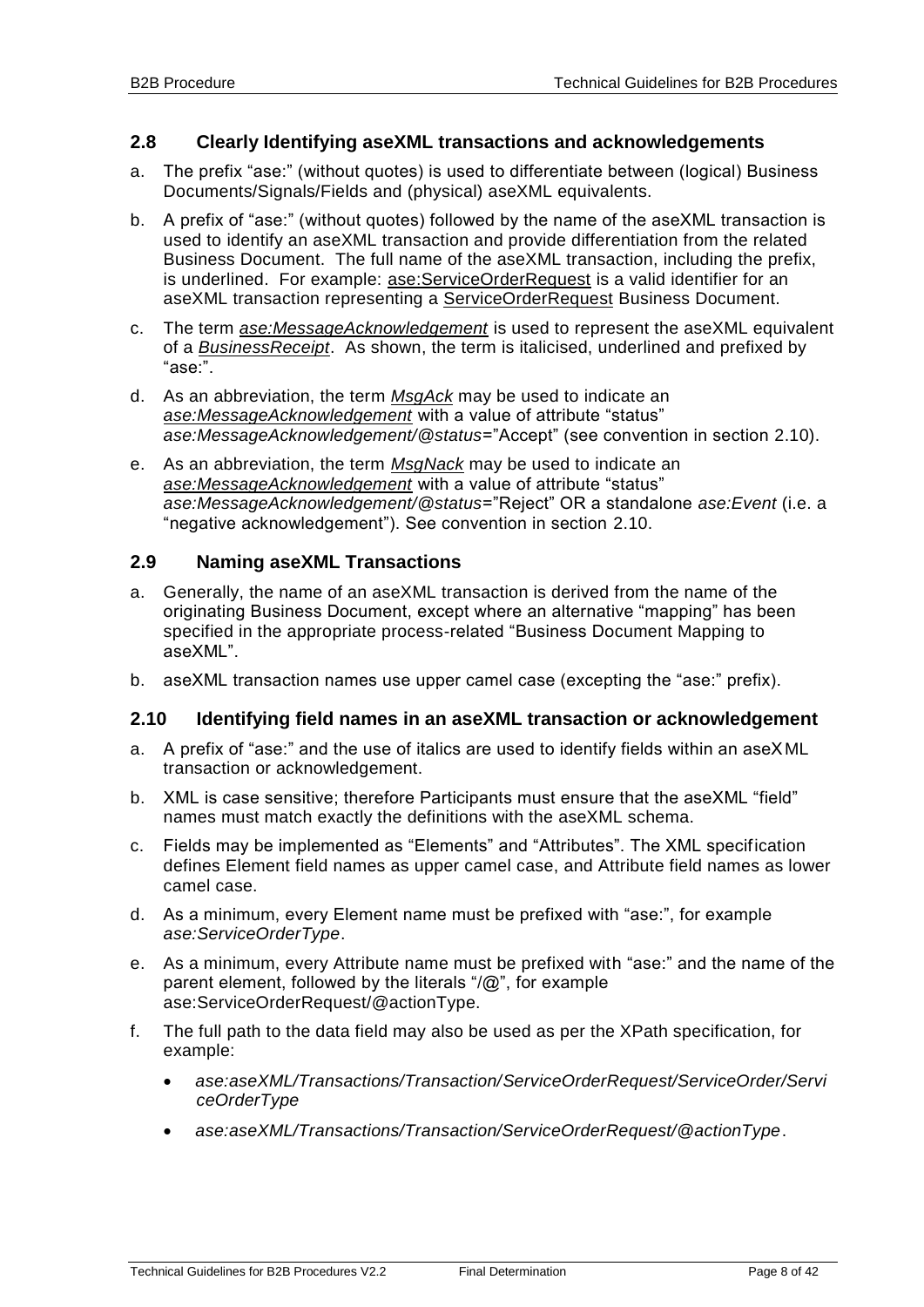#### <span id="page-8-0"></span>**2.11 Naming fields in an aseXML transaction or acknowledgement**

a. The actual field names used in an aseXML transaction or acknowledgement (as distinct from the field names proposed in the definition of a Business Document or Business Signal) are established in the appropriate "Business Document Mapping to aseXML" for the process area. These names are as implemented in the aseXML Schema.

#### <span id="page-8-1"></span>**2.12 Referring to an aseXML "sub-transaction"**

- a. A Business Document may be physically implemented as an aseXML transaction or sub-transaction.
- b. An aseXML sub-transaction is referred to using the standard "ase:" prefix, the name of the "parent" transaction, the literal "/" followed by the name of the sub-transaction. For example: *ase:AmendMeterRouteDetails/AmendSiteAccessDetails*.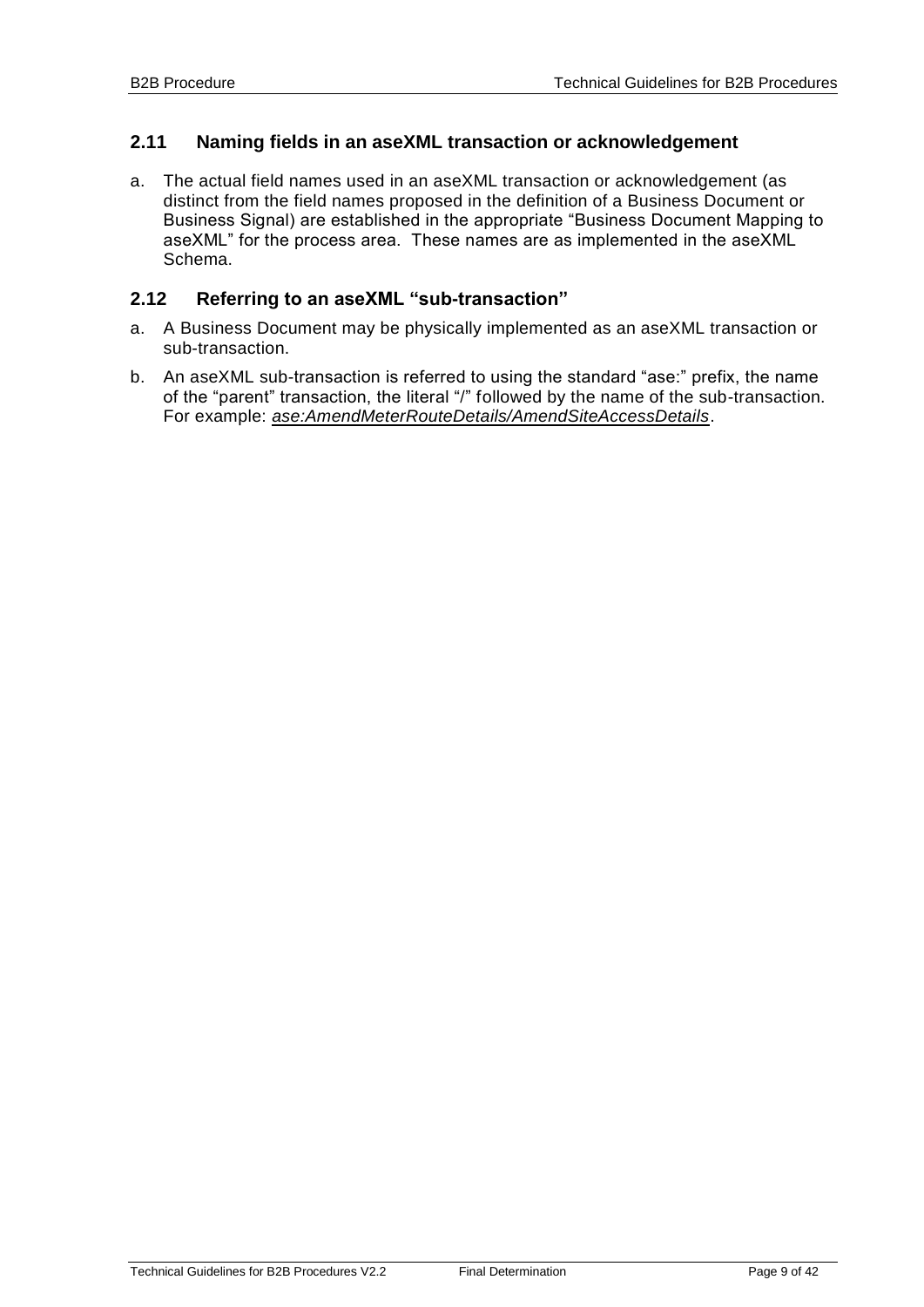#### <span id="page-9-0"></span>**3 FIELD FORMAT CONVENTIONS**

#### <span id="page-9-1"></span>**3.1 Use of standardised format conventions for fields**

- a. A Business Document or Business Signal contains a number of fields (items of information/data). A Participant must ensure that each field has a defined format and that the format conforms to the definitions and requirements of this Procedure. The field format indicates the basic contents for the field and imposes length and/or content restrictions.
- b. Note that the format of a field in a Business Document or Business Signal does not describe how the field is implemented in aseXML – the relationship between fields and aseXML schema elements is defined in the appropriate Business Document/Signal Mapping to aseXML.

#### <span id="page-9-2"></span>**3.2 Basic field formats**

a. The field formats in the B2B Procedures are defined in the following table. The value of "x" must be positive and cannot be zero.

|               | <b>Format</b> | <b>Definition</b>                                                                                                                                                                                                                                                                                                                                        |
|---------------|---------------|----------------------------------------------------------------------------------------------------------------------------------------------------------------------------------------------------------------------------------------------------------------------------------------------------------------------------------------------------------|
| $\mathbf 1$ . | CHAR(x)       | Indicates a field that can only contain alphanumeric<br>characters and must contain exactly "x" characters. The<br>B2B Procedure may add further details to constrain the<br>types of characters allowed. Note that leading and<br>trailing "spaces" are considered significant (i.e. form part<br>of the "x" characters for the field).                 |
| 2.            | VARCHAR(x)    | Indicates a character field containing up to "x"<br>characters.                                                                                                                                                                                                                                                                                          |
| 3.            | DATE(8)       | Indicates a reverse notation date field (i.e. ccyymmdd)<br>with no separators between years, months or days.<br>Years must include the century, whilst months and days<br>must be given as double digits. The "8" indicates that<br>the total field length is always 8 characters.<br>For example: "20030401" represents the 1 <sup>st</sup> April 2003. |
| 4.            | DATE(10)      | Indicates a reverse notation date field with a hyphen<br>used to separate the years, months and days (i.e.<br>ccyy-mm-dd). Years must include the century whilst<br>months and days must be given as double digits. The<br>"10" indicates that the total field length is always 10<br>characters.                                                        |
|               |               | For example: "2003-04-01" represents the 1 <sup>st</sup> April 2003.                                                                                                                                                                                                                                                                                     |
|               |               | This is the preferred format for Date fields. This is the<br>format used where the format DATE is used in a B2B<br>Procedure.                                                                                                                                                                                                                            |

Figure 1 – Basic field formats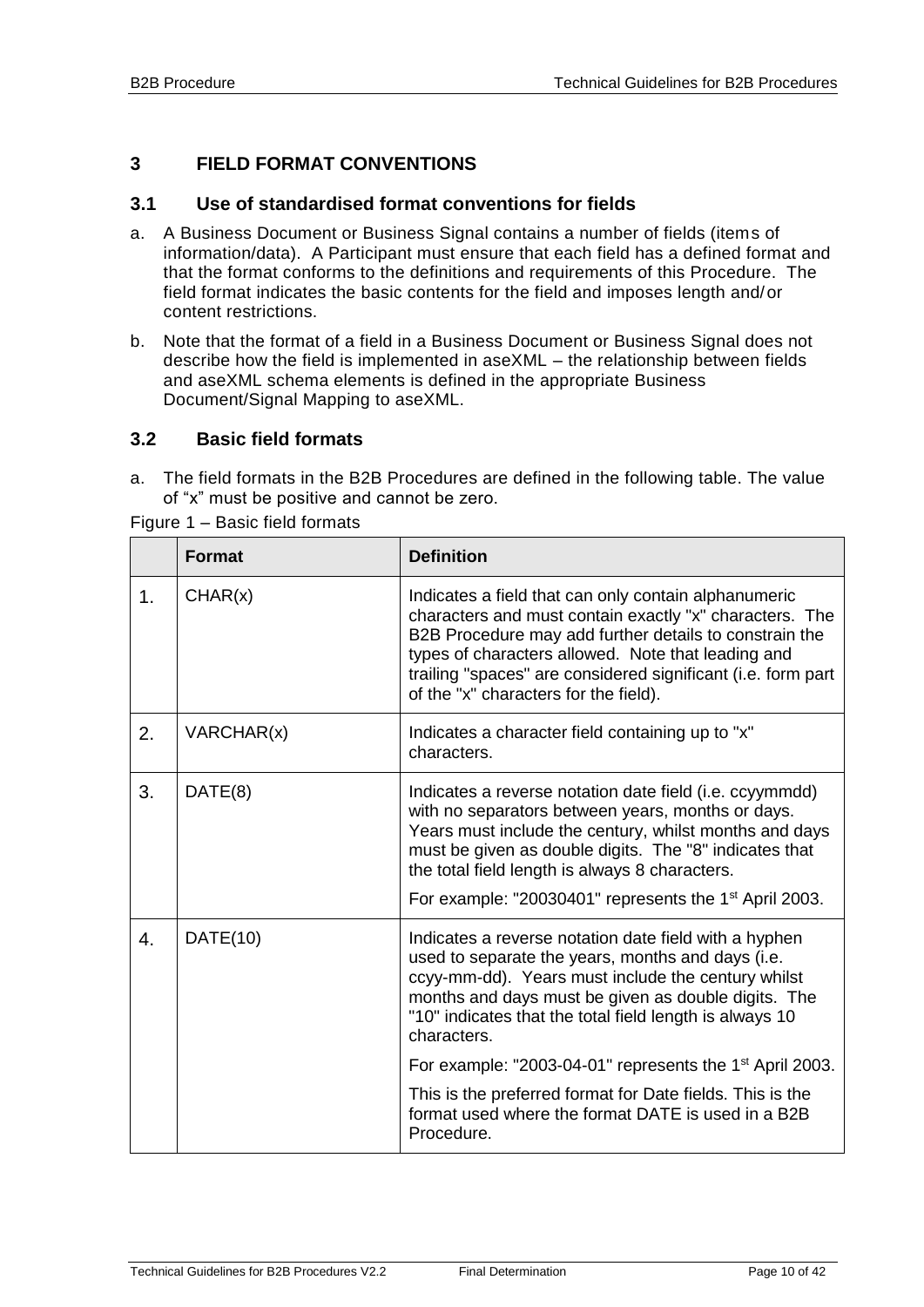|     | <b>Format</b>   | <b>Definition</b>                                                                                                                                                                                                                                                                                                                                                                                                                                                                                                                     |
|-----|-----------------|---------------------------------------------------------------------------------------------------------------------------------------------------------------------------------------------------------------------------------------------------------------------------------------------------------------------------------------------------------------------------------------------------------------------------------------------------------------------------------------------------------------------------------------|
| 5.  | DATE(10+hh:mm)  | Indicates a 10 character reverse notation date with a<br>time zone indicator, with the "hh" indicating hours and<br>"mm" indicating minutes for the time zone. Note that the<br>"+" (or "-") and ":" characters must be included and so<br>the total field length is 16 characters.                                                                                                                                                                                                                                                   |
| 6.  | <b>DATETIME</b> | Indicates a date time field which is always structured as:                                                                                                                                                                                                                                                                                                                                                                                                                                                                            |
|     |                 | ccyy-mm-ddThh:mm:ss.sss+hh:mm                                                                                                                                                                                                                                                                                                                                                                                                                                                                                                         |
|     |                 | This field must include a time zone indicator ("+" or "-"<br>hh:mm).                                                                                                                                                                                                                                                                                                                                                                                                                                                                  |
|     |                 | The fractional seconds component (".sss") is optional<br>with any number of digits after the decimal point<br>supported.                                                                                                                                                                                                                                                                                                                                                                                                              |
| 7.  | <b>TIME</b>     | Indicates a time only field and is structured as per the<br>time component of the DATETIME format, ie the<br>DATETIME format left truncated to remove "ccyy-mm-<br>ddT".                                                                                                                                                                                                                                                                                                                                                              |
| 8.  | NUMERIC(x)      | Indicates a positive integer (zero or above) up to "x"<br>significant digits long; any leading zeroes are not<br>significant and hence "050" is equivalent to "50".                                                                                                                                                                                                                                                                                                                                                                   |
| 9.  | NUMERIC(sx)     | Indicates a signed integer (positive or negative) up to "x"<br>digits long with an optional leading character for the<br>sign. The sign can be "+" or "-" or a "space" character,<br>with space being interpreted as positive, by convention.<br>If the sign is not provided, the default is positive. The<br>maximum length of the field as a whole is "x"+1<br>character (reserving space for leading sign).                                                                                                                        |
| 10. | NUMERIC(x.y)    | Indicates a positive number with up to "x" significant<br>characters to the left of the decimal point and "y"<br>decimal places after the decimal point (trailing zeros are<br>optional). In other words, the maximum length of the<br>field as a whole is "x"+"y"+1 characters (the $+1$<br>reserving space for the decimal point).                                                                                                                                                                                                  |
| 11. | NUMERIC(Sx.y)   | Indicates a signed number (positive or negative) with up<br>to "x" significant characters to the left of the decimal<br>point and "y" decimal places after the decimal point<br>(trailing zeros are optional). There is a single leading<br>character for the optional sign ("+", "-" or "space"). If the<br>leading sign is "space" or is not provided, the number is<br>interpreted as positive. The maximum length of the field<br>as a whole is "x"+"y"+2 characters (reserving space for<br>the decimal point and leading sign). |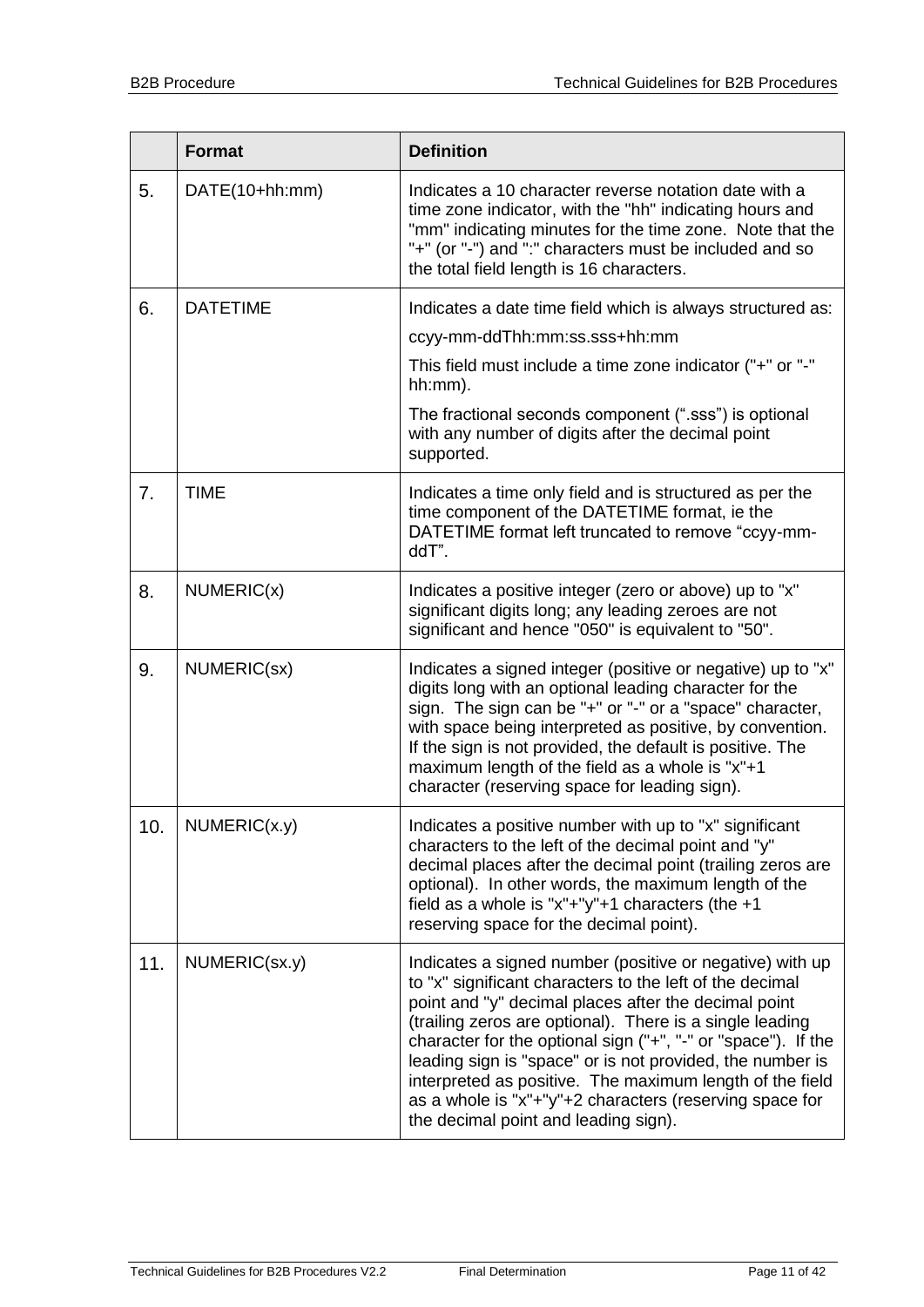|     | <b>Format</b>           | <b>Definition</b>                                                                                                                                                                                                                                                                                                                                    |
|-----|-------------------------|------------------------------------------------------------------------------------------------------------------------------------------------------------------------------------------------------------------------------------------------------------------------------------------------------------------------------------------------------|
| 12. | <b>ADDRESS</b>          | Indicates that a structured or unstructured address<br>needs to be provided. The supplied address will include<br>a number of distinct data elements and must conform to<br>the requirements detailed in Section 3.4.                                                                                                                                |
| 13. | ADDRESS(Structured)     | Indicates that only a structured ADDRESS will be<br>provided. See Section 3.4.                                                                                                                                                                                                                                                                       |
| 14. | ADDRESS(Unstructured)   | Indicates that only an unstructured ADDRESS will be<br>provided. See Section 3.4.                                                                                                                                                                                                                                                                    |
| 15. | <b>EVENTCODE</b>        | Indicates that the field must only be populated with a<br>valid industry agreed code to indicate the reason for<br>"rejecting" a Business Document or indicate explicit<br>acceptance of a Business Document. The explicit<br>events must be detailed in the B2B Procedures whilst<br>the codes are summarised in a National List of Event<br>Codes. |
| 16. | <b>PERSONNAME</b>       | Defines a person's legal name as per AS4590-1999.<br>See Section 3.5.                                                                                                                                                                                                                                                                                |
| 17. | <b>BUSINESSNAME</b>     | Defines a business name as per AS4590-2006. This is<br>a 200 character alpha-numeric field.                                                                                                                                                                                                                                                          |
| 18. | <b>YESNO</b>            | Indicates that a field must contain either "Yes" or "No".                                                                                                                                                                                                                                                                                            |
| 19. | <b>JURISDICTIONCODE</b> | Indicates that a field must contain a valid jurisdiction<br>code. Valid codes are "ACT", "NSW", "QLD",<br>"SA", "VIC", "TAS", "NT", and "WA".                                                                                                                                                                                                        |
| 20. | <b>TELEPHONE</b>        | Defines a person's Australian telephone service number<br>as per AS4590-1999. See Section 3.6.                                                                                                                                                                                                                                                       |
| 21. | <b>EVENTCONTEXT</b>     | Contain the portion of the Transaction or Message to<br>which the Event applies. Format is VARCHAR(80).                                                                                                                                                                                                                                              |

b. Participants must use reasonable endeavours to ensure that field formats are fully capitalised (as above). Where a Participant does not adopt this convention, the above conventions still apply. In other words, a field format of "Char(10)" is to be read as equivalent to "CHAR(10)".

#### <span id="page-11-0"></span>**3.3 User-defined field formats**

- a. Where none of the above basic field formats apply, a user-defined field format can be introduced, provided that it is defined clearly in the relevant B2B Procedure.
- b. Participants must ensure that user-defined field formats are named in a way that avoids confusion with basic field formats (as defined in Section [3.2\)](#page-9-2).
- c. Participants must use reasonable endeavours to ensure that the type identifier is surrounded by double quotation marks to indicate that a user-defined field format has been used. For example, "ddmmccyy" could be used to indicate a forward notation date without separators.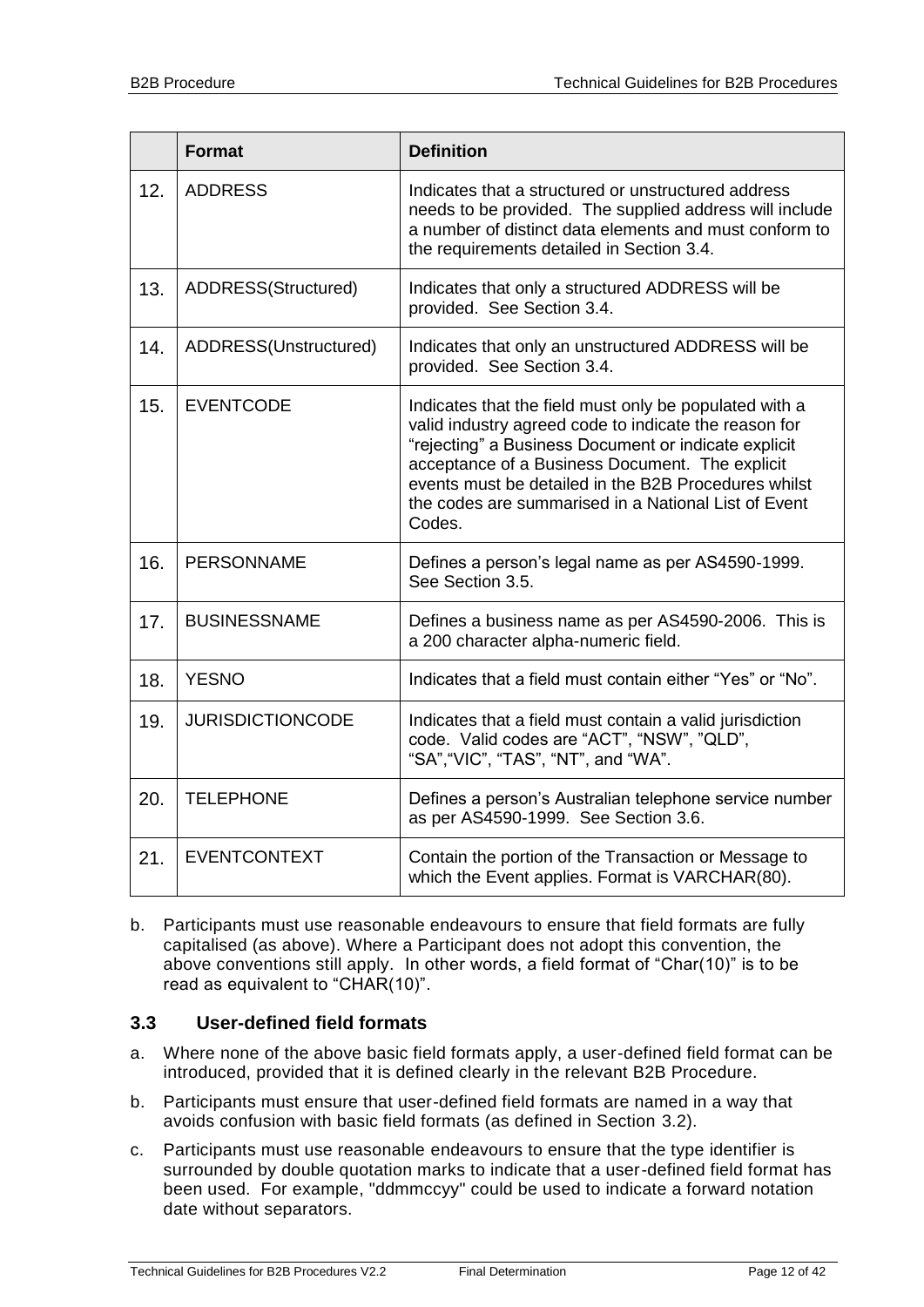d. Complex user-defined field formats can be defined as a short form for multiple fields of well-defined types. For example, a field named *SiteAddress* could be defined with a field format of "*AUSTRALIANADDRESS"* provided that the B2B Procedure appropriately defines "AUSTRALIANADDRESS" and what fields it contains. Note that when referring to any given field within a complex format, such as referring to the Postcode within an ADDRESS (Structured) field it should be written as ADDRESS(Structured).*Postcode*; the "full-stop" being used to separate the field names.

#### <span id="page-12-0"></span>**3.4 ADDRESS definition**

- a. The use of a field format of ADDRESS indicates that a supplied address may be structured or unstructured. Participants must use reasonable endeavours to provide a structured address, unless otherwise required by a B2B Procedure.
- b. A field format of ADDRESS(Structured) indicates those circumstances when a Participant must use a structured address.
- c. A field format of ADDRESS(Unstructured) indicates those circumstance when a Participant must use an unstructured address.
- d. A structured address can comprise all fields (in the following table) except the three *UnstructuredAddress* fields.
- e. An unstructured address comprises *Locality*, *SiteAddressState, SiteAddressPostcode*  fields, and at least one *UnstructuredAddress* field.
- f. Participants must ensure that the ADDRESS fields *FlatOrUnitNumber*, *FloorOrLevelNumber*, *LocationDescriptor*, and *LotNumber* do not contain the following characters:
	- ` Grave accent
	- $\sim$  Tilde
	- \$ Dollar sign
	- ^ Circumflex
	- & Ampersand
	- + Plus sign
	- = Equals sign
	- | Vertical line
	- < Less-than sign
	- > Greater-than sign
	- / Forward slash
- g. The following table summarises the information that Participants may provide as part of an ADDRESS:
- Figure 2 Address field definition

| <b>Field name</b> | <b>Field</b><br><b>Format</b> | Optional/<br><b>Mandatory</b><br>or<br><b>Required</b> | <b>Comments</b>                                                                                                                                                                                                                             |
|-------------------|-------------------------------|--------------------------------------------------------|---------------------------------------------------------------------------------------------------------------------------------------------------------------------------------------------------------------------------------------------|
| FlatOrUnitType    | VARCHAR(4)                    | R                                                      | Code that defines the type of flat or unit as per<br>Australian Standard AS4590-1999.<br>Allowable codes include: APT, CTGE, DUP, FY,<br>F, HSE, KSK, MSNT, MB, OFF, PTHS, RM,<br>SHED, SHOP, SITE, SL, STU, SE, TNHS, U,<br>VLLA, WARD, WE |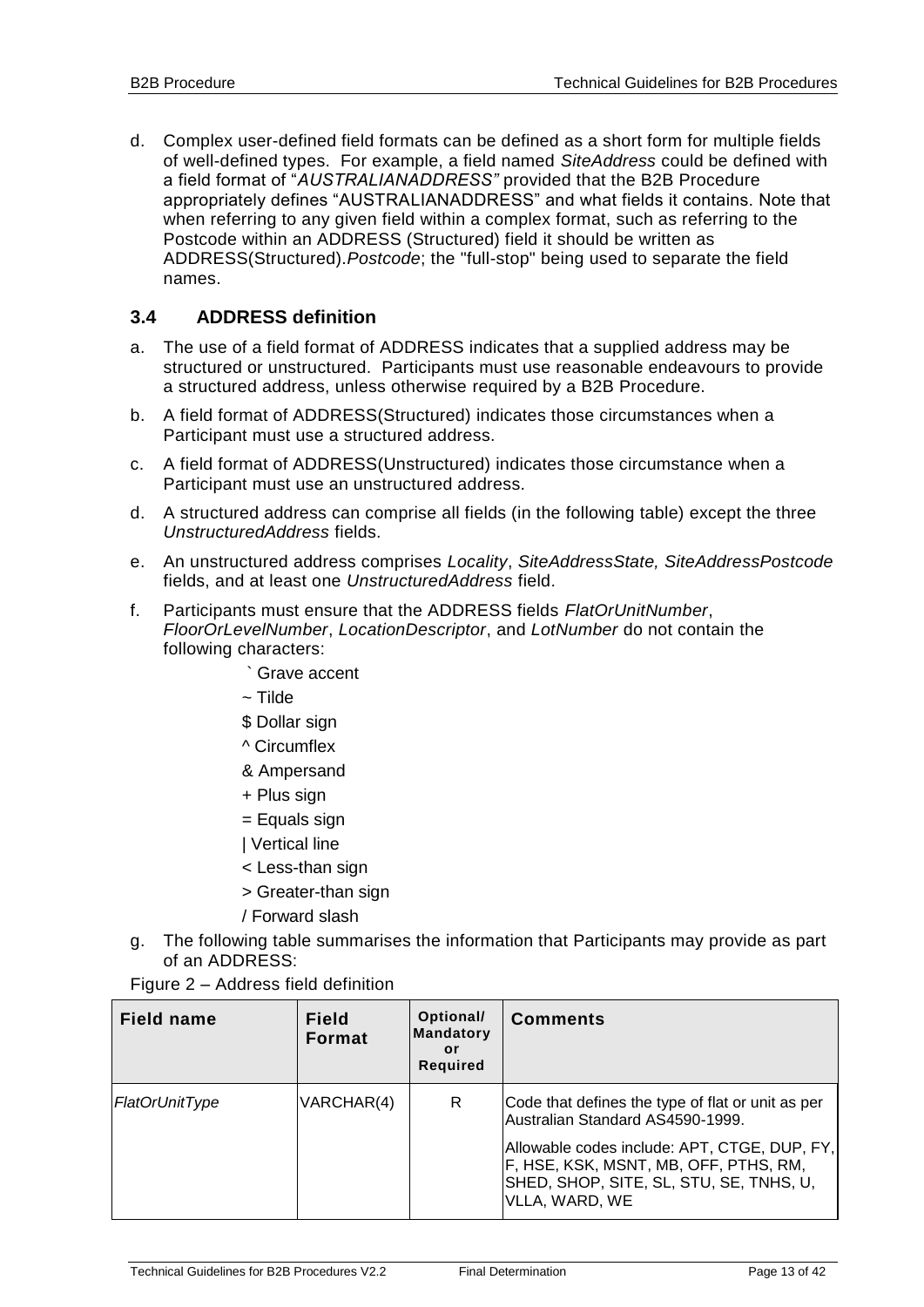| <b>Field name</b>             | <b>Field</b><br><b>Format</b>      | Optional/<br><b>Mandatory</b><br>or<br><b>Required</b> | <b>Comments</b>                                                                                                                                                                                                                                       |
|-------------------------------|------------------------------------|--------------------------------------------------------|-------------------------------------------------------------------------------------------------------------------------------------------------------------------------------------------------------------------------------------------------------|
| <b>FlatOrUnitNumber</b>       | VARCHAR(7)                         | R                                                      | Defines the flat or unit number as per Australian<br>Standard AS4590-1999.                                                                                                                                                                            |
| FloorOrLevelType              | VARCHAR(2)                         | R                                                      | Code that defines the floor or level type as per<br>Australian Standard AS4590-1999.<br>Allowable codes include: B, FL, G, LG, M, UG.                                                                                                                 |
| <b>FloorOrLevelNumber</b>     | VARCHAR(5)                         | $\mathsf{R}$                                           | Defines the floor or level number as per<br>Australian Standard AS4590-1999.                                                                                                                                                                          |
| <b>BuildingOrPropertyName</b> | VARCHAR(30)                        | $\mathsf{R}$                                           | Defines the building or property name as per<br>Australian Standard AS4590-1999.<br>Note: This field may occur up to two times.                                                                                                                       |
| LocationDescriptor            | VARCHAR(30)                        | R                                                      | Defines the location descriptor as per Australian<br>Standard AS4590-1999. This is a catch-all field<br>for non-standard address information.                                                                                                         |
| HouseNumber                   | NUMERIC(5)<br>IN RANGE:<br>0-99999 | $\mathsf{R}$                                           | Defines the house number as per Australian<br>Standard AS4590-1999. Note:<br>The combination of House Number and House<br>Number Suffix may occur up to two times.                                                                                    |
| <b>HouseNumberSuffix</b>      | VARCHAR(1)                         | $\mathsf{R}$                                           | Defines the house number suffix as per<br>Australian Standard AS4590-1999. Note:<br>The combination of House Number and House<br>Number Suffix may occur up to two times.<br>This field may only contain alphanumeric<br>characters.                  |
| LotNumber                     | VARCHAR(6)                         | R                                                      | Defines the lot number as per Australian<br>Standard AS4590-1999                                                                                                                                                                                      |
| <b>StreetName</b>             | VARCHAR(30)                        | R                                                      | Defines the street name as per Australian<br>Standard AS4590-1999. Note:<br>The combination of Street Name, Street Type<br>and Street Suffix may occur up to two times.<br>This field may only contain letters, numbers,<br>hyphens ('-') and spaces. |
| <b>StreetType</b>             | VARCHAR(4)                         | R                                                      | A code that defines the street type as allowed<br>for use in MSATS.                                                                                                                                                                                   |
| <b>StreetSuffix</b>           | VARCHAR(2)                         | R                                                      | A code that defines the street suffix as per<br>Australian Standard AS4590-1999.<br>Allowable codes include: CN, E, EX, LR, N, NE,<br>NW, S, SE, SW, UP, W                                                                                            |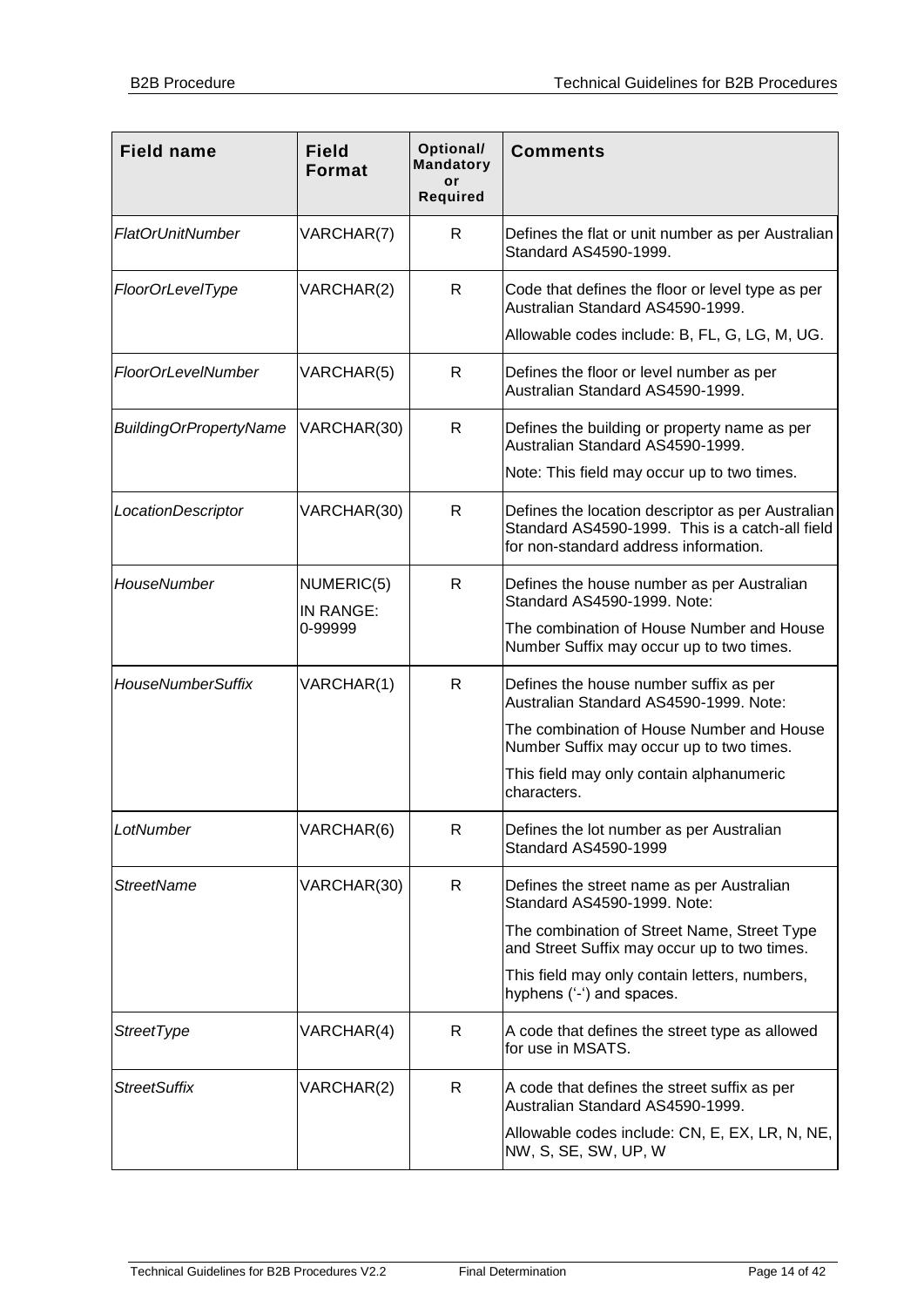| <b>Field name</b>                         | <b>Field</b><br>Format                            | Optional/<br><b>Mandatory</b><br>or<br><b>Required</b> | <b>Comments</b>                                                                                                                                                                           |
|-------------------------------------------|---------------------------------------------------|--------------------------------------------------------|-------------------------------------------------------------------------------------------------------------------------------------------------------------------------------------------|
| PostalDeliveryType                        | VARCHAR(11)                                       | R                                                      | A code that defines the postal delivery type as<br>per Australian Standard AS4590-1999. E.g.<br>CARE PO, CMA, CMB, CPA, GPO BOX,<br>LOCKED BAG, MS, PO BOX, PRIVATE BAG,<br>RSD, RMB, RMS |
| PostalDeliveryNumberPre VARCHAR(3)<br>fix |                                                   | R.                                                     | Defines the postal delivery number prefix as per<br>Australian Standard AS4590-1999.                                                                                                      |
|                                           |                                                   |                                                        | This field may only contain a maximum of 3<br>capital letters.                                                                                                                            |
| PostalDeliveryNumberVal NUMERIC(5)<br>ue  | IN RANGE:<br>0-99999                              | R                                                      | Defines the postal delivery number value as per<br>Australian Standard AS4590-1999                                                                                                        |
| PostalDeliveryNumberSuf VARCHAR(3)<br>fix |                                                   | R                                                      | Defines the postal delivery number suffix as per<br>Australian Standard AS4590-1999.                                                                                                      |
|                                           |                                                   |                                                        | This field may only contain a maximum of 3<br>capital letters.                                                                                                                            |
| Locality (SiteAddressCity) VARCHAR(46)    |                                                   | м                                                      | Defines the suburb or locality as per Australian<br>Standard AS4590-1999                                                                                                                  |
| <b>SiteAddressState</b>                   | VARCHAR(3)                                        | м                                                      | A code that defines the state as per Australian<br>Standard AS4590-1999. E.g. AAT, ACT, NSW,<br>NT, QLD, SA, TAS, VIC, WA                                                                 |
| <b>SiteAddressPostcode</b>                | CHAR(4)                                           | M                                                      | Defines the postcode as per Australian<br>Standard AS4590-1999.                                                                                                                           |
|                                           |                                                   |                                                        | This field may only contain 4 numbers.                                                                                                                                                    |
| <b>SiteAddressDPID</b>                    | NUMERIC(8)<br>IN RANGE:<br>10000000 -<br>99999999 | R                                                      | Defines the delivery point identifier as per<br>Australian Standard AS4590-1999                                                                                                           |
| UnstructuredAddress1                      | VARCHAR(80)                                       | N/M                                                    | Mandatory if a structured address is not<br>provided.                                                                                                                                     |
| UnstructuredAddress2                      | VARCHAR(80)                                       | O                                                      |                                                                                                                                                                                           |
| UnstructuredAddress3                      | VARCHAR(80)                                       | O                                                      |                                                                                                                                                                                           |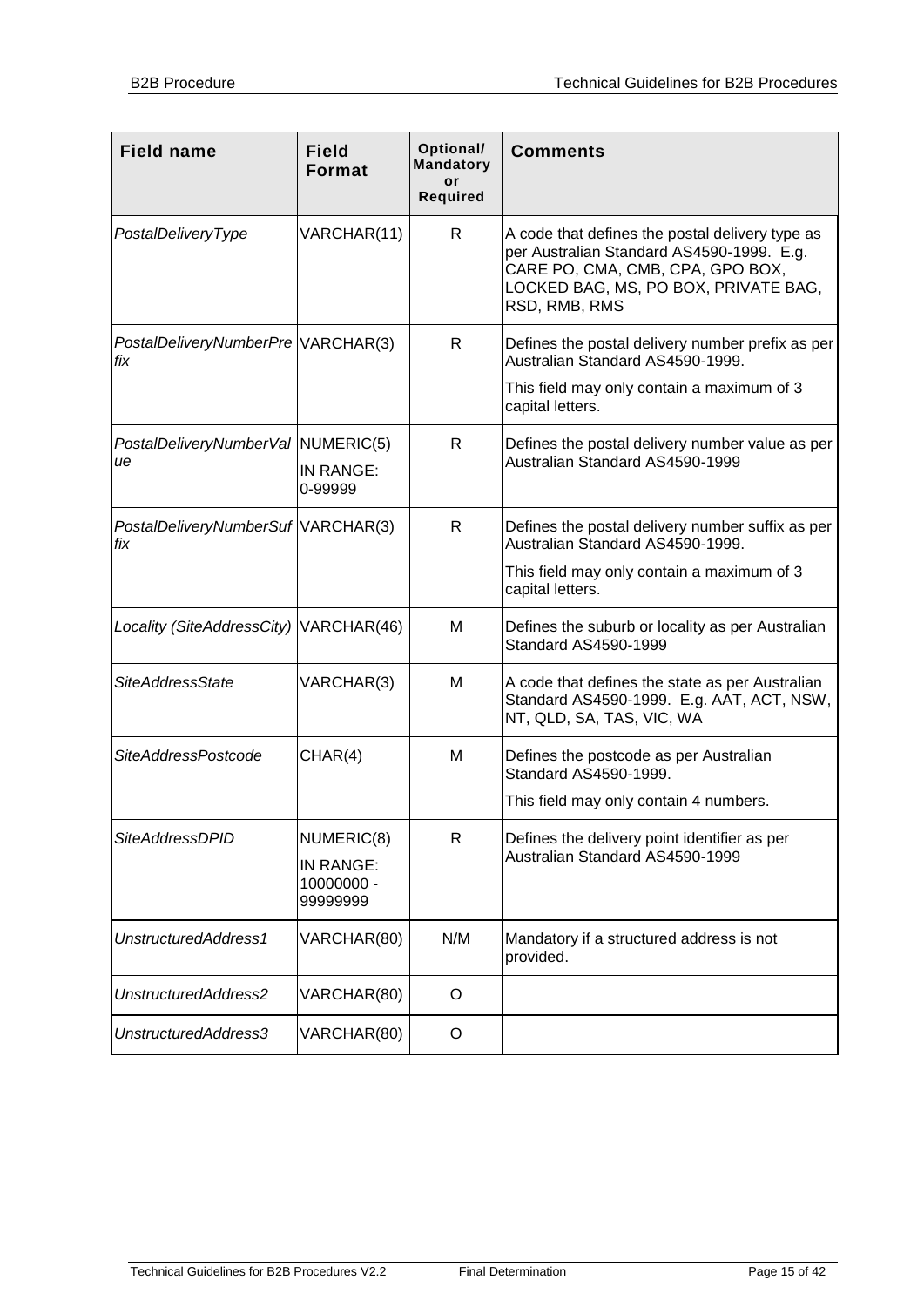#### <span id="page-15-0"></span>**3.5 PERSONNAME definition**

a. While the PersonName element can be populated with more than one name, Participants must ensure that only one name is used. The fields in this format are defined below.

| <b>Element</b>                   | <b>Field Format</b> | Optional/<br><b>Mandatory</b><br>or<br><b>Required</b> | <b>Description</b>                                                                                                                | <b>Allowed</b><br><b>Values</b>                 |
|----------------------------------|---------------------|--------------------------------------------------------|-----------------------------------------------------------------------------------------------------------------------------------|-------------------------------------------------|
| PersonNameTitle                  | VARCHAR(12)         | м                                                      | Defines a person's title as per<br><b>Australian Standard AS4590-</b><br>1999                                                     |                                                 |
| <b>PersonNameGive</b><br>n       | VARCHAR(40)         | м                                                      | Defines a person's given name as<br>per Australian Standard AS4590-<br>1999                                                       |                                                 |
| PersonNameFamil VARCHAR(40)<br>v |                     | м                                                      | Defines a person's family name<br>as per Australian Standard<br>AS4590-1999                                                       |                                                 |
| PersonNameSuffix VARCHAR(12)     |                     | O                                                      | Defines a person's name suffix as<br>per Australian Standard AS4590-<br>1999                                                      |                                                 |
| PersonNameType   VARCHAR(3)      |                     | M                                                      | Defines the types of people's<br>names as per Australian<br>Standard AS4590-1999.<br>Implemented as an attribute of<br>PersonName | LGL, MDN,<br>BTH, TRB,<br>PRF, AKA,<br>XFR, STG |

Figure 3 Person Name field definition

#### <span id="page-15-1"></span>**3.6 TELEPHONE definition**

a. While more than one PhoneNumber element can be provided, Participants are required to provide the most appropriate number for the business process. The fields in this format are defined below.

Figure 4 Telephone field definition

| <b>Element</b> | <b>Field Format</b> | Optional/<br><b>Mandator</b><br>y or<br><b>Required</b> | <b>Description</b>                                                                      | <b>Allowed</b><br><b>Values</b> |
|----------------|---------------------|---------------------------------------------------------|-----------------------------------------------------------------------------------------|---------------------------------|
| Prefix         | VARCHAR(4)          | м                                                       | Defines Australian telephone<br>number prefix as per Australian<br>Standard AS4590-1999 |                                 |
| <b>Number</b>  | VARCHAR(15)         | M                                                       | Defines Australian telephone<br>number as per Australian<br>Standard AS4590-1999        |                                 |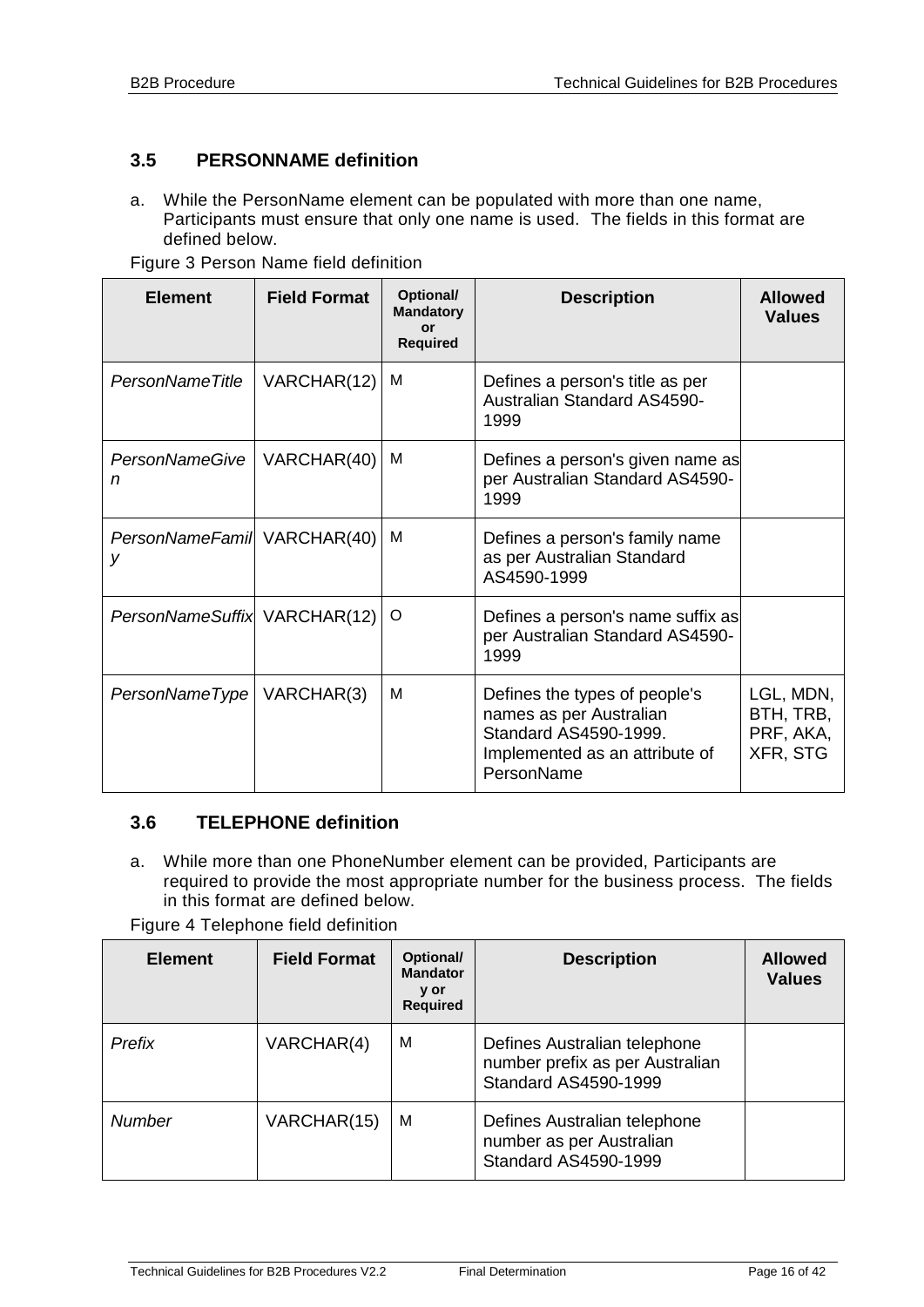| <b>Element</b>        | <b>Field Format</b> | Optional/<br><b>Mandator</b><br>y or<br><b>Required</b> | <b>Description</b>                                                                                             | <b>Allowed</b><br><b>Values</b>                           |
|-----------------------|---------------------|---------------------------------------------------------|----------------------------------------------------------------------------------------------------------------|-----------------------------------------------------------|
| <b>ServiceComment</b> | VARCHAR(40)         | R                                                       | Telephone service comment.                                                                                     | "Home"<br>"Business"                                      |
| <b>ServiceType</b>    | VARCHAR(12)         | M                                                       | Used to describe the type of<br>telephone service. Implemented<br>as an attribute of<br>AustralianPhoneNumber. | "Fixed<br>Voice"<br>"Mobile<br>Voice"<br>"Fax"<br>"Pager" |

#### <span id="page-16-0"></span>**3.7 Fields that contain codes or enumerated lists**

- a. Where the contents of a field is a list of possible values (i.e. an enumerated list) or a "code", Participants must use reasonable endeavours to ensure that the entries are written in full using title case and with single spaces allowed between words. For example, the ServiceOrderType field in a ServiceOrderRequest may contain only one of the following alternatives;
	- Allocate NMI
	- New Connection
	- Re-energisation
	- De-energisation
	- Special Read
	- Adds And Alts
	- Meter Reconfiguration
	- Meter Investigation
	- Supply Abolishment
	- Miscellaneous
- b. Note that when defining an enumerated list, one of the basic field formats described in Section 3.2 should be used unless a new field format is required. Where a basic field format is used, the length of the field should correspond with the maximum anticipated content for the field. For example, ServiceOrderType is defined as a VARCHAR(22) with contents limited to an enumerated list defined in the B2B Procedure.
- c. Shorthand codes should be avoided unless there is a compelling reason to keep the code (e.g. where a series of industry agreed coded values already exists).

#### <span id="page-16-1"></span>**3.8 Interpretation of Business Days**

- a. Unless otherwise stated, any measure of days identified in the B2B Procedures are given in business days.
- b. A business day is Monday-Friday, but excludes statutory and jurisdictional holidays.
- c. References to date and time always relate to the location of the Connection Point.
- d. A business day ends at 11:59pm.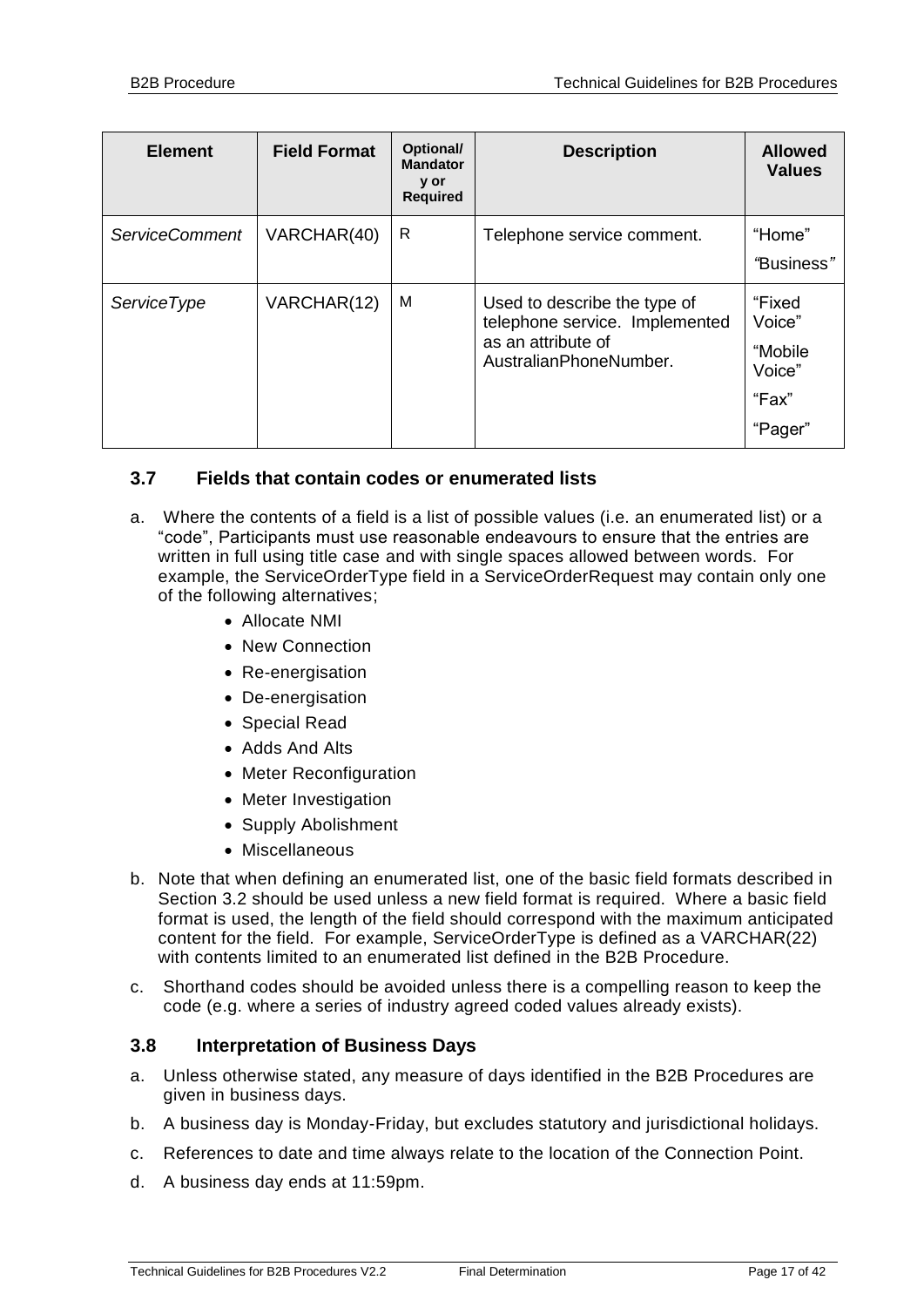e. When used in the context of B2B Messages associated with the B2B Procedure Service Order Process, the terms "end of next business day", "within one business day" or "next business day" mean by the Close of Business on the next Business Day. For all other B2B Messages, the terms "end of next business day ", "within one business day" or "next business day" mean by 11:59 pm of the business day after the day of receipt.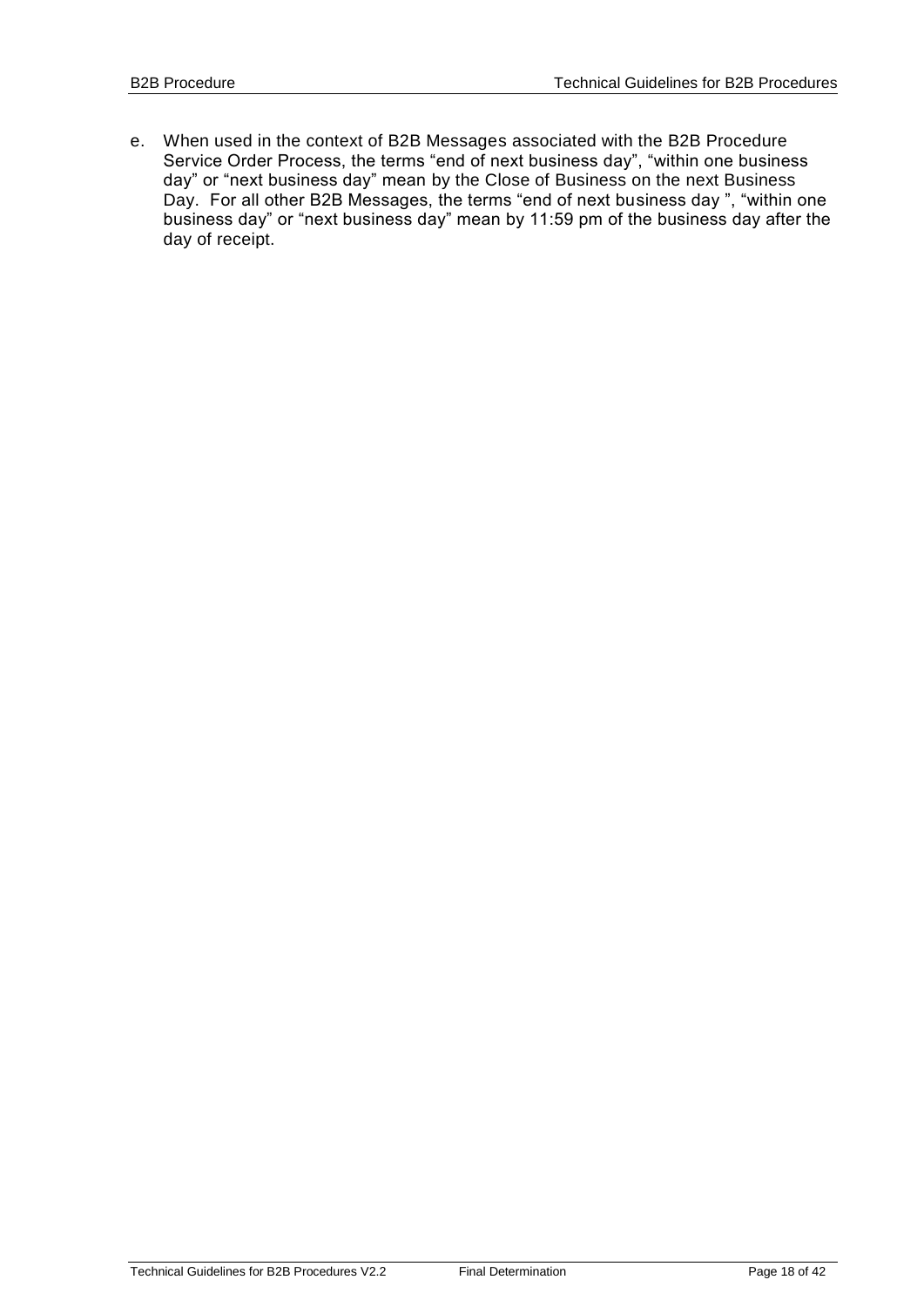## <span id="page-18-0"></span>**4 CSV NOTIFICATION DETAIL**

- a. A CSV Notification Detail contains a number of fields (items of information). A Participant must ensure that each field has a defined format and that the format conforms to the definition and requirements of this Procedure.
- b. The CSV Notification Detail contains a description of the B2B Procedure One Way Notification Process *CSVNotificationDetail* message payload.
- c. The format of the Business Document or Business Signal does not describe how the field is implemented in aseXML – the relationship between fields and aseXML schema elements is defined in the B2B Procedure One Way Notification Process.
- d. The CSV Notification Detail payload name is defined as *CSVNotificationDetail.*

#### <span id="page-18-1"></span>**4.1 Data Rules**

- a. The *CSVNotificationDetail* content will have three types of records C, I and D. Each record starts with one of the three characters C, I or D. C is for Comment, I is for Information and D is for Data.
- b. Fields must not include leading or trailing spaces.
- c. A comma is required between all fields, even if the field is Null.
- d. Commas are not permitted as valid characters in any data field
- e. The values in fields are not case sensitive
- f. All record lines must end with a carriage return and line feed (CRLF)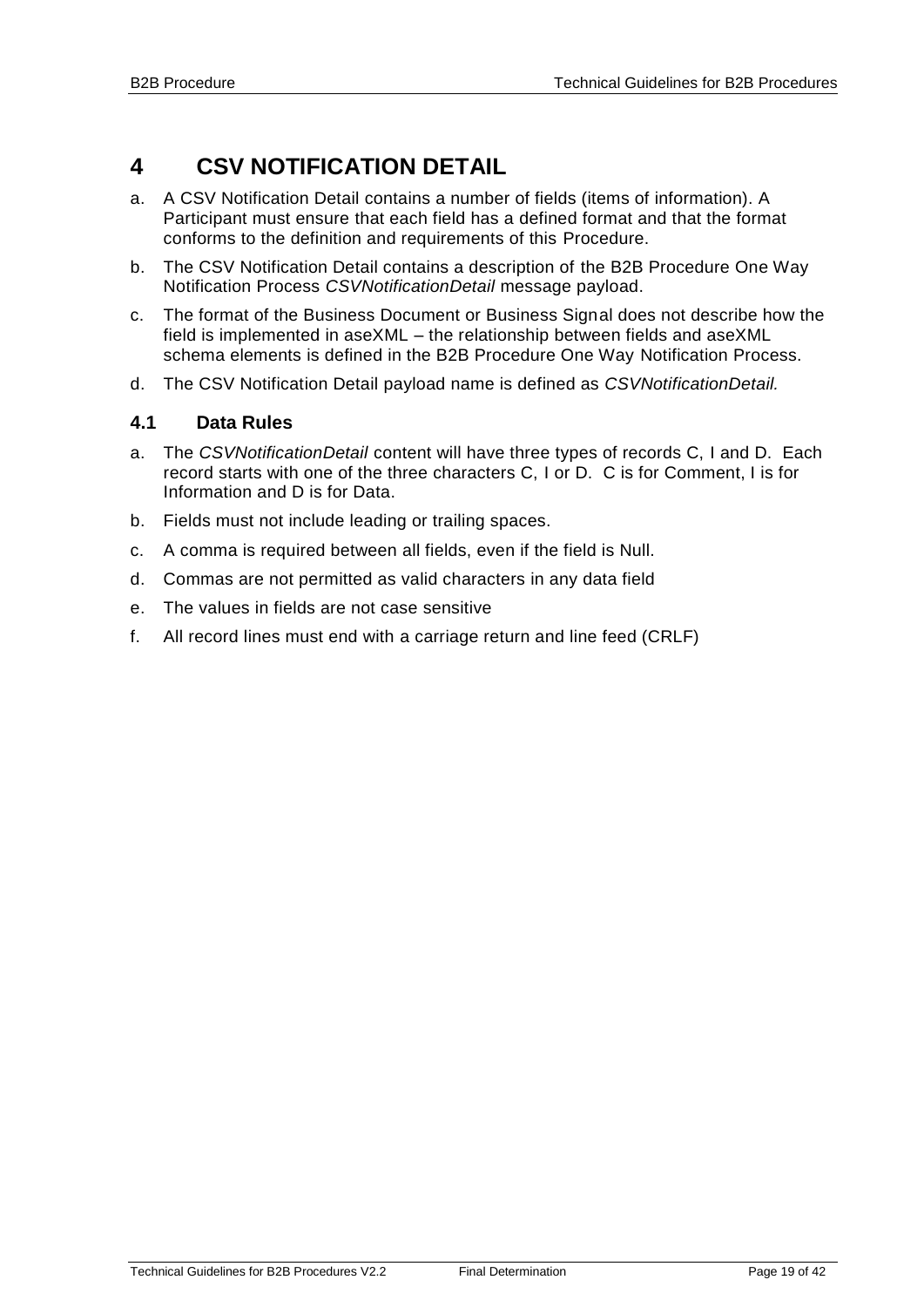#### g. The format of the *CSVNotificationDetail* payload is defined in the following table, Figure 5 CSV field definition

| Sequen<br>ce   | RecordIndicat<br>or | <b>Definition</b>                                                                                                                      |
|----------------|---------------------|----------------------------------------------------------------------------------------------------------------------------------------|
| 1              | $\mathsf{C}$        | <b>HEADER RECORD</b>                                                                                                                   |
|                |                     | The HeaderRecord only contains header information.                                                                                     |
|                |                     | <b>Example</b>                                                                                                                         |
|                |                     | C, system, Message Type, from, to, Create Date, Create Time                                                                            |
|                |                     | system: Always e-Hub<br>MessageType: The message type described by the procedure Eg                                                    |
|                |                     | Meter_Exchange                                                                                                                         |
|                |                     | from: Creating Participant market identifier<br>to: Receiving Participant market identifier                                            |
|                |                     | CreateDate: Date file created - Format CCYY/MM/DD                                                                                      |
|                |                     | CreateTime: Time file created - Format HH:MM:SS                                                                                        |
|                |                     | End of record is signalled with a carriage return line feed (CRLF)                                                                     |
|                |                     | Example (of meter exchange notification)                                                                                               |
|                |                     | C,e-Hub, Meter_Exchange, PART1, PART2, 2009/08/25, 15:25:08                                                                            |
| $\overline{2}$ |                     | <b>INFORMATION RECORD</b>                                                                                                              |
|                |                     | The Information Record (I) lists the column headings for the data<br>(D) records below. The number of data columns will vary depending |
|                |                     | on the message type and payload requirements. Column1,                                                                                 |
|                |                     | column2, and column3 always contain the RecordIndicator,                                                                               |
|                |                     | MESSAGENAME and VERSION respectively. Additional columns<br>are specified in the B2B Procedure One Way Notification Process            |
|                |                     | section 5.1.                                                                                                                           |
|                |                     | End of record is signalled with a carriage return line feed (CRLF).                                                                    |
|                |                     | Example (of meter exchange notification)                                                                                               |
|                |                     | I, MESSAGENAME, VERSION, NMI, NMICHECKSUM, NOTBEFOREDATE, NOTAFT<br>ERDATE, NOTICEDATE                                                 |
|                |                     |                                                                                                                                        |
| 3              | D                   | <b>DATA RECORD</b>                                                                                                                     |
|                |                     | The DataRecord must always commence with a "D" followed by the                                                                         |
|                |                     | content. The content (message) payload details are specified in the<br>B2B Procedure One Way Notification Process section 5.1.         |
|                |                     | This will vary depending on the message type and pay load<br>requirements                                                              |
|                |                     | End of record is signalled with a carriage return line feed (CRLF)                                                                     |
|                |                     | Example (of meter exchange notification)                                                                                               |
|                |                     | D, MXN, 1, 1234567890, 2, 20090911, 20090922, 20090826                                                                                 |
| 4              | $\mathsf{C}$        | <b>FOOTER RECORD</b>                                                                                                                   |
|                |                     | The footer record only contains three values;                                                                                          |
|                |                     | C, ENDOFREPORT, RecordCount                                                                                                            |
|                |                     | RecordCount - The RecordCount is a count of the data (D) records, excludes<br>C and I records.                                         |
|                |                     | Example                                                                                                                                |
|                |                     | C,ENDOFREPORT,5                                                                                                                        |
|                |                     |                                                                                                                                        |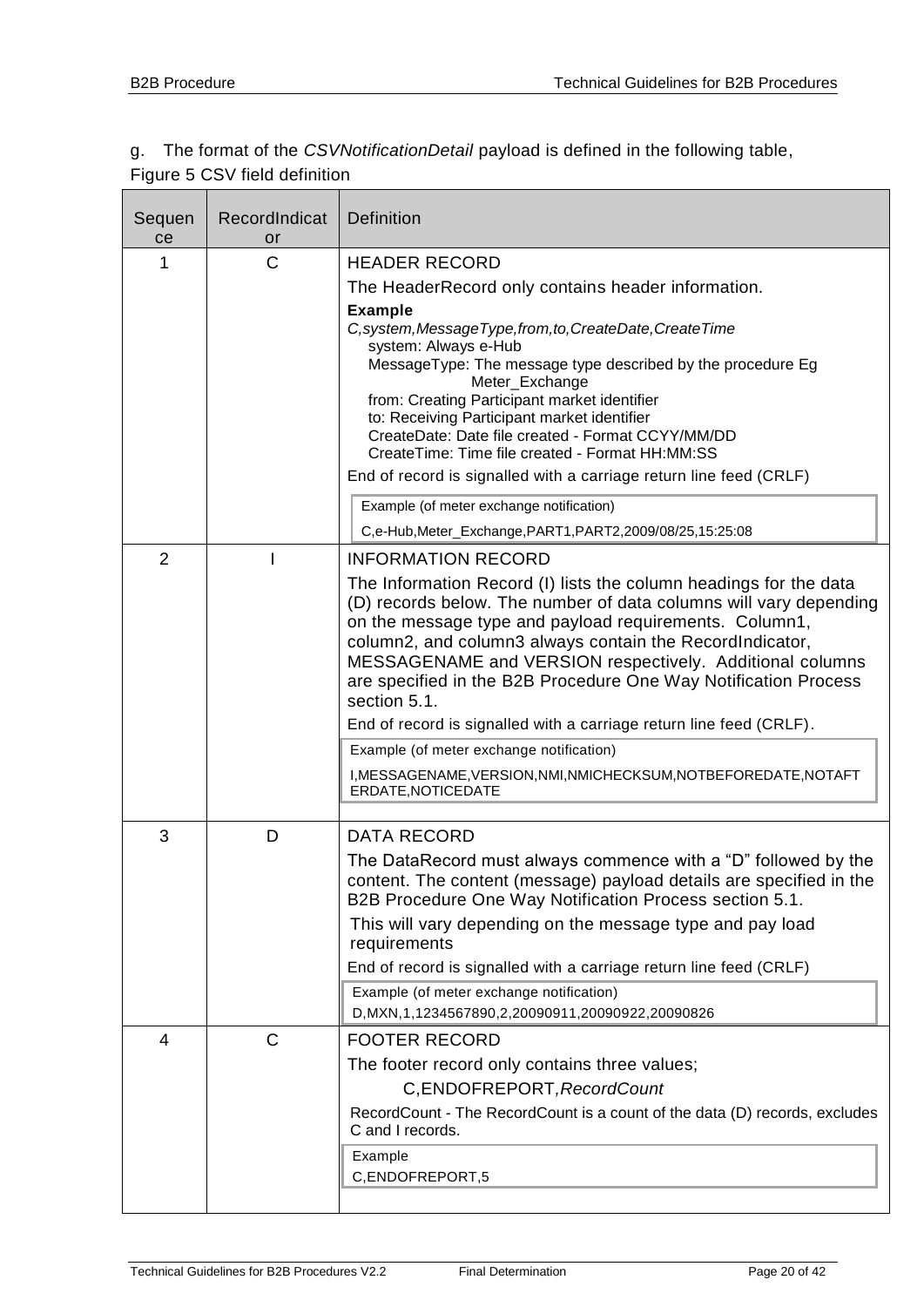## **5 BUSINESS EVENT DETAILS**

- a. Participants must use the most relevant Business Event(s). Where multiple *EventCode(s)* are applicable these may be provided.
- b. Where the *EventCode* is not in the aseXML reserved range (0-999), an *EventCodeDescription* must be included in the *BusinessAcceptance/Rejection* in accordance with the aseXML Guidelines.
- c. The following tables identify the Business Event(s) and *EventCode(s)* that can arise for each B2B process and the relevant Business Signals to which they relate.

#### **5.1 Customer and Site Details Notification Process - Business Event Details**

<span id="page-20-1"></span><span id="page-20-0"></span>

| <b>Business</b><br><b>Document</b> | <b>Business</b><br><b>Signal</b> | <b>Business Event</b>                                                | <b>Explanation</b><br><b>Required</b> | <b>Severity</b> | Event<br>Code | Relevant Procedure clause or<br><b>Reference Notes</b>                     |
|------------------------------------|----------------------------------|----------------------------------------------------------------------|---------------------------------------|-----------------|---------------|----------------------------------------------------------------------------|
| <b>CustomerDetailsRequest</b>      | BusinessAcceptance/<br>Rejection | Participant is not authorised to<br>receive the requested data       | <b>No</b>                             | Error           | 1932          |                                                                            |
| CustomerDetailsNotification        | BusinessAcceptance/<br>Rejection | Data not fit for purpose. Details<br>provided in Explanation.        | Yes                                   | Error           | 1970          | Not applicable for CustomerDetailsReconciliation.                          |
| SiteAccessNotification             | BusinessAcceptance/<br>Rejection | Data not fit for purpose. Details<br>provided in Explanation.        | Yes                                   | Error           | 1970          |                                                                            |
| All Notifications                  | BusinessAcceptance/<br>Rejection | Recipient is not responsible for<br>the supplied NMI.                | Yes                                   | Error           | 1923          |                                                                            |
|                                    |                                  | Not Current FRMP                                                     | <b>No</b>                             | Error           | 1939          |                                                                            |
|                                    |                                  | Data missing (mandatory fields).<br>Details provided in Explanation. | Yes                                   | Error           | 201           | Standard aseXML Code.                                                      |
|                                    |                                  | Invalid data. Details provided in<br>Explanation.                    | Yes                                   | Error           | 202           | Standard aseXML Code.<br>Not applicable for CustomerDetailsReconciliation. |
| $\underline{\mathsf{All}}$         | <u>All</u>                       | Accept.                                                              | <b>No</b>                             | Information     | 0             | Standard aseXML Code                                                       |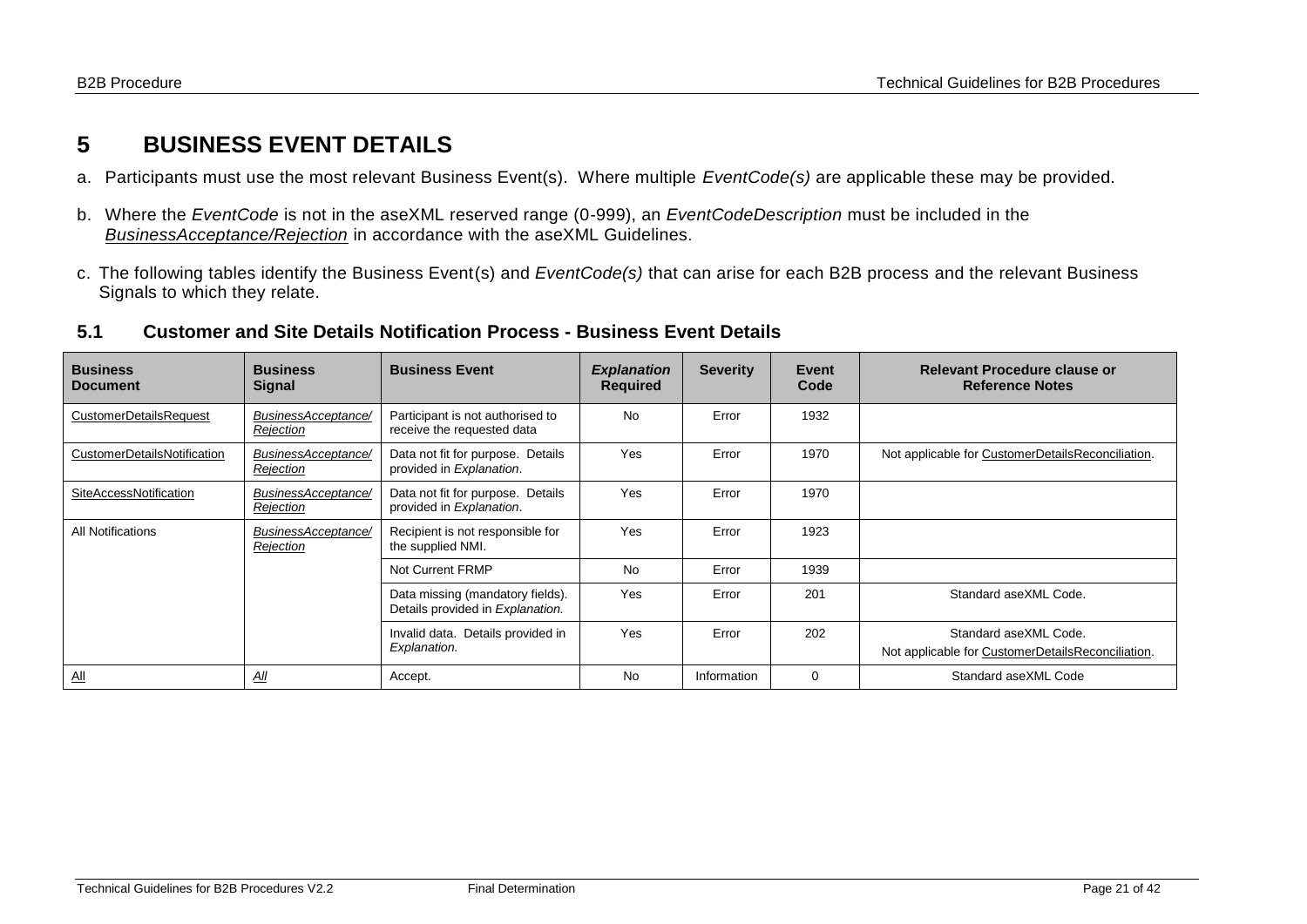#### **5.2 Meter Data Process - Business Event Details**

| <b>Business Event</b>                                                                         |                         |             |                                  | <b>BusinessAcceptance</b><br>/Rejection for: |                            | Event<br>Code | <b>Relevant Procedure clause</b><br>or Reference Notes                                                                                               |
|-----------------------------------------------------------------------------------------------|-------------------------|-------------|----------------------------------|----------------------------------------------|----------------------------|---------------|------------------------------------------------------------------------------------------------------------------------------------------------------|
|                                                                                               | Explanation<br>Required | Severity    | <b>MeterData</b><br>Notification | ProvideMeter<br>DataRequest                  | VerifyMeter<br>DataRequest |               |                                                                                                                                                      |
| Requested data has previously been sent in response to<br>a previous ProvideMeterDataRequest. | <b>No</b>               | Error       |                                  | Yes                                          |                            | 1936          | Participant has made more than one request for the<br>same version of the MDFF Data.                                                                 |
| Participant is not entitled to requested data for part of the<br>date range requested         | <b>No</b>               | Information |                                  | Yes                                          |                            | 1934          | The Severity is Information as the MDP will send a<br>MeterDataNotification to the Requester with the<br>available MDFF Data.<br>Refer Clause 2.9.i. |
| Participant is not entitled to requested data for part of the<br>date range requested         | <b>No</b>               | Error       |                                  |                                              | Yes                        | 1934          | The Severity is Error as the MDP will not send a<br>MeterDataNotification to the Requester with the<br>available MDFF Data.<br>Refer Clause 2.10.e   |
| Participant is not entitled to requested data for date range<br>requested                     | No                      | Error       |                                  | Yes                                          | Yes                        | 1933          | General market principle.                                                                                                                            |
| Insufficient information provided to action Request.                                          | Yes                     | Error       |                                  |                                              | Yes                        | 1958          | The Participant has not clearly defined the reading, the<br>period and the description of the problem.                                               |
| NSRD not past yet (ie allowed timeframe to provide<br>reading has not expired yet).           | <b>No</b>               | Error       |                                  |                                              | Yes                        | 1948          | 2.10.1                                                                                                                                               |
| Query has been investigated and no change made to the<br>MDFF Data.                           | Yes                     | Error       |                                  |                                              | Yes                        | 1959          |                                                                                                                                                      |
| StartReadDate is before the MDP SLR <sup>1</sup> on-line storage<br>requirement.              | No                      | Information |                                  | Yes                                          | Yes                        | 1960          | 2.9.a and 2.10.a                                                                                                                                     |
| Requested data is no longer on-line                                                           | <b>No</b>               | Error       |                                  | Yes                                          | Yes                        | 1946          | 2.9.a                                                                                                                                                |
| No data found                                                                                 | <b>No</b>               | Error       |                                  | Yes                                          | Yes                        | 1931          |                                                                                                                                                      |

<span id="page-21-0"></span>

<sup>&</sup>lt;sup>1</sup> Note that the term 'SLR' refers to 'SLP' or Service Level Procedure.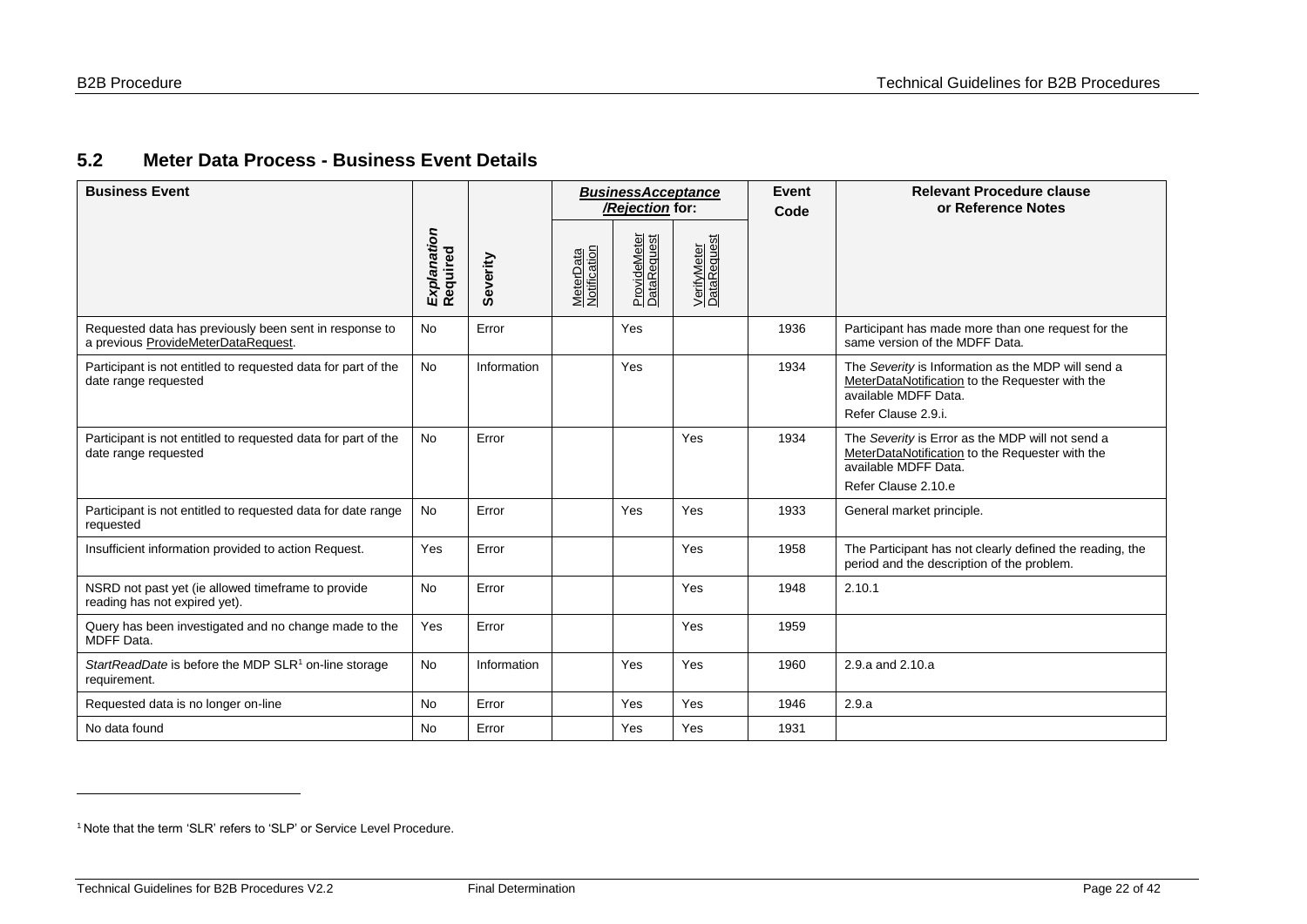| <b>Business Event</b>                                                                                        |                         |             |                           | <b>BusinessAcceptance</b><br>/Rejection for: |                            |             | <b>Relevant Procedure clause</b><br>or Reference Notes                                                                                                   |
|--------------------------------------------------------------------------------------------------------------|-------------------------|-------------|---------------------------|----------------------------------------------|----------------------------|-------------|----------------------------------------------------------------------------------------------------------------------------------------------------------|
|                                                                                                              | Explanation<br>Required | Severity    | MeterData<br>Notification | ProvideMeter<br>DataRequest                  | VerifyMeter<br>DataRequest |             |                                                                                                                                                          |
| New request with previously used RequestID.                                                                  | Yes                     | Error       |                           | Yes                                          | Yes                        | 1913        | 4.1 and 4.2 RequestID field definition.                                                                                                                  |
| NMI abolished.                                                                                               | <b>No</b>               | Error       |                           | Yes                                          | Yes                        | 1961        |                                                                                                                                                          |
| No active meters.                                                                                            | No                      | Error       |                           | Yes                                          | Yes                        | 1962        |                                                                                                                                                          |
| Recipient is not the MDP for the whole period.                                                               | <b>No</b>               | Information |                           | Yes                                          |                            | 1963        |                                                                                                                                                          |
| Recipient is not the MDP for the whole period.                                                               | No                      | Error       |                           |                                              | Yes                        | 1963        |                                                                                                                                                          |
| Recipient is not responsible for the supplied NMI.                                                           | Yes                     | Error       |                           | Yes                                          | Yes                        | 1923        | The MDP is not responsible for the NMI.                                                                                                                  |
| Format problem found in MDFF                                                                                 | Yes                     | Error       | Yes                       |                                              |                            | 1925        | This event indicates that an error occurred while loading<br>the MDFF. Status indicates the data that has been<br>rejected (see Clause 4.4 for details). |
| Required timeframe for updating MSATS has not passed                                                         | No                      | Error       |                           |                                              | Yes                        | 1968        | Used where the participant has not waited the required<br>time for MSATS to be updated.                                                                  |
| <b>Invalid Request</b>                                                                                       | Yes                     | Error       |                           |                                              | Yes                        | 1969        | Used where the Request does not make sense to the<br>MDP.                                                                                                |
| Recipient did not initiate request                                                                           | Yes                     | Error       | Yes                       |                                              |                            | 206         | Standard aseXML Code.                                                                                                                                    |
|                                                                                                              |                         |             |                           |                                              |                            |             | The RequestID in the MeterDataNotification is not one<br>provided by the recipient of the MeterDataNotification.                                         |
| Accept                                                                                                       | <b>No</b>               | Information | Yes                       | Yes                                          | Yes                        | $\mathbf 0$ | Standard aseXML Code                                                                                                                                     |
| Data missing. Details provided in Explanation                                                                | Yes                     | Error       | Yes                       | Yes                                          | Yes                        | 201         | Standard aseXML Code<br>Used where data with a usage of Required in the<br>Procedure is missing.                                                         |
| Invalid data. Details provided in Explanation                                                                | Yes                     | Error       | Yes                       | Yes                                          | Yes                        | 202         | Standard aseXML Code                                                                                                                                     |
|                                                                                                              |                         |             |                           |                                              |                            |             | Covers situations where the data in individual or<br>combinations of fields is invalid.                                                                  |
| Request matches an existing Request. The TransactionID<br>of the related Request is provided in Explanation. | Yes                     | Error       |                           |                                              | Yes                        | 1965        |                                                                                                                                                          |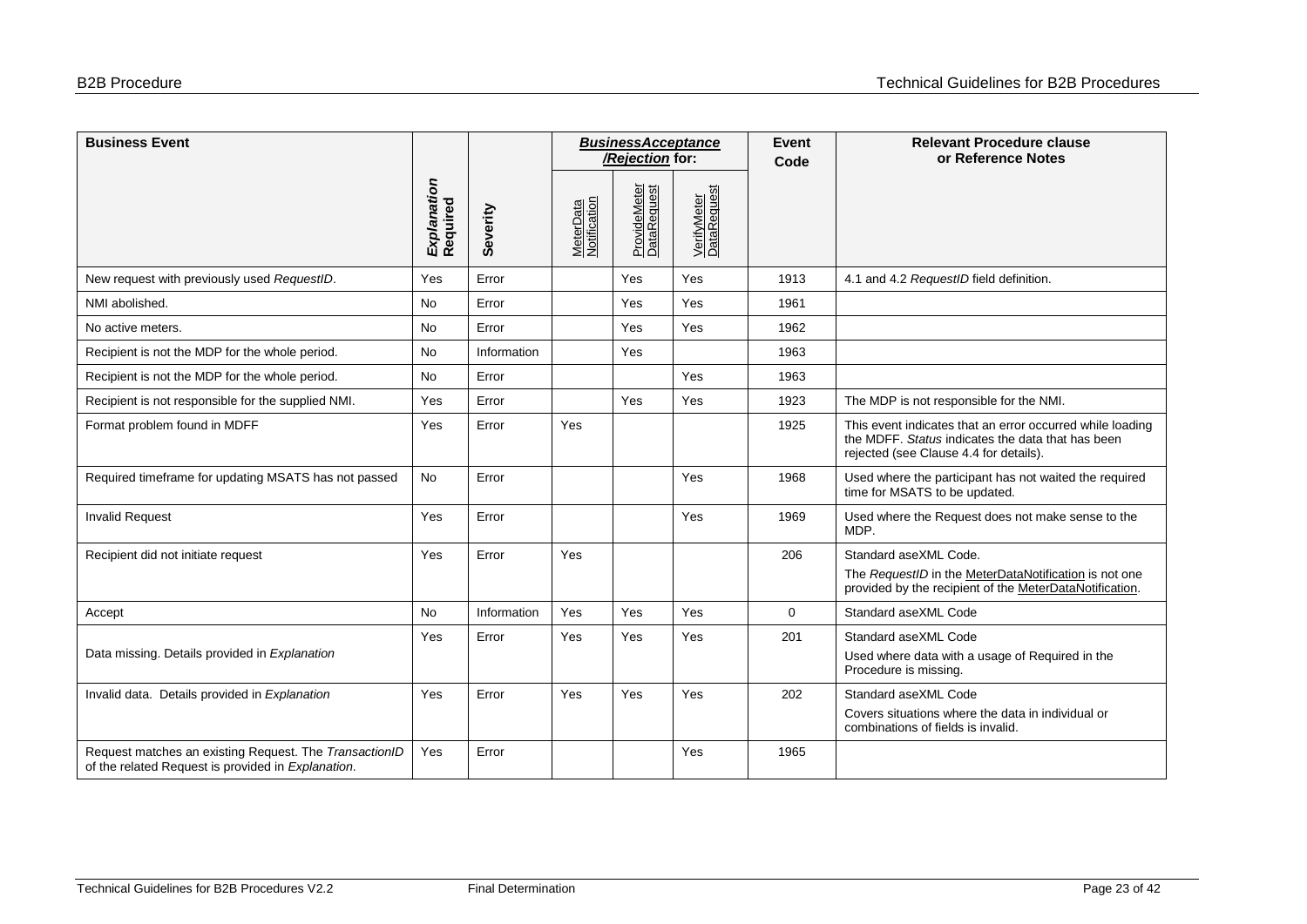| <b>Business Event</b>      |                   | <b>BusinessAcceptance</b><br>/Rejection for: |                           |                             |                            | Event<br>Code | <b>Relevant Procedure clause</b><br>or Reference Notes                                                                                                                                   |
|----------------------------|-------------------|----------------------------------------------|---------------------------|-----------------------------|----------------------------|---------------|------------------------------------------------------------------------------------------------------------------------------------------------------------------------------------------|
|                            | ō<br>τΞ<br>O<br>യ | €<br>ဖိ                                      | MeterData<br>Notification | ProvideMeter<br>DataRequest | VerifyMeter<br>DataRequest |               |                                                                                                                                                                                          |
| No further data available. | <b>No</b>         | Information                                  |                           | Yes                         |                            | 1966          | Used where the MDP provides all the data they have but<br>this does not fully satisfy a ProvideMeterDataRequest.<br>Used in a BusinessAcceptance/Rejection with a Status<br>of "Partial" |

#### **5.3 One Way Notification - Business Event Details**

<span id="page-23-0"></span>

| <b>Business Event</b>                         | equired<br>œ |              | <b>Business</b><br>Acceptance/<br><b>Rejection</b> for: | Event<br>Code | Relevant Procedure clause or<br><b>Reference Notes</b>                                                              |
|-----------------------------------------------|--------------|--------------|---------------------------------------------------------|---------------|---------------------------------------------------------------------------------------------------------------------|
|                                               | Explanation  | verity<br>မီ | OneWay<br>Notification                                  |               |                                                                                                                     |
| Accept                                        | <b>No</b>    | Information  | Yes                                                     | 0             | Standard aseXML Code                                                                                                |
| Data Missing. Details provided in explanation | Yes          | Error        | Yes                                                     | 201           | Standard aseXML Code<br>Used where data with a usage of required in the Procedure is<br>missing                     |
| Invalid Data. Details provided in explanation | Yes          | Error        | Yes                                                     | 202           | Standard aseXML Code<br>Covers situations where the data used in individual or<br>combinations of fields is invalid |
| CSVData format is invalid.                    | Yes          | Error        | Yes                                                     | 2003          | This event indicates that an error in the CSVNotificationDetail<br>format                                           |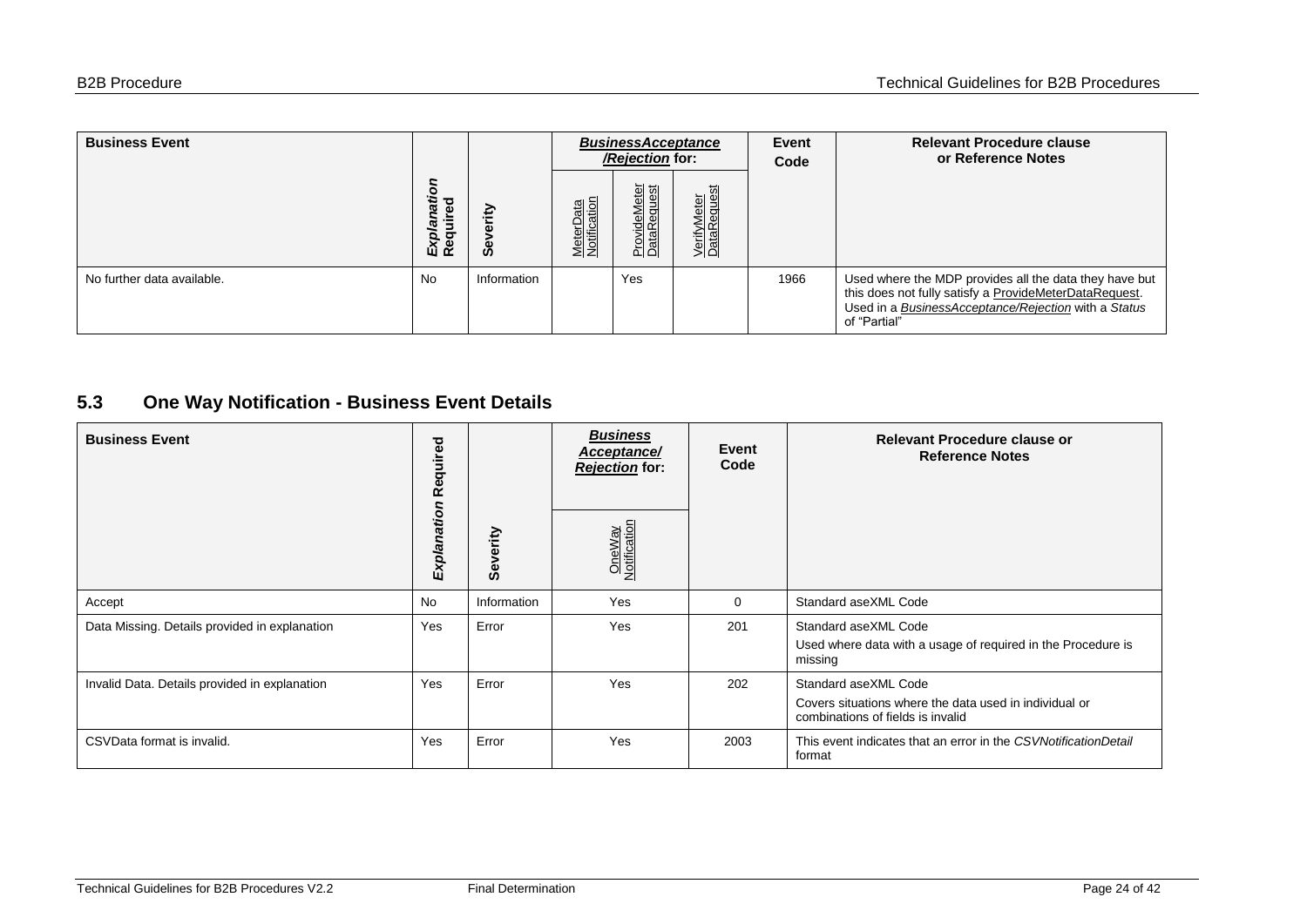#### **5.4 Service Order Process - Business Event Details**

<span id="page-24-0"></span>

| <b>Business Document</b> | <b>Business Signal</b>           | <b>Business Event</b>                                                                          | <b>Explanation</b><br><b>Required</b> | <b>Severity</b> | <b>EventCode</b> | <b>Relevant Procedure clause or</b><br><b>Reference Notes</b>                                                            |
|--------------------------|----------------------------------|------------------------------------------------------------------------------------------------|---------------------------------------|-----------------|------------------|--------------------------------------------------------------------------------------------------------------------------|
| ServiceOrderRequest      | BusinessAcceptance/Rej<br>ection | ServiceOrderSubType does not match<br>ServiceOrderType.                                        | <b>No</b>                             | Error           | 1910             | 4.1                                                                                                                      |
|                          |                                  | Unable to perform the work within the                                                          | Yes                                   | Warning         | 1912             | 2.6.3                                                                                                                    |
|                          |                                  | Required Timeframe, alternative date<br>provided in Explanation.                               | Yes                                   | Error           | 2000             | 2.12.1 and 2.1.ii                                                                                                        |
|                          |                                  | Unable to perform the work after hours,<br>alternative time provided in Explanation.           | Yes                                   | Warning         | 1940             | 2.12.1 b3 3 and 2.12.1 b4                                                                                                |
|                          |                                  |                                                                                                | Yes                                   | Error           | 2001             | 2.12.1 and 2.1.ii                                                                                                        |
|                          |                                  | New Request with previously used<br>RetServiceOrder.                                           | <b>No</b>                             | Error           | 1914             | 4.1                                                                                                                      |
|                          |                                  | Service Provider does not support this<br>ServiceOrderType or<br>ServiceOrderSubType.          | <b>No</b>                             | Error           | 1915             |                                                                                                                          |
|                          |                                  | The Request falls outside the Service<br>Provider's regulatory and contractual<br>obligations. | Yes                                   | Error           | 1957             |                                                                                                                          |
|                          |                                  | Invalid AppointmentReference.                                                                  | <b>No</b>                             | Error           | 1916             | 2.3                                                                                                                      |
|                          |                                  | Unable to cancel ServiceOrderRequest.<br>Requested work has commenced or is<br>completed.      | <b>No</b>                             | Error           | 1917             | 2.10.c.2                                                                                                                 |
|                          |                                  | NMI already allocated for this address.                                                        | <b>No</b>                             | Error           | 1918             | 4.1 limited to Allocate NMI<br>ServiceOrderRequests                                                                      |
|                          |                                  | Requested metering configuration is<br>incorrect.                                              | Yes                                   | Error           | 1919             | 2.12.6c                                                                                                                  |
|                          |                                  | No Meter At Site                                                                               | No                                    | Error           | 1941             | When a ServiceOrderRequest requires a meter<br>to be present at the Site but there is no meter<br>installed at the Site. |
|                          |                                  | Unable To Cancel, Original Request Not<br>Received                                             | <b>No</b>                             | Error           | 1937             | 2.10.c 3. - Used where a "Cancel"<br>ServiceOrderRequest is received without a<br>matching "New" ServiceOrderRequest.    |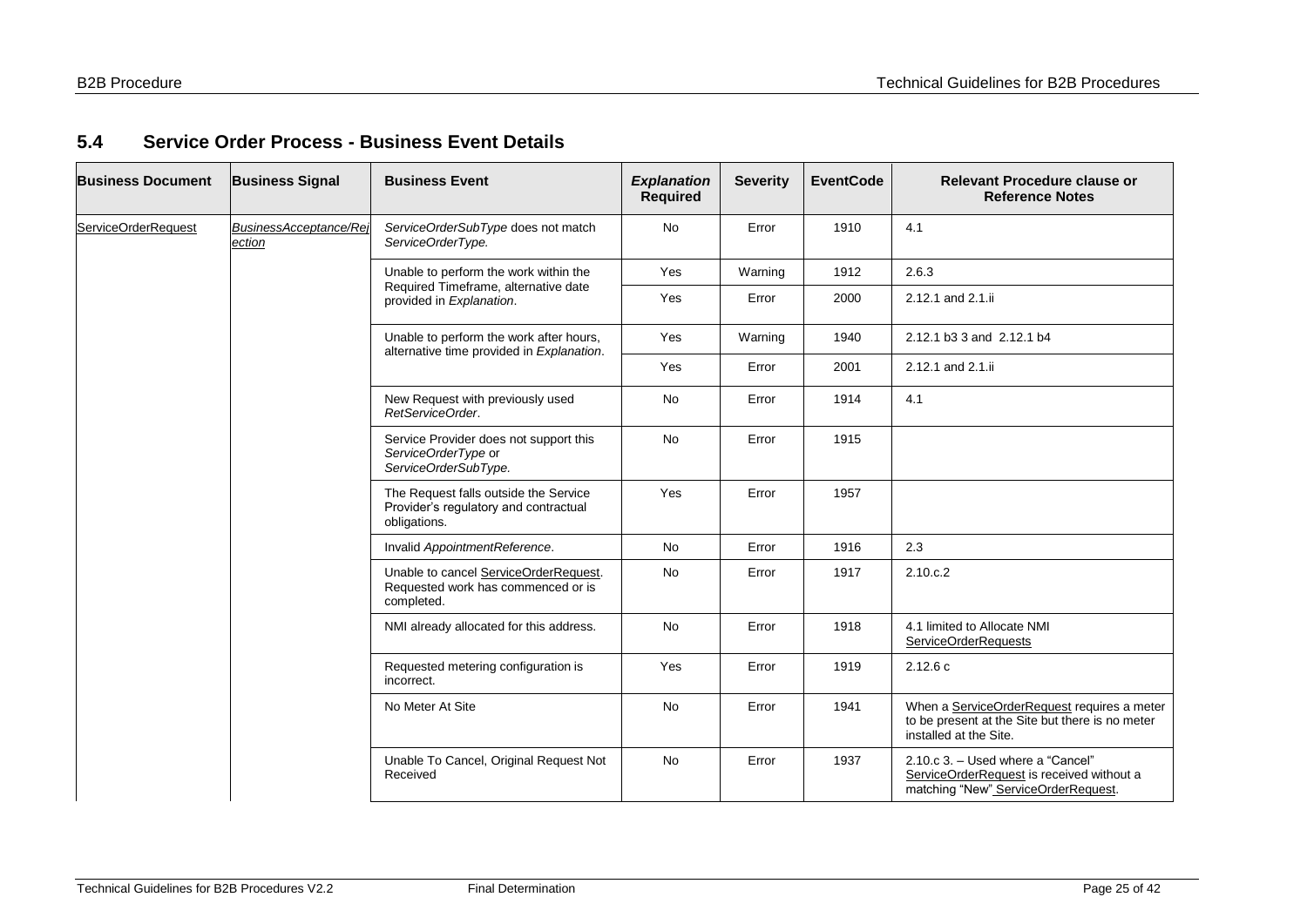| <b>Business Document</b>                                      | <b>Business Signal</b>           | <b>Business Event</b>                                                                                                 | <b>Explanation</b><br><b>Required</b> | <b>Severity</b> | <b>EventCode</b> | <b>Relevant Procedure clause or</b><br><b>Reference Notes</b>                                                                         |
|---------------------------------------------------------------|----------------------------------|-----------------------------------------------------------------------------------------------------------------------|---------------------------------------|-----------------|------------------|---------------------------------------------------------------------------------------------------------------------------------------|
|                                                               |                                  | Previous Cancellation Already Processed                                                                               | No                                    | Error           | 1938             | 2.10.c 4. - Used where a "New"<br>ServiceOrderRequest is received after<br>"Cancel" version of the same Request has<br>been rejected. |
|                                                               |                                  | Retailer Is Not Permitted To Raise This<br>Service Order Type                                                         | <b>No</b>                             |                 | 1945             | 2.5.c                                                                                                                                 |
|                                                               |                                  | Rejection - Site already de-energised.                                                                                | No                                    | Error           | 1944             | 2.12.8.c                                                                                                                              |
|                                                               |                                  | Request submitted by another Retailer                                                                                 | No                                    | Error           | 1956             | 2.12.4 and 2.12.15.4                                                                                                                  |
|                                                               |                                  | RetServiceOrder value of the original<br>Request that was rejected is not in<br>SpecialInstructions.                  | <b>No</b>                             | Error           | 1955             | 2.2.1.i                                                                                                                               |
|                                                               |                                  | ScheduledDate greater than 100 calendar<br>days in the future.                                                        | <b>No</b>                             | Error           | 1954             | 2.6.2.d                                                                                                                               |
|                                                               |                                  | Documentation required                                                                                                | No                                    | Warning         | 1953             | 4.1 (FormReference and SafetyCertificateId<br>fields), 2.12.2 and 2.12.8.d.5                                                          |
|                                                               |                                  | "Replace" ServiceOrderRequest sent<br>without the prior agreement of the<br>Receiver.                                 | <b>No</b>                             | Error           | 1967             | 2.2.1.i.1                                                                                                                             |
|                                                               |                                  | Unable To Cancel, Original Request<br>Rejected                                                                        | <b>No</b>                             | Error           | 1964             |                                                                                                                                       |
|                                                               |                                  | Invalid Multiple Service Order Combination                                                                            | Yes                                   | Error           | 1952             | 2.12.15.6                                                                                                                             |
|                                                               |                                  | Unable to perform the work due to<br>unacceptable notice period provided,<br>alternative time provided in Explanation | Yes                                   | Error           | 2002             |                                                                                                                                       |
| ServiceOrderResponse                                          | BusinessAcceptance/Rej<br>ection | ActualDateAndTime is after the date and<br>time the ServiceOrderResponse was sent.                                    | No                                    | Error           | 1921             |                                                                                                                                       |
|                                                               |                                  | Product Code does not match requested<br>work                                                                         | No                                    | Warning         | 1951             |                                                                                                                                       |
| ServiceOrderAppointmentN BusinessAcceptance/Re<br>otification | ection                           | Appointment Notification does not match a<br>ServiceOrderRequest.                                                     | No                                    | Error           | 1922             |                                                                                                                                       |
| $\underline{\mathsf{All}}$                                    | All                              | Accept.                                                                                                               | No                                    | Information     | 0                | Standard aseXML Code                                                                                                                  |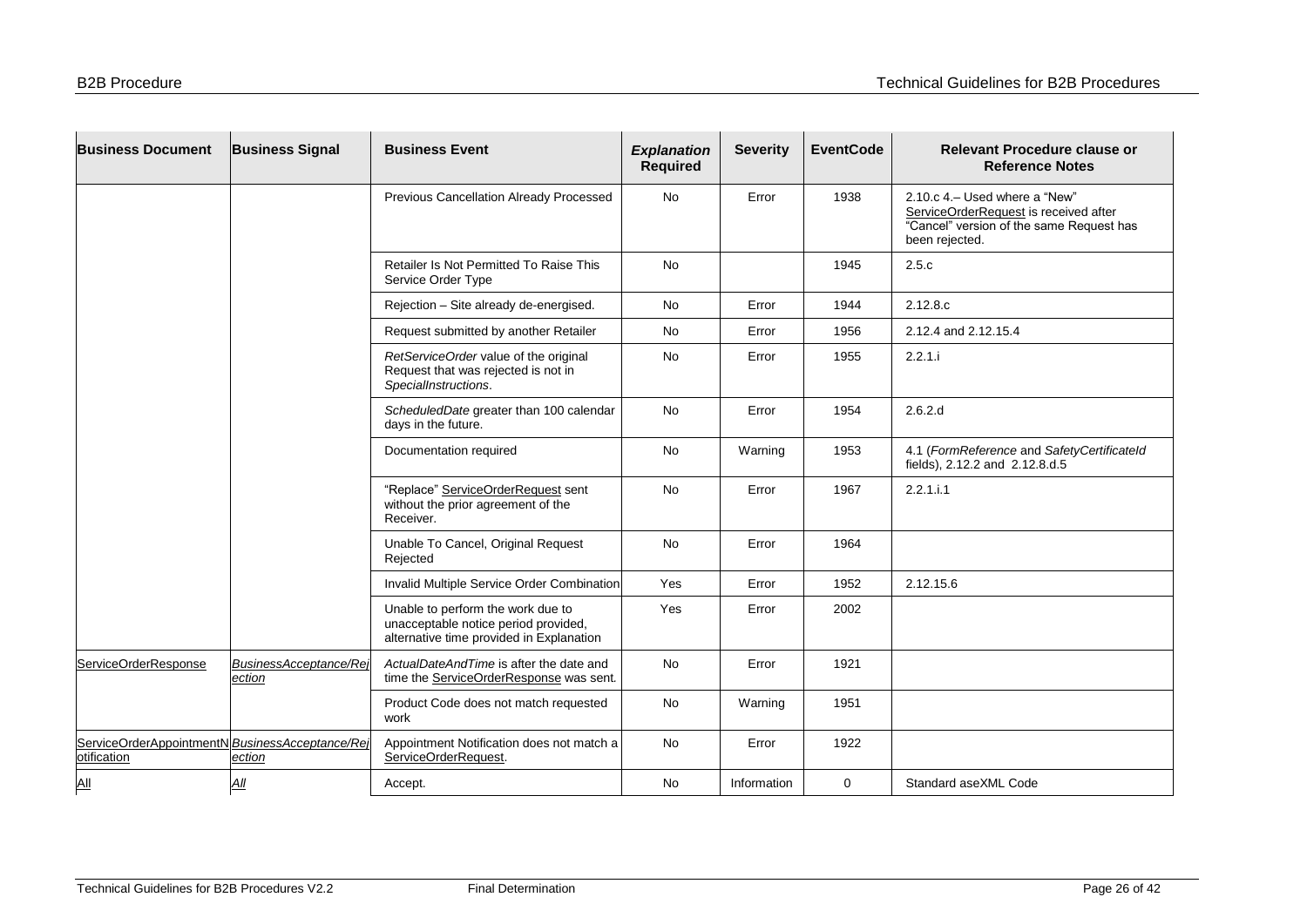| <b>Business Document</b> | <b>Business Signal</b> | <b>Business Event</b>                                                     | <b>Explanation</b><br>Required | <b>Severity</b> | <b>EventCode</b> | Relevant Procedure clause or<br><b>Reference Notes</b>                                                          |
|--------------------------|------------------------|---------------------------------------------------------------------------|--------------------------------|-----------------|------------------|-----------------------------------------------------------------------------------------------------------------|
|                          |                        | Data missing. Details provided in<br>Explanation.                         | Yes                            | Error           | 201              | Standard aseXML Code<br>Used where data with a usage of Required in<br>the Procedure is missing.                |
|                          |                        | Invalid data. Details provided in<br>Explanation.                         | Yes                            | Error           | 202              | Standard aseXML Code<br>Covers situations where the data in individual<br>or combinations of fields is invalid. |
|                          |                        | Mandatory field not populated. Missing<br>field(s) listed in Explanation. | Yes                            | Error           | 1950             | Used where a field with a usage of Mandatory<br>in the Procedure is not supplied.                               |
|                          |                        | NMIChecksum invalid.                                                      | <b>No</b>                      | Error           | 1924             |                                                                                                                 |
|                          |                        | Recipient did not initiate Request                                        | Yes                            | Error           | 206              | Standard aseXML Code                                                                                            |
|                          |                        | Recipient is not responsible for the<br>supplied NMI.                     | Yes                            | Error           | 1923             |                                                                                                                 |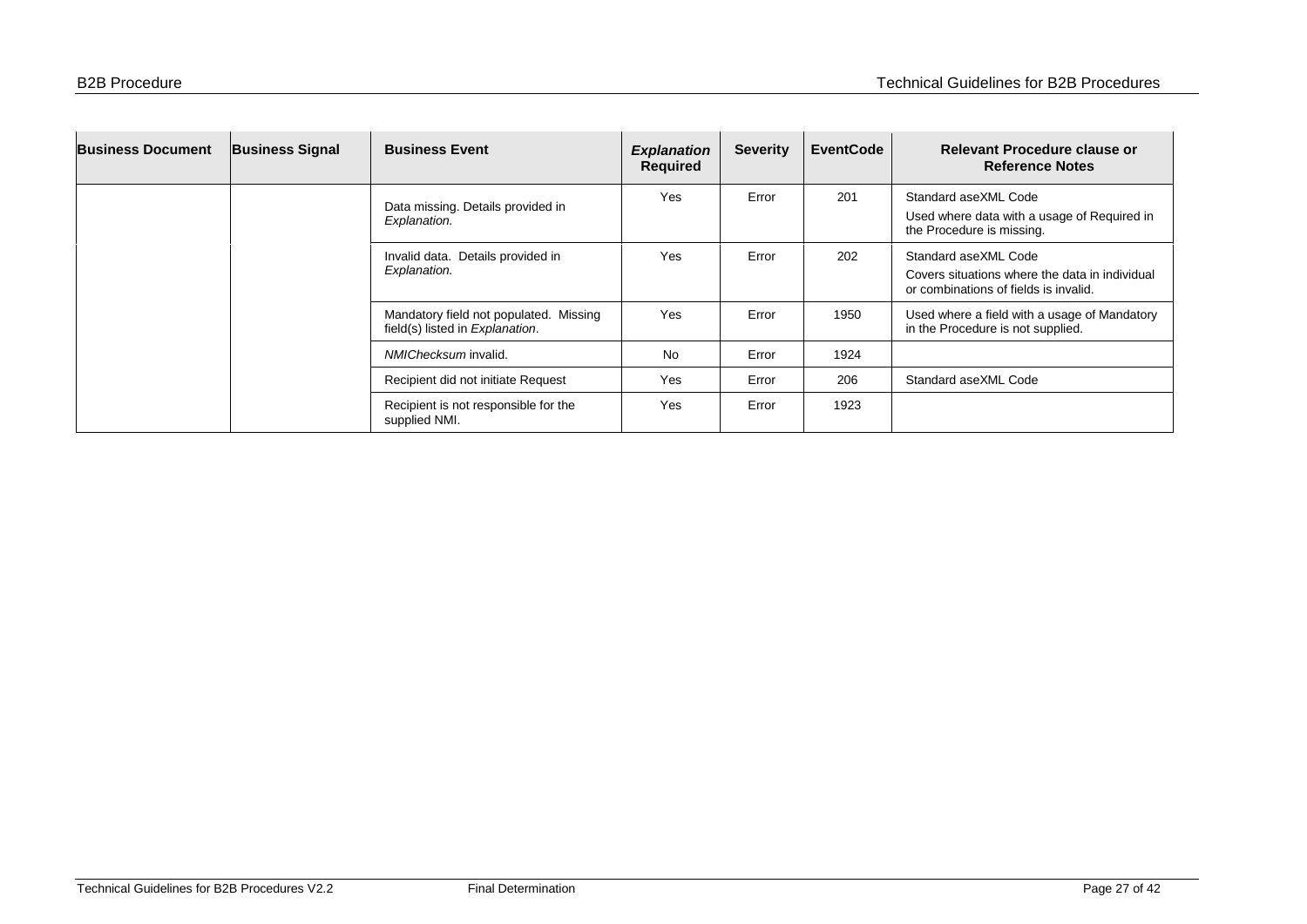## <span id="page-27-0"></span>**6 GLOSSARY OF TERMS**

| <b>Term</b>                           | <b>Definition</b>                                                                                                                                                                                             |
|---------------------------------------|---------------------------------------------------------------------------------------------------------------------------------------------------------------------------------------------------------------|
| Accept                                | As a general term, this means the Recipient of the<br>Message or Transaction has agreed to process the<br>Message or Transaction further.                                                                     |
|                                       | When used in the context of a Transaction, indicates<br>that the Recipient of the Transaction has accepted the<br>Transaction using a <b>BusinessAcceptance/Rejection</b><br>with an ase: Status of "Accept". |
| <b>Access Requirements</b>            | Specific Site access requirements associated with the<br>conduct of a Service Order.                                                                                                                          |
|                                       | [Refer B2B Procedure Customer & Site Details<br>Notification Process and B2B Procedure Service<br>Orders Process ]                                                                                            |
| <b>Accredited Service</b><br>Provider | Electrically qualified personnel accredited to perform<br>certain electrical works by the NSW or ACT<br>Government.                                                                                           |
| Acknowledgement                       | See B2B Acknowledgement.                                                                                                                                                                                      |
| Acknowledgement File                  | A file containing a Message Acknowledgement.                                                                                                                                                                  |
|                                       | [Refer B2B Procedure Technical Delivery Specification]                                                                                                                                                        |
| Appointment                           | An agreement between the End-use Customer (or their<br>agent), Service Provider and Retailer to perform<br>requested work at a specific time.                                                                 |
|                                       | [Refer B2B Procedure Service Orders Process]                                                                                                                                                                  |
| Approved Version of the<br>Schema     | A version of the aseXML schema approved by the<br>aseXML Working Group, or its successors.                                                                                                                    |
|                                       | [Refer B2B Procedure Technical Delivery Specification]                                                                                                                                                        |
| aseXML                                | A Standard for Energy Transactions in XML. A set of<br>schemas and usage guidelines that define how data<br>should be exchanged under FRC in the gas and<br>electricity industries in Australia.              |
| aseXML Document                       | See aseXML Message.<br>[Refer B2B Procedure Technical Delivery Specification]                                                                                                                                 |
|                                       |                                                                                                                                                                                                               |
| aseXML Message                        | A Message compliant with an aseXML schema.                                                                                                                                                                    |
| aseXML Message<br>Handler             | Software that manages aseXML Message interactions.<br>[Refer B2B Procedure Technical Delivery Specification]                                                                                                  |
| aseXML Schema                         | Specification used to describe the structure of an<br>aseXML Message.                                                                                                                                         |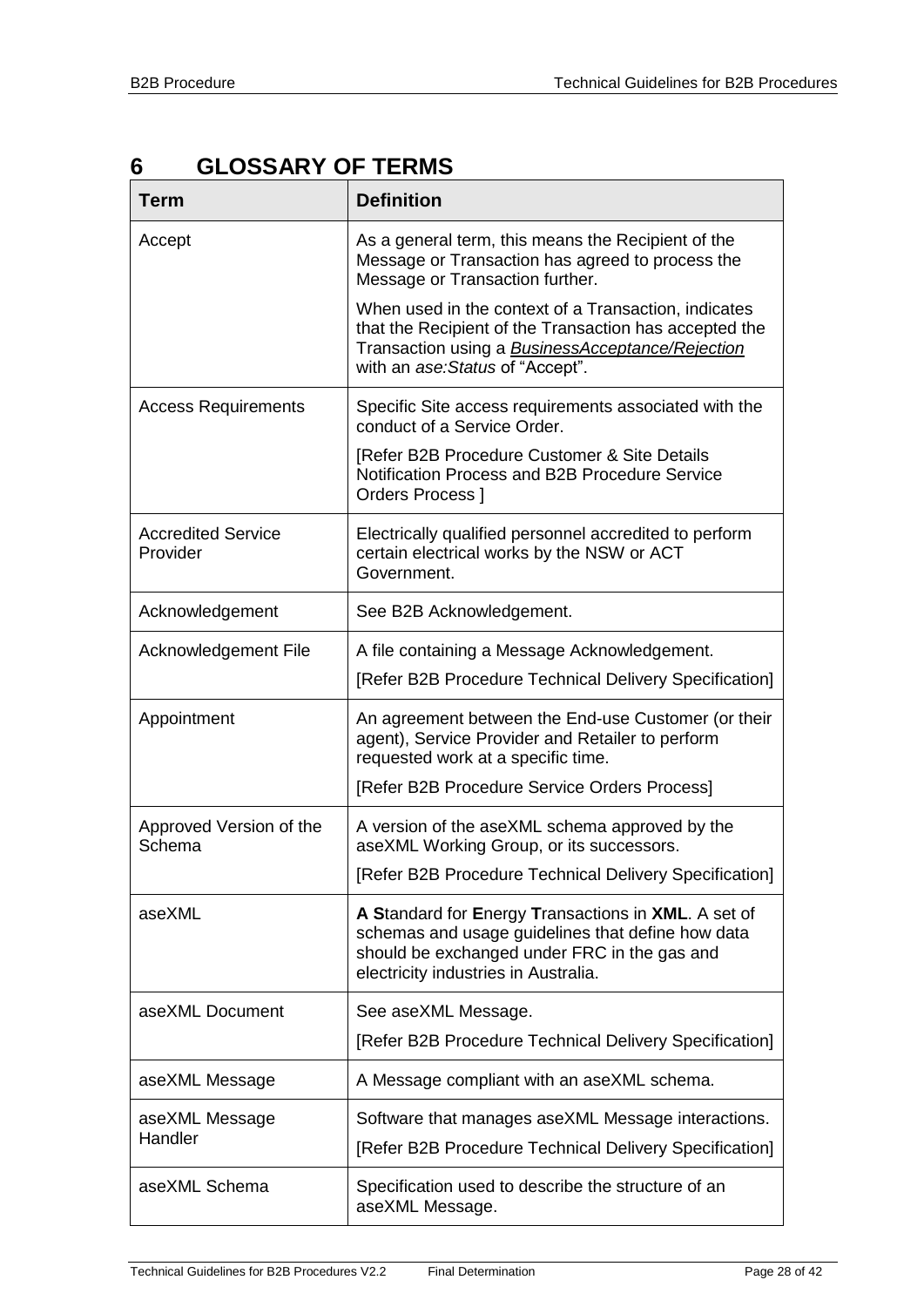| <b>Term</b>                       | <b>Definition</b>                                                                                                                                                                                                                     |  |  |  |  |  |
|-----------------------------------|---------------------------------------------------------------------------------------------------------------------------------------------------------------------------------------------------------------------------------------|--|--|--|--|--|
| aseXML Transaction                | See Transaction.                                                                                                                                                                                                                      |  |  |  |  |  |
| aseXML Wrapped CSV<br>Transaction | An aseXML Transaction that includes CSV formatted<br>data.                                                                                                                                                                            |  |  |  |  |  |
|                                   | [Refer B2B Procedure Technical Delivery Specification]                                                                                                                                                                                |  |  |  |  |  |
| <b>ASP</b>                        | See Accredited Service Provider                                                                                                                                                                                                       |  |  |  |  |  |
| <b>AEMO</b>                       | The Australian Energy Market Operator limited as<br>defined in the National Electricity Rules. AEMO<br>replaced NEMMCO from 1 July 2009.                                                                                              |  |  |  |  |  |
| B <sub>2</sub> B                  | Business-to-Business. Generic term used to refer to<br>defined business-to-business interactions between<br>Participants; excludes interactions between a<br>Participant and market systems such as MSATS.                            |  |  |  |  |  |
| <b>B2B Acknowledgement</b>        | A generic term used to refer to an aseXML-format<br>Message or Transaction Acknowledgement,<br>specifically within the context of a B2B interaction. A<br>B2B Acknowledgement is the physical interpretation of<br>a Business Signal. |  |  |  |  |  |
|                                   | Often referred to as being positive (indicating<br>correctness of the associated file) or negative<br>(indicating an error with the associated file).                                                                                 |  |  |  |  |  |
| <b>B2B Browser Application</b>    | An application supplied by AEMO for Participants to<br>manage their MSATS B2B Handler Inbox(es) and<br>Outbox(es), and also support the creation of a<br>specified set of B2B Transactions.                                           |  |  |  |  |  |
| <b>B2B File</b>                   | See B2B Message                                                                                                                                                                                                                       |  |  |  |  |  |
|                                   | [Refer B2B Procedure Technical Delivery Specification]                                                                                                                                                                                |  |  |  |  |  |
| <b>B2B Infrastructure</b>         | See National B2B Infrastructure.                                                                                                                                                                                                      |  |  |  |  |  |
| <b>B2B Initiator</b>              | Participant who initiates a B2B Interaction.                                                                                                                                                                                          |  |  |  |  |  |
| <b>B2B</b> Interaction            | A complete set of related exchanges of B2B Messages<br>between two Participants involving:                                                                                                                                            |  |  |  |  |  |
|                                   | <b>Business Document;</b>                                                                                                                                                                                                             |  |  |  |  |  |
|                                   | Business Receipt; and<br>٠                                                                                                                                                                                                            |  |  |  |  |  |
|                                   | Business Acceptance/Rejection.                                                                                                                                                                                                        |  |  |  |  |  |
| <b>B2B Message</b>                | A B2B Transaction or Acknowledgement sent between<br>a B2B Initiator and a B2B Recipient.                                                                                                                                             |  |  |  |  |  |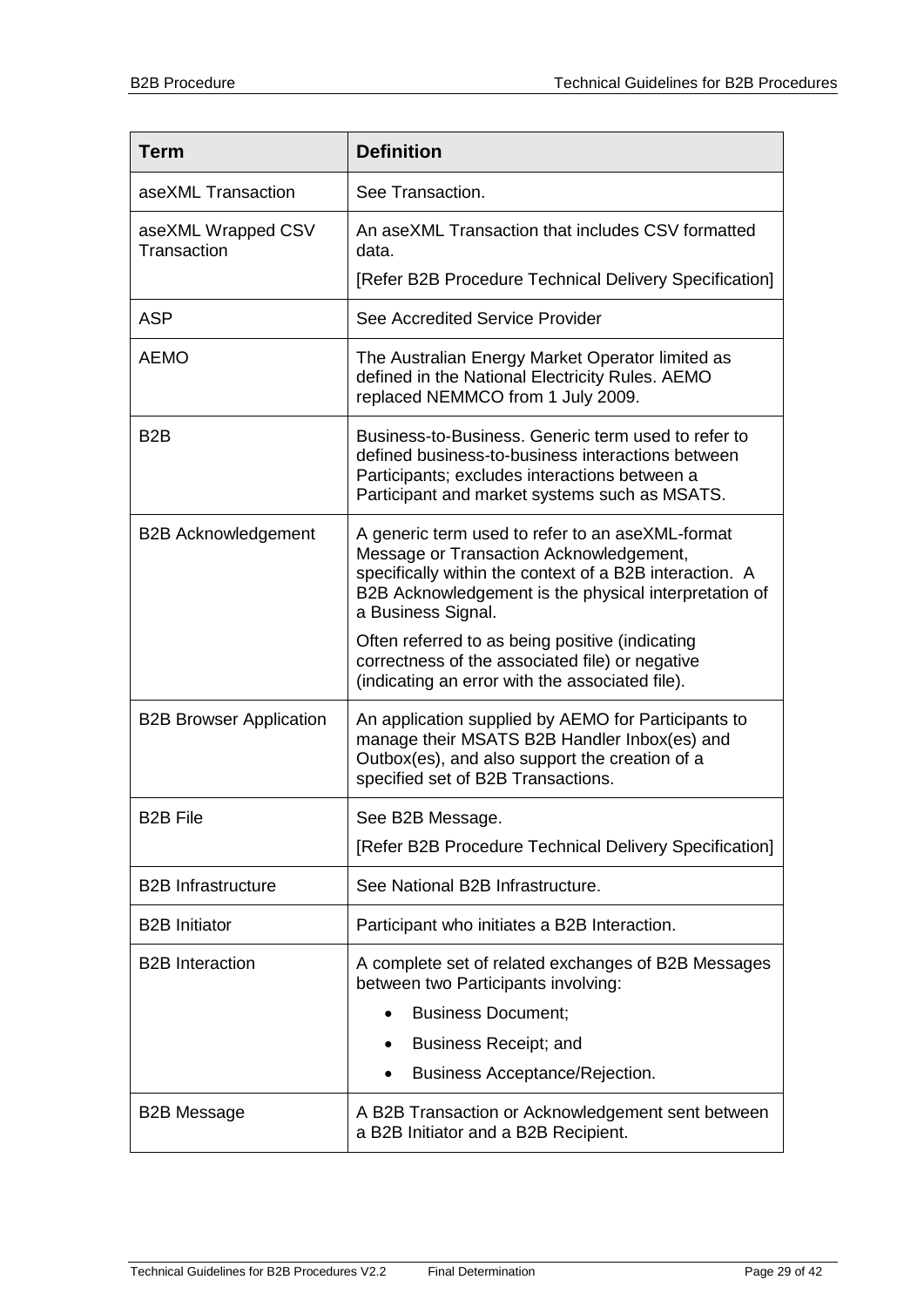| <b>Term</b>                                    | <b>Definition</b>                                                                                                                                                                                                                                 |  |  |  |  |
|------------------------------------------------|---------------------------------------------------------------------------------------------------------------------------------------------------------------------------------------------------------------------------------------------------|--|--|--|--|
| <b>B2B Process</b>                             | A defined business process of which a B2B Interaction<br>is a key component. Identified B2B Processes are:                                                                                                                                        |  |  |  |  |
|                                                | <b>Customer and Site Details</b>                                                                                                                                                                                                                  |  |  |  |  |
|                                                | Meter Data<br>$\bullet$                                                                                                                                                                                                                           |  |  |  |  |
|                                                | One Way Notification; and<br>$\bullet$                                                                                                                                                                                                            |  |  |  |  |
|                                                | Service Orders.                                                                                                                                                                                                                                   |  |  |  |  |
| <b>B2B Recipient</b>                           | The receiving Participant of a B2B Transaction or<br>Acknowledgement (sent by a B2B Initiator). As a<br>convention, the Initiator of a B2B Interaction is the<br>Participant who sends the Business Document.                                     |  |  |  |  |
| <b>B2B Standard</b>                            | A collection of B2B Procedures and supporting<br>documentation that collectively form a coherent set of<br>requirements (an industry "B2B Standard"). The<br>components of a B2B Standard are described by the<br><b>B2B Standards Framework.</b> |  |  |  |  |
| <b>B2B Standards</b><br>Framework              | Describes the components of a B2B Standard                                                                                                                                                                                                        |  |  |  |  |
| <b>B2B Technical Delivery</b><br>Specification | TheB2B Procedure Technical Delivery Specification.<br>Defines the technical requirements for communicating<br>B2B messages between Participants via the MSATS<br>B2B Handler or contingency systems.                                              |  |  |  |  |
| <b>B2B Transaction</b>                         | See Transaction.                                                                                                                                                                                                                                  |  |  |  |  |
| <b>B2B Transaction Types</b>                   | The Transactions defined in the B2B Procedures.                                                                                                                                                                                                   |  |  |  |  |
|                                                | [Refer B2B Procedure Technical Delivery Specification]                                                                                                                                                                                            |  |  |  |  |
| <b>Build Pack</b>                              | A document that details the specific aseXML interfaces<br>to be used in the implementation of B2B transactions.                                                                                                                                   |  |  |  |  |
| <b>Business Acceptance</b>                     | Specific instance of a Business Acceptance/Rejection<br>Business Signal indicating acceptance.                                                                                                                                                    |  |  |  |  |
| <b>Business</b><br>Acceptance/Rejection        | A Business Signal indicating whether a Business<br>Document has been accepted or rejected based on the<br>application of business rules. Refer to each B2B<br>Procedure for further details regarding the use of this<br>Transaction.             |  |  |  |  |
| <b>Business Day</b>                            | As defined in the National Electricity Rules.                                                                                                                                                                                                     |  |  |  |  |
|                                                | [A day other than a Saturday, Sunday or a day which is<br>lawfully observed as a national public holiday on the<br>same day in each of the participating jurisdictions.]                                                                          |  |  |  |  |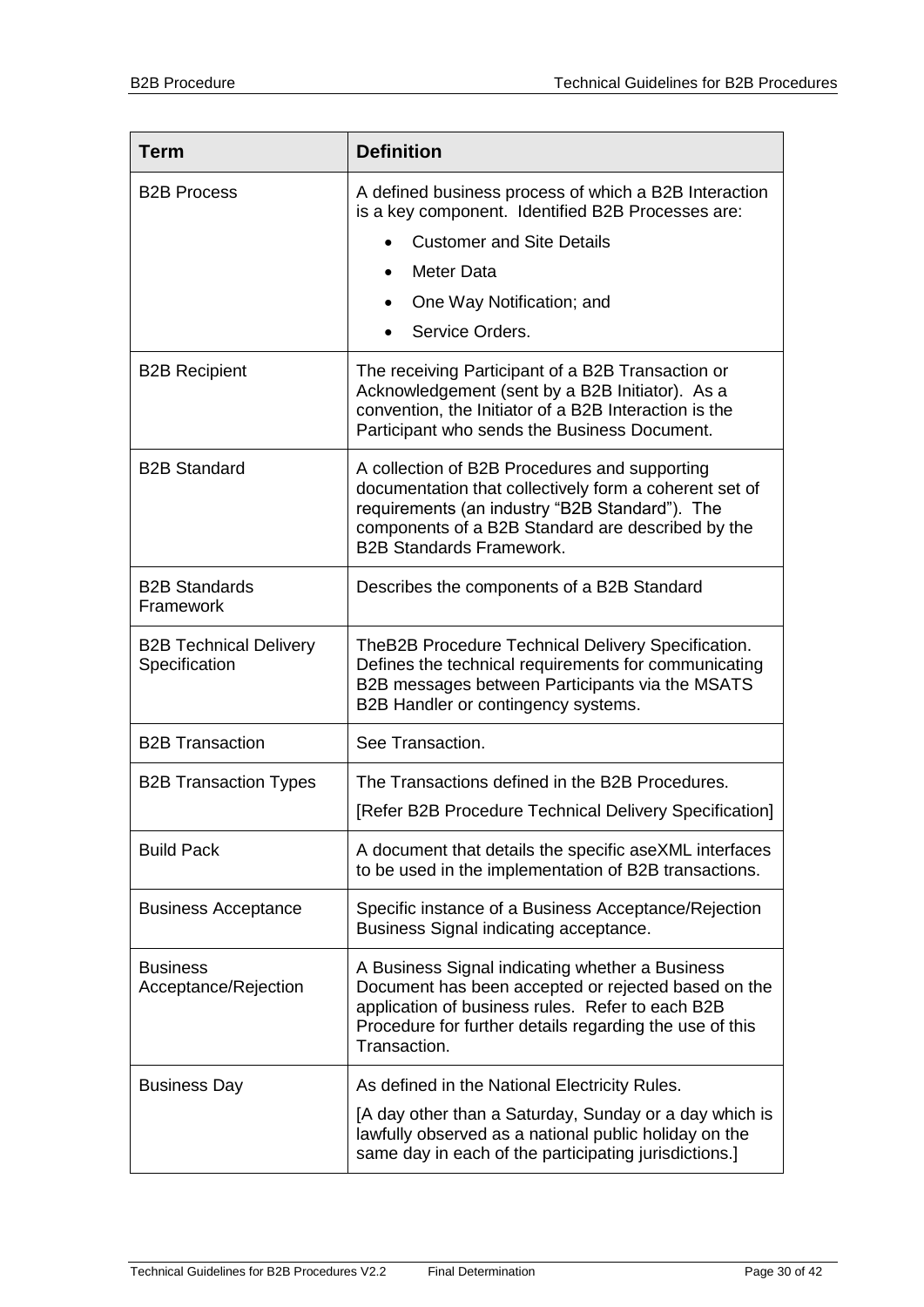| <b>Term</b>                   | <b>Definition</b>                                                                                                                                                      |
|-------------------------------|------------------------------------------------------------------------------------------------------------------------------------------------------------------------|
| <b>Business Document</b>      | The term "Business Document" is used to refer to the<br>key B2B transactions sent between Participants.                                                                |
| <b>BUSINESSNAME</b>           | Defines the name for a business or organisation as per<br>AS4590-2006. This is a 200-character alpha-numeric<br>field.                                                 |
| <b>Business Receipt</b>       | A Business Receipt is a Business Signal that indicates<br>that a Business Document has been received and its<br>contents indicates if it is readable by the recipient. |
| <b>Business Rejection</b>     | Specific instance of a Business Acceptance/Rejection<br>Business Signal indicating a rejection.                                                                        |
| <b>Business Signal</b>        | An acknowledgement generated by a B2B Recipient on<br>processing a Business Document to indicate whether:                                                              |
|                               | The Business Document has been received and is<br>readable (this Business Signal is called a Business<br>Receipt); or                                                  |
|                               | The Business Document does or does not pass<br>$\bullet$<br>business rule validation (this Business Signal is<br>called a Business Acceptance/Rejection).              |
| <b>CATS</b>                   | The Consumer Administration and Transfer Solution.                                                                                                                     |
| <b>CATS Participant</b>       | As defined in the MSATS Procedure CATS Procedure.<br>[Any organisation that has a defined role in the MSATS<br>system - see 'role'.]                                   |
| <b>Close of Business</b>      | 5.00pm at the location of the Site on a Business Day.<br>[Refer s3.8 of this Procedure]                                                                                |
| <b>Registered Participant</b> | As defined in the National Electricity Rules.                                                                                                                          |
| <b>Connection Date</b>        | The date that a Connection Point is connected to the<br>electricity network.                                                                                           |
|                               | [Refer B2B Procedure Service Order Process]                                                                                                                            |
| <b>Connection Point</b>       | As defined in the National Electricity Rules.                                                                                                                          |
| <b>Current FRMP</b>           | As defined in the MSATS Procedure CATS Procedure<br>[The Retailer that is identified on the current NMI<br>master record.]                                             |
| <b>Current LNSP</b>           | As defined in the MSATS Procedure CATS Procedure<br>[The LNSP that is identified on the current NMI master<br>record.]                                                 |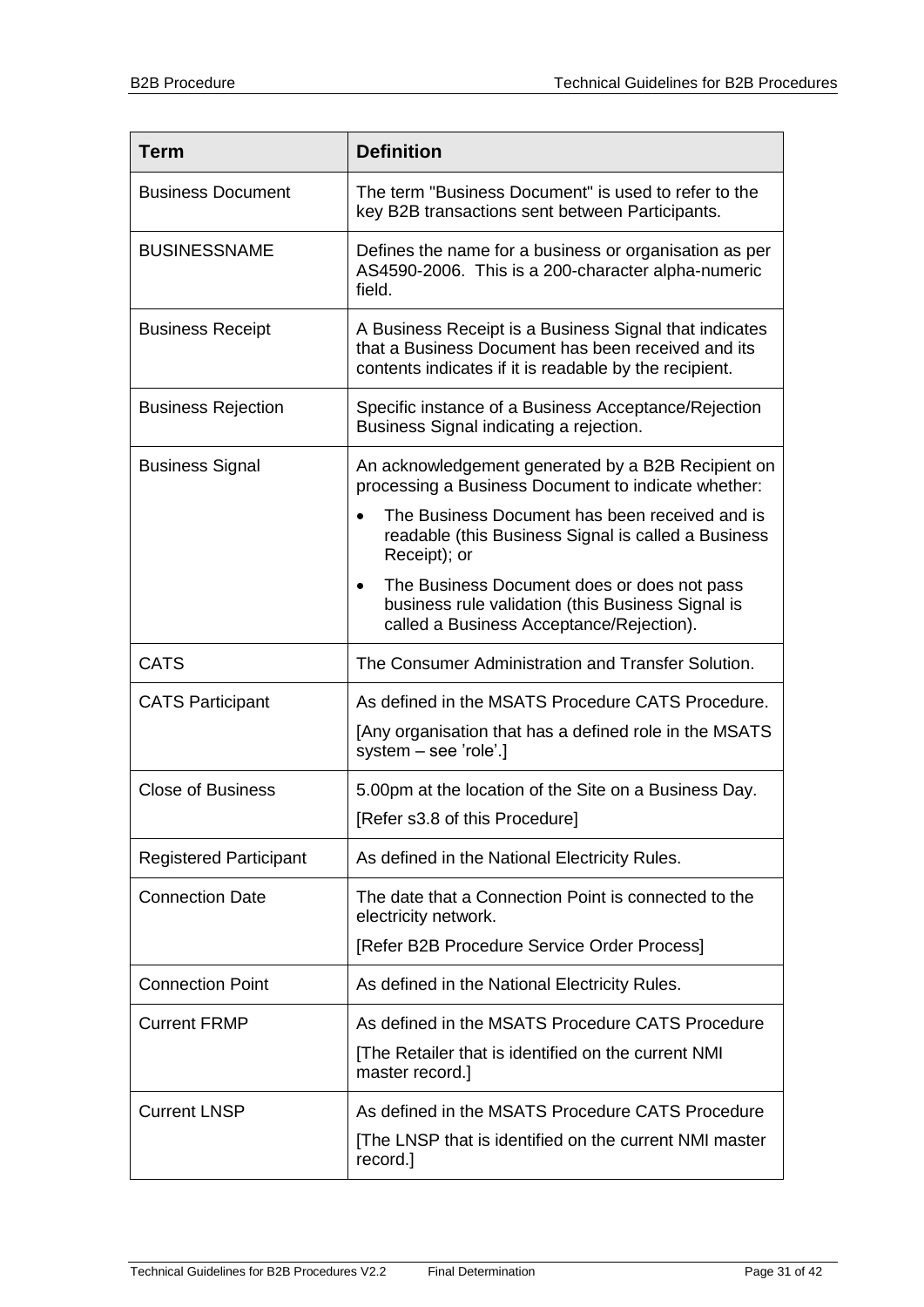| <b>Term</b>                                 | <b>Definition</b>                                                                                                                                                                                                                               |
|---------------------------------------------|-------------------------------------------------------------------------------------------------------------------------------------------------------------------------------------------------------------------------------------------------|
| <b>Current MDP</b>                          | As defined in the MSATS Procedure CATS Procedure<br>[The MDP that is identified on the current NMI master<br>record.]                                                                                                                           |
| <b>Current Retailer</b>                     | <b>See Current FRMP</b>                                                                                                                                                                                                                         |
| <b>Current RP</b>                           | As defined in the MSATS Procedure CATS Procedure<br>[The RP that is identified on the current NMI master<br>record.]                                                                                                                            |
| <b>Customer and Site Details</b>            | The elements of data identified in any of the<br>Notification transactions detailed in the B2B Procedure<br><b>Customer and Site Details Notification Process.</b>                                                                              |
|                                             | [Refer B2B Procedure Customer and Site Details<br><b>Notification Process]</b>                                                                                                                                                                  |
| <b>Customer and Site Details</b><br>Changes | Includes new, amended, additional, or removal of one<br>or more elements of data identified in any of the<br>Notification transaction detailed in the B2B Procedure<br><b>Customer and Site Details Notification Process.</b>                   |
|                                             | [Refer B2B Procedure Customer and Site Details<br><b>Notification Process]</b>                                                                                                                                                                  |
| <b>Customer Details</b>                     | The elements of data identified in the<br>CustomerDetailsNotification transaction detailed in the<br><b>B2B Procedure Customer and Site Details Notification</b><br>Process.                                                                    |
|                                             | [Refer B2B Procedure Customer and Site Details<br><b>Notification Process]</b>                                                                                                                                                                  |
| <b>Customer Details</b><br>Changes          | Includes new, amended, additional, or removal of one<br>or more elements of data identified in any of the<br>CustomerDetailsNotification transaction detailed in the<br><b>B2B Procedure Customer and Site Details Notification</b><br>Process. |
|                                             | [Refer B2B Procedure Customer and Site Details<br><b>Notification Process]</b>                                                                                                                                                                  |
| <b>CSV Notification Detail</b>              | The description for the CSV Notification Pay load<br>described in the B2B Procedure One Way Notification<br>Process.                                                                                                                            |
| De-energised Site                           | A Connection Point that is not electrically connected to<br>the network.                                                                                                                                                                        |
|                                             | [Refer B2B Procedure Service Order Process]                                                                                                                                                                                                     |
| <b>Disconnecting Officer</b>                | The Service Provider's personnel performing a de-<br>energisation Service Order.                                                                                                                                                                |
|                                             | [Refer B2B Procedure Service Order Process]                                                                                                                                                                                                     |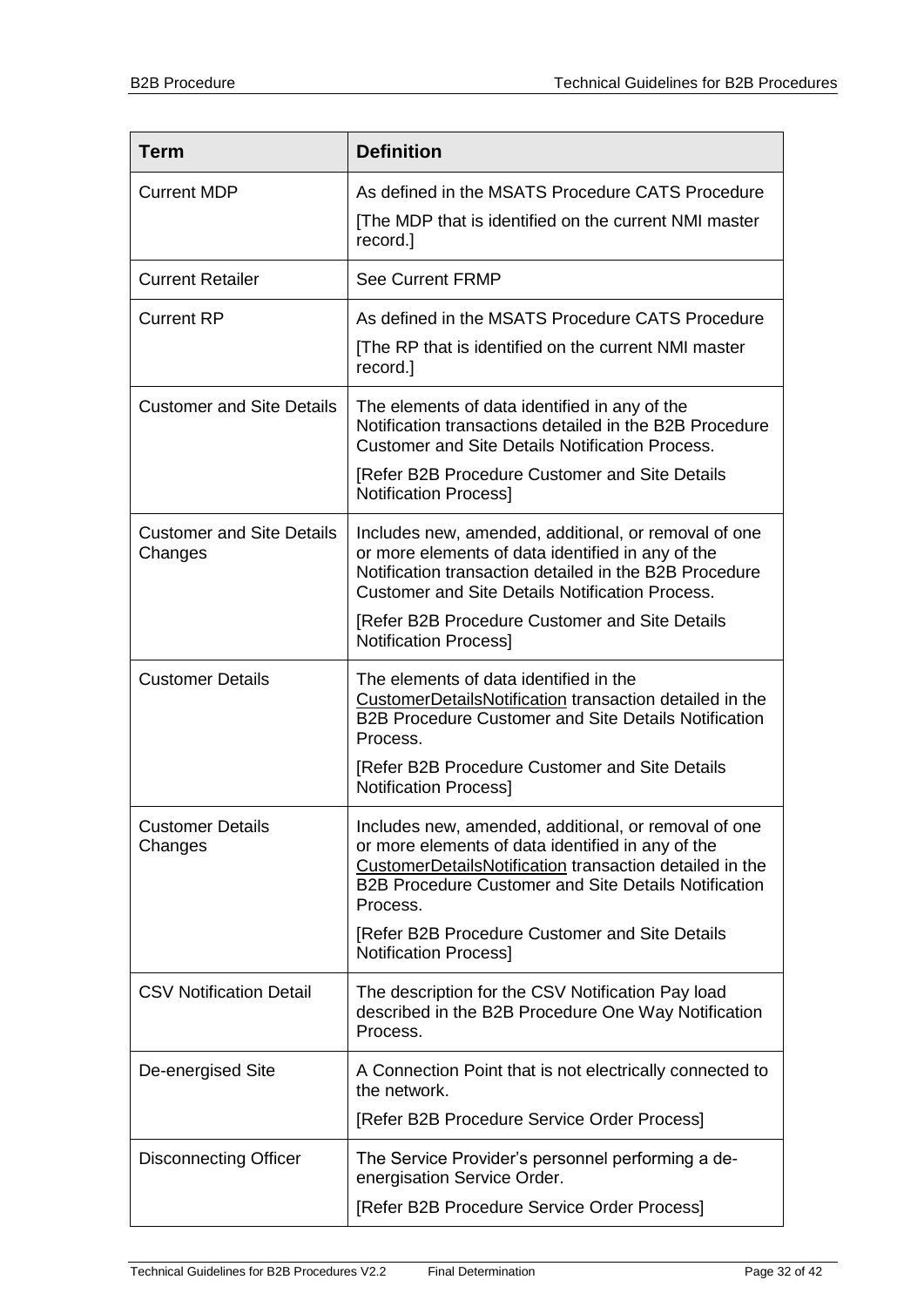| <b>Term</b>                 | <b>Definition</b>                                                                                                                                                                                                                                                                                                                                   |
|-----------------------------|-----------------------------------------------------------------------------------------------------------------------------------------------------------------------------------------------------------------------------------------------------------------------------------------------------------------------------------------------------|
| <b>Distributor</b>          | The term DNSP is used in favour of "Distributor" in the<br><b>B2B Procedures.</b>                                                                                                                                                                                                                                                                   |
| <b>DNSP</b>                 | Distribution Network Service Provider. Also know as<br>Network, Distribution Business, Distributor.                                                                                                                                                                                                                                                 |
| ebXML                       | Electronic Business XML. An internationally<br>developed set of protocols for using XML. ebXML is a<br>wide ranging standard that covers all layers of<br>messaging. VicGas FRC project has adopted only the<br>transport, routing and packaging (TRP)<br>recommendations of ebXML, and is using aseXML to<br>define standards for message content. |
| <b>End-use Customer</b>     | The person consuming the electricity at the Connection<br>Point.                                                                                                                                                                                                                                                                                    |
|                             | [Refer B2B Procedure Service Order Process]                                                                                                                                                                                                                                                                                                         |
| <b>Energised Site</b>       | A Connection Point that is electrically connected to the<br>network.                                                                                                                                                                                                                                                                                |
|                             | [Refer B2B Procedure Service Order Process]                                                                                                                                                                                                                                                                                                         |
| <b>Event Code</b>           | A specific code used to refer to a Business Event<br>defined in a B2B Procedure.                                                                                                                                                                                                                                                                    |
|                             | [Refer B2B Procedure Technical Delivery Specification]                                                                                                                                                                                                                                                                                              |
| FAQs                        | Frequently Asked Questions. Used to provide<br>supplementary answers to questions raised regarding<br>the interpretation of the B2B Procedures.                                                                                                                                                                                                     |
| <b>File Limit</b>           | Refers to the number of files in an Inbox or Outbox at<br>which point the B2B Handler will generate a flow<br>control file.                                                                                                                                                                                                                         |
|                             | [Refer B2B Procedure Technical Delivery Specification]                                                                                                                                                                                                                                                                                              |
| <b>File Transfer and</b>    | See MSATS File Exchange Protocol.                                                                                                                                                                                                                                                                                                                   |
| Acknowledgement<br>Protocol | [Refer B2B Procedure Technical Delivery Specification]                                                                                                                                                                                                                                                                                              |
| <b>FRC</b>                  | Full Retail Contestability. The state of the energy<br>market when all customers can be transferred between<br>Retailers.                                                                                                                                                                                                                           |
| <b>FRMP</b>                 | Financially Responsible Market Participant. As defined<br>in the National Electricity Rules.                                                                                                                                                                                                                                                        |
|                             | [The current Retailer responsible for energy<br>consumption at a connection point.]                                                                                                                                                                                                                                                                 |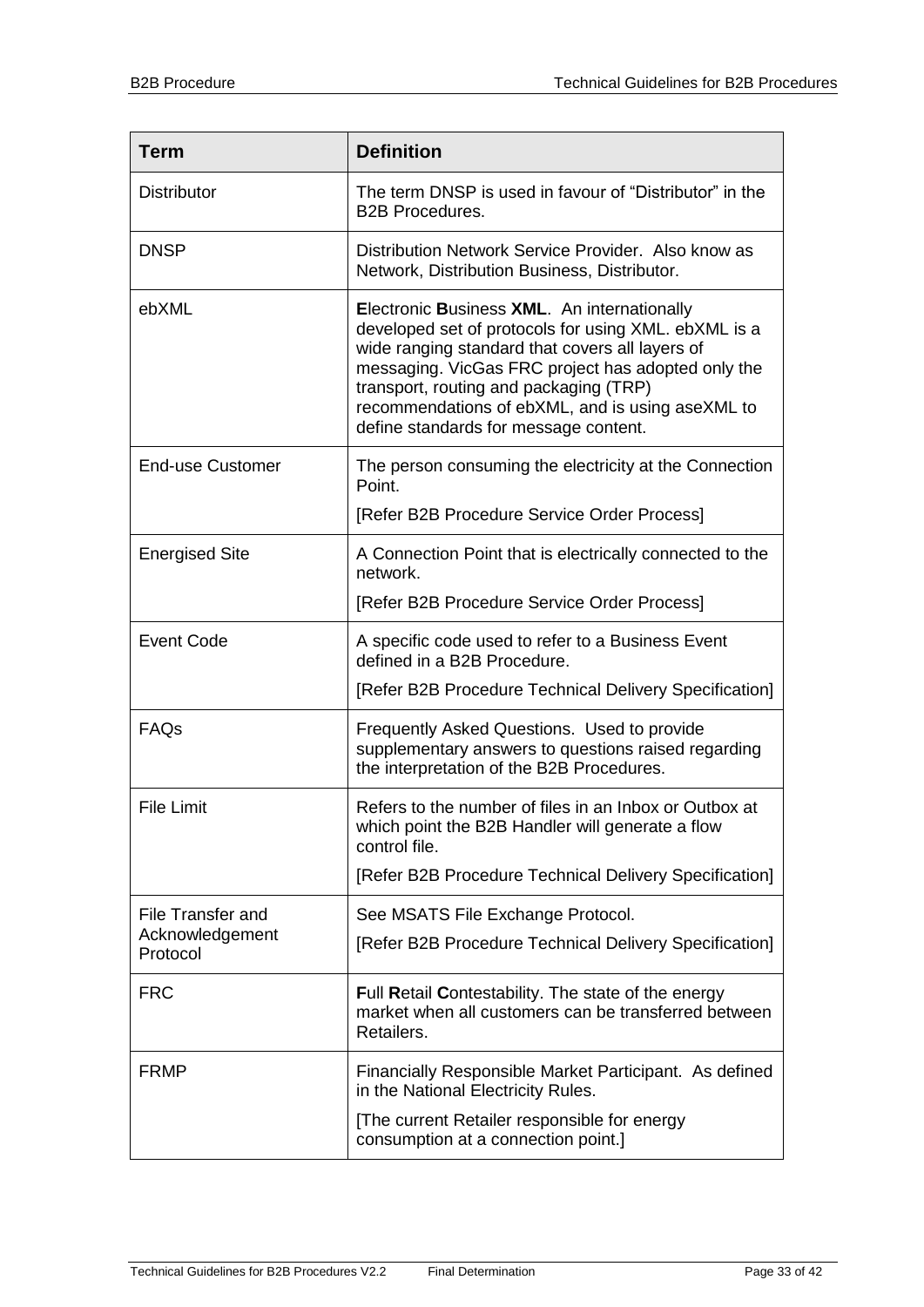| <b>Term</b>                         | <b>Definition</b>                                                                                                                                                         |
|-------------------------------------|---------------------------------------------------------------------------------------------------------------------------------------------------------------------------|
| Fully Tagged aseXML<br>Transactions | An aseXML Transaction not containing a .CSV<br>payload.                                                                                                                   |
|                                     | [Refer B2B Procedure Technical Delivery Specification]                                                                                                                    |
| Hazard                              | A health and / or safety risk at a Site.                                                                                                                                  |
|                                     | [Refer B2B Procedure Customer and Site Details<br>Notification Process and B2B Procedure Service Order<br>Process]                                                        |
| Hokey-Pokey Protocol                | See MSATS File Exchange Protocol.                                                                                                                                         |
| Hub Acknowledgement                 | A Message Acknowledgement generated by the B2B<br>Handler.                                                                                                                |
|                                     | [Refer B2B Procedure Technical Delivery Specification]                                                                                                                    |
| <b>Inbox</b>                        | See MSATS B2B Handler Inbox.                                                                                                                                              |
| Initiating Message                  | The first Message in a series of related Messages.                                                                                                                        |
|                                     | [Refer B2B Procedure Technical Delivery Specification]                                                                                                                    |
| Initiator                           | See B2B Initiator.                                                                                                                                                        |
| Life Support                        | An occupant of the premises relies on electricity for<br>operation of life support equipment. The definition of<br>life support equipment may vary between jurisdictions. |
| <b>LNSP</b>                         | As defined in the National Electricity Rules. Includes<br>both transmission and distribution businesses.                                                                  |
| <b>Local Retailer</b>               | As defined in the National Electricity Rules.                                                                                                                             |
| Mass Meter Exchange<br>Program      | The mass roll out of a "smart meter replacement<br>program", initiated by the DNSP or mandated by<br>jurisdictional or national regulatory instruments.                   |
| <b>MDFF Data</b>                    | The data contained in an electronic file formatted<br>according to the Meter Data File Format specification.                                                              |
| <b>MDFF Specification</b>           | Meter Data File Format specification. As specified on<br>the AEMO web site.                                                                                               |
| <b>MDP</b>                          | Metering Data Provider – Category D. As defined in the<br>National Electricity Rules.                                                                                     |
| Message                             | See B2B Message.                                                                                                                                                          |
| Message<br>Acknowledgement          | An aseXML realisation of a Business Receipt.                                                                                                                              |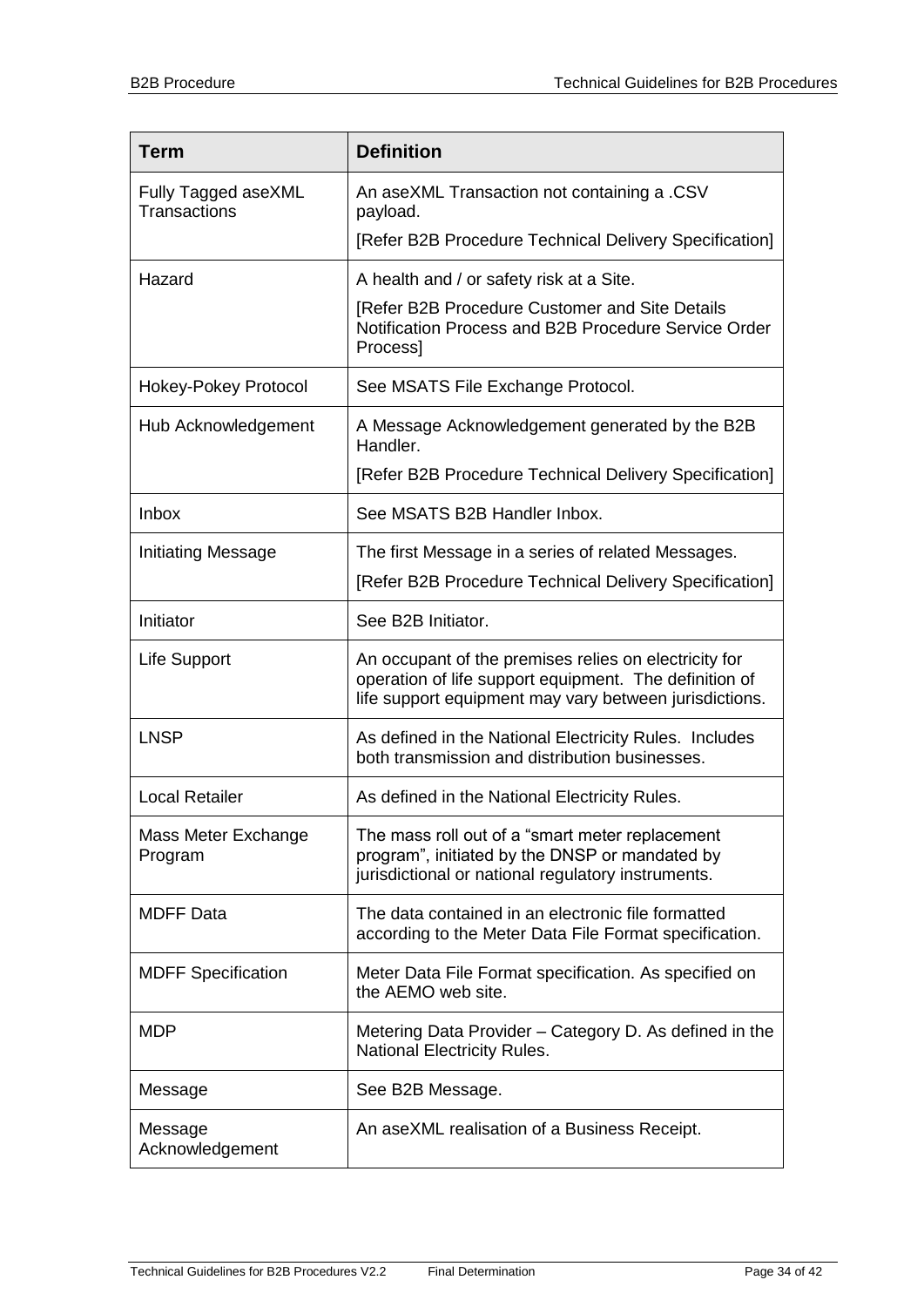| <b>Term</b>                                                         | <b>Definition</b>                                                                                                                                                                                                                                                                                                                                                                             |
|---------------------------------------------------------------------|-----------------------------------------------------------------------------------------------------------------------------------------------------------------------------------------------------------------------------------------------------------------------------------------------------------------------------------------------------------------------------------------------|
| <b>Meter Data Notification</b><br>Process                           | The provision of Metering Data to Participants as part<br>of the MDP's normal production process obligations.<br>Refer to the B2B Procedure Meter Data Process for<br>details.                                                                                                                                                                                                                |
| <b>Meter Data Process</b>                                           | The overall process for the provision of Metering Data<br>to a Participant by an MDP, requests by the<br>appropriate Participant for to provision of "missing"<br>Metering Data from a MDP, or the querying of the<br>validity of any Metering Data which has been supplied<br>by an MDP.                                                                                                     |
|                                                                     | Has 3 component processes: Meter Data Notification<br>Process, Provide Meter Data Process, and Meter Data<br><b>Verification Process.</b>                                                                                                                                                                                                                                                     |
|                                                                     | Refer to the B2B Procedure Meter Data Process for<br>details.                                                                                                                                                                                                                                                                                                                                 |
| <b>Meter Data Verification</b><br>Process                           | The process by which a Participant queries the<br>Metering Data received in a Meter Data Notification<br>from an MDP. The process also allows a Participant to<br>provide an alternative Substitution that may be<br>considered by the MDP. Refer to the B2B Procedures:<br>Meter Data for details.                                                                                           |
| Meter Exchange<br>Notification                                      | A message type within the B2B Procedure One Way<br>Notification Process. DNSP's notify Retailers of<br>planned Mass Meter Exchanges.                                                                                                                                                                                                                                                          |
| <b>Metering Data</b>                                                | As defined in the National Electricity Rules.                                                                                                                                                                                                                                                                                                                                                 |
| Service Level Procedure<br>for Metering Data<br>Providers (SLP MDP) | The Service Level Procedures detail the<br>requirements/deliverables on which AEMO and the<br>Metering Data Provider have agreed that the Metering<br>Data Provider will provide Metering Data collection<br>services for metering installations and other related<br>services in accordance with the National Electricity<br>Rules, relevant Metrology Procedure and market<br>requirements. |
| <b>Metering Installation</b>                                        | As defined in the National Electricity Rules.                                                                                                                                                                                                                                                                                                                                                 |
| <b>Metrology Procedure</b>                                          | As defined in the National Electricity Rules.                                                                                                                                                                                                                                                                                                                                                 |
| <b>MPB</b>                                                          | Metering Provider - Category B. As defined in the<br><b>National Electricity Rules</b>                                                                                                                                                                                                                                                                                                        |
| <b>MPC</b>                                                          | Metering Data Provider – Category C. As defined in the<br><b>National Electricity Rules.</b>                                                                                                                                                                                                                                                                                                  |
| <b>MSATS</b>                                                        | Market Settlement and Transfer System.                                                                                                                                                                                                                                                                                                                                                        |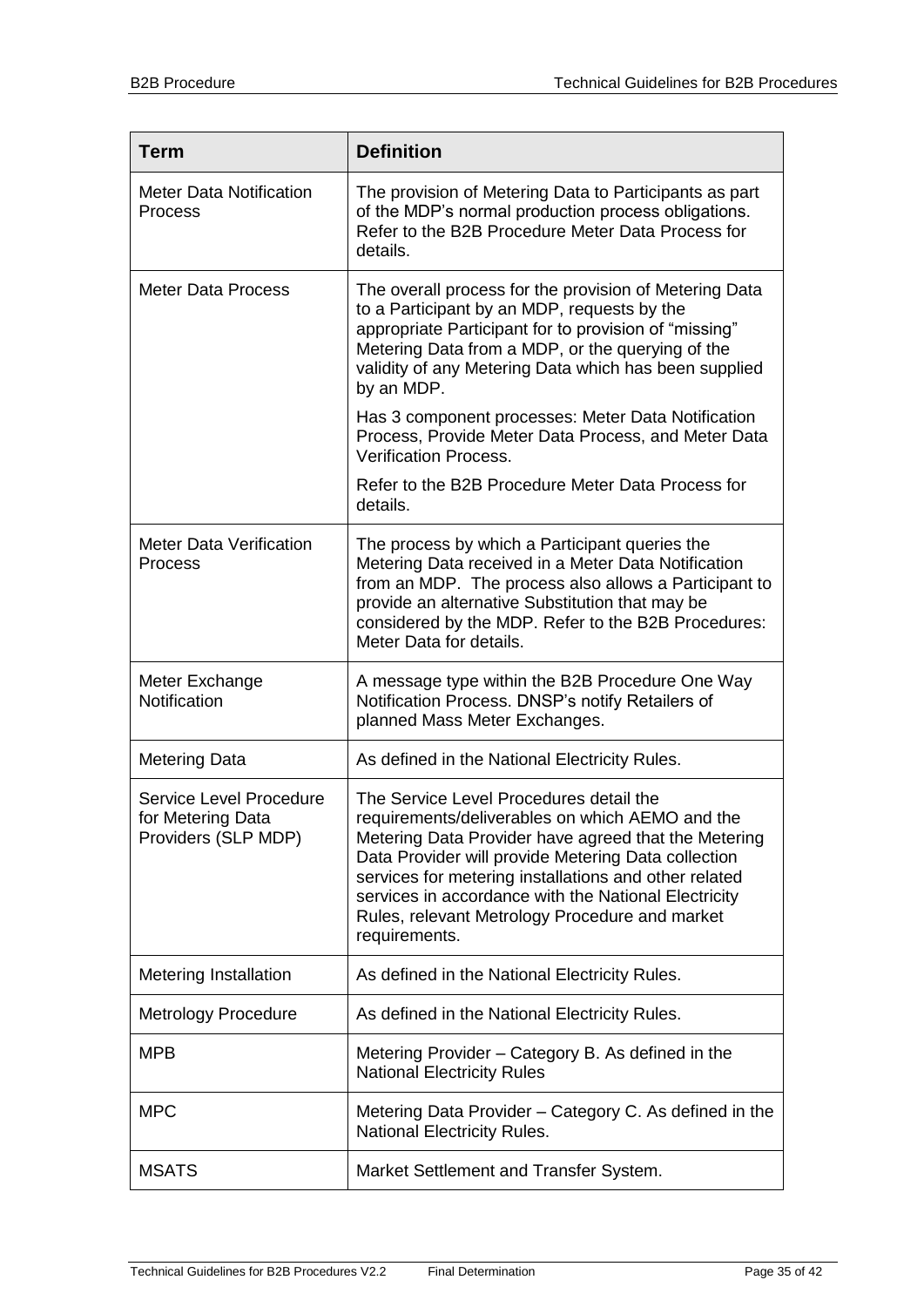| <b>Term</b>                                          | <b>Definition</b>                                                                                                                                                                        |
|------------------------------------------------------|------------------------------------------------------------------------------------------------------------------------------------------------------------------------------------------|
| <b>MSATS B2B Handler</b>                             | An extension of the MSATS batch handler to manage<br><b>B2B</b> transactions.<br>As described in the B2B Procedure Technical Delivery                                                    |
|                                                      | Specification.                                                                                                                                                                           |
| <b>MSATS B2B Handler</b><br><b>Inbox</b>             | The file directory where Participants publish B2B<br>messages and acknowledgements for other<br>Participants.                                                                            |
|                                                      | As described in the B2B Procedure Technical Delivery<br>Specification.                                                                                                                   |
| <b>MSATS B2B Handler</b><br>Outbox                   | The file directory where Participants receive B2B<br>messages and acknowledgements from other<br>Participants.                                                                           |
|                                                      | As described in the B2B Procedure Technical Delivery<br>Specification.                                                                                                                   |
| <b>MSATS B2B Procedure</b>                           | See B2B Procedure.                                                                                                                                                                       |
| <b>MSATS File Exchange</b><br>Protocol               | The file exchange protocol used by MSATS, as<br>described in 010905 - Technical Architecture Design<br>Report v4.4 (as amended from time to time).                                       |
| <b>MSATS Notification</b>                            | As defined in MSATS Procedure CATS Procedure.                                                                                                                                            |
|                                                      | [Refer B2B Procedure Service Orders Process]                                                                                                                                             |
| <b>National B2B</b><br>Infrastructure                | Infrastructure (software and hardware) that physically<br>enables B2B communication between Participants.<br>This includes, but is not necessarily limited to:                           |
|                                                      | MSATS B2B Handler (software and hardware);                                                                                                                                               |
|                                                      | <b>MSATS B2B Gateways;</b>                                                                                                                                                               |
|                                                      | Communications between Participants and<br><b>MSATS B2B Gateways; and</b>                                                                                                                |
|                                                      | Participant Gateways.                                                                                                                                                                    |
| <b>NEM</b>                                           | <b>National Electricity Market.</b>                                                                                                                                                      |
| <b>NEMMCO</b>                                        | National Electricity Market Management Company<br>Limited as defined in the National Electricity Rules.<br>NEMMCO was renamed AEMO on 1 July 2009.                                       |
| <b>NEM Retail Operations</b><br><b>Contacts List</b> | A list of contact details populated by Participants<br>administered by AEMO and used for the purpose of,<br>communication between Participants to support retail<br>operation processes. |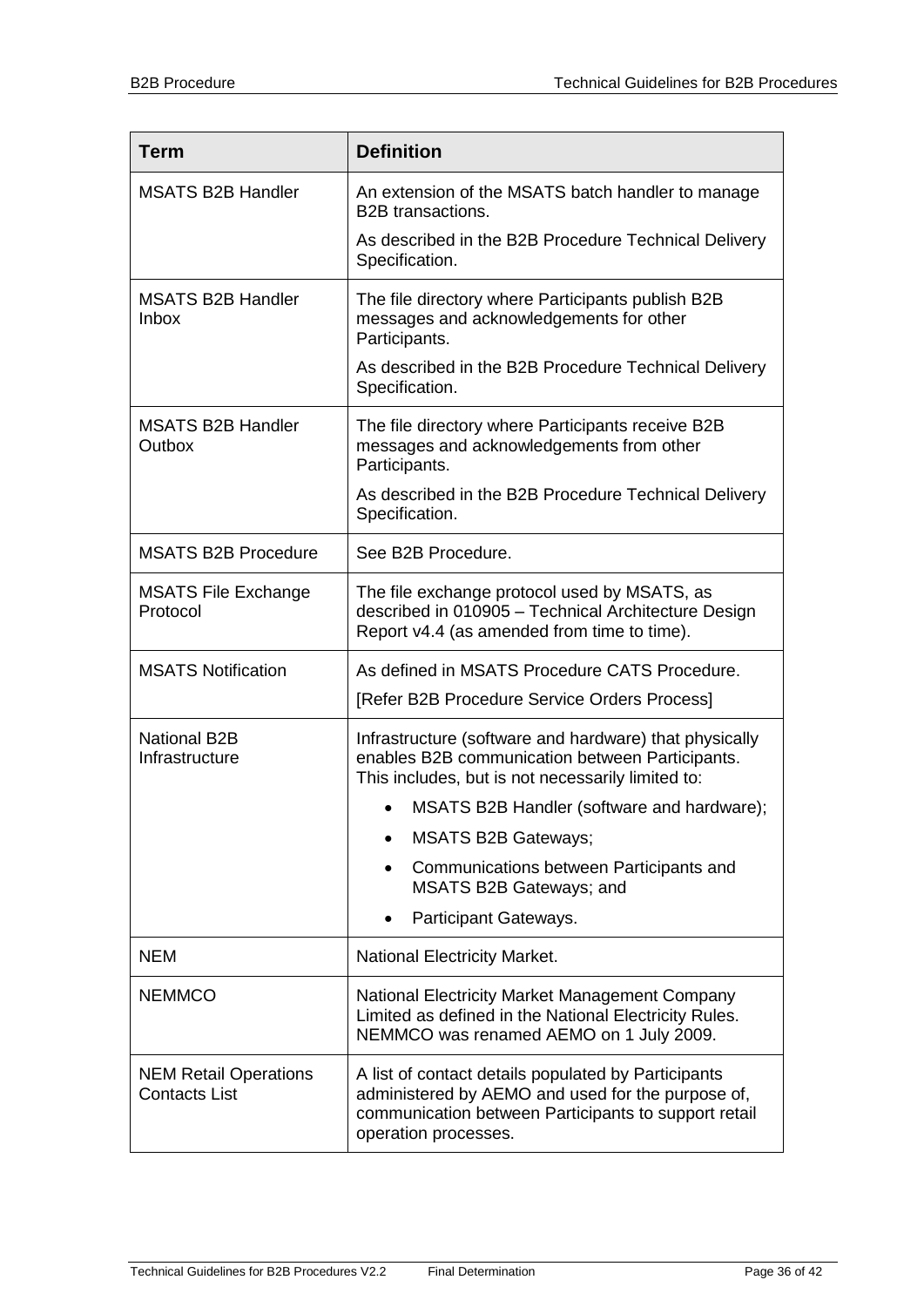| Term                                                       | <b>Definition</b>                                                                                                                                                                                                                                                                                                                            |
|------------------------------------------------------------|----------------------------------------------------------------------------------------------------------------------------------------------------------------------------------------------------------------------------------------------------------------------------------------------------------------------------------------------|
| <b>Network Tariff Notification</b>                         | A Message Type within the B2B Procedure One Way<br>Notification Process. It is defined as a notification for<br>DNSP initiated network tariff changes for a customer or<br>groups of customers, from a DNSP to the Current<br>Retailer in advance of when the DNSP intends to<br>change the Network Tariff.                                  |
| <b>New FRMP</b>                                            | The FRMP that is identified on a change request prior<br>to the change request being completed.                                                                                                                                                                                                                                              |
| New MDP                                                    | The MDP that is identified on a change request prior to<br>the change request being completed.                                                                                                                                                                                                                                               |
| <b>New Retailer</b>                                        | Following the completion of a transfer of a NMI, the<br>Retailer that is the current FRMP.                                                                                                                                                                                                                                                   |
| New RP                                                     | As defined in the MSATS Procedure CATS Procedure                                                                                                                                                                                                                                                                                             |
|                                                            | [The Responsible Person (RP) that is identified on a<br>change request prior to the change request being<br>completed.]                                                                                                                                                                                                                      |
| <b>Next Scheduled Read</b><br>Date                         | As defined in the MSATS Procedure CATS Procedure                                                                                                                                                                                                                                                                                             |
| <b>NMI</b>                                                 | National Metering Identifier as defined in the National<br><b>Electricity Rules.</b>                                                                                                                                                                                                                                                         |
| NMI checksum                                               | A number, 1 digit in length, which is used to validate<br>that a NMI supplied to the MSATS system is a valid<br>NMI.                                                                                                                                                                                                                         |
| NMI classification                                         | A code that identifies the nature of the flow of electricity<br>at a connection point, eg. Generator, interconnector.<br>Retail connection points are classified as small,<br>medium or large, depending on the volume of energy<br>consumed. Sample and Eprofile are used to classify<br>loads used for profiling under certain conditions. |
| Non-technical B2B<br>Procedures                            | The B2B Procedures other than the B2B Procedure<br>Technical Guidelines for B2B Procedures and the B2B<br>Procedure Technical Delivery Specification.                                                                                                                                                                                        |
| Notification                                               | A Transaction that does not have a corresponding<br>reply Transaction. See Notification Business<br><b>Transaction Pattern</b>                                                                                                                                                                                                               |
| <b>Notification Business</b><br><b>Transaction Pattern</b> | A B2B Interaction characterised by one Participant<br>sending a Notification transaction (eg<br>CustomerDetailsNotification) to another Participant<br>without a corresponding reply Transaction.                                                                                                                                            |
| <b>Old Retailer</b>                                        | Any previous FRMP for a NMI.                                                                                                                                                                                                                                                                                                                 |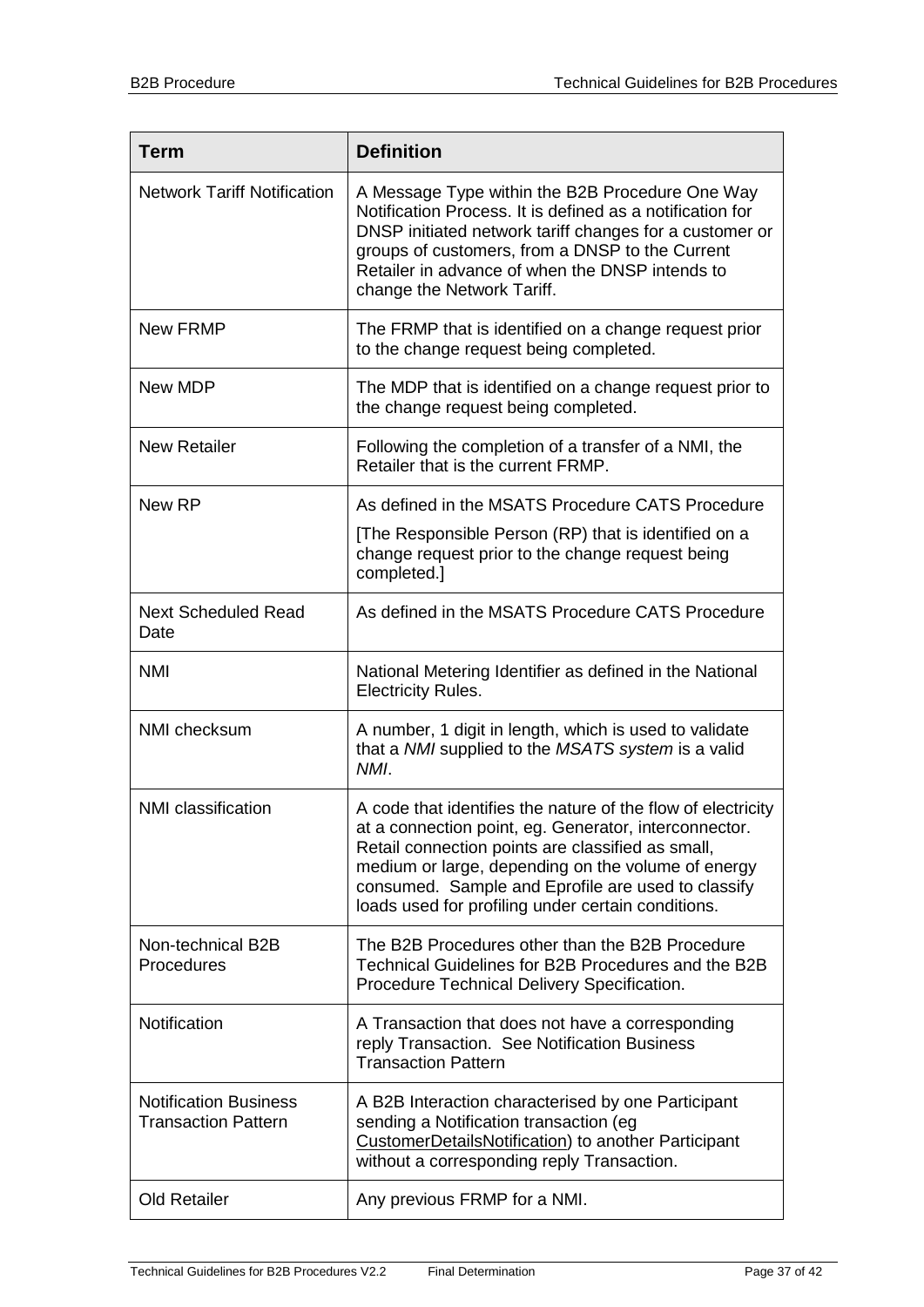| <b>Term</b>                       | <b>Definition</b>                                                                                                                                                                                    |
|-----------------------------------|------------------------------------------------------------------------------------------------------------------------------------------------------------------------------------------------------|
| One Way Notification<br>Procedure | The process of providing participants with a message<br>to multiple NMI's.                                                                                                                           |
|                                   | [Refer B2B Procedure One Way Notification Process]                                                                                                                                                   |
| Outbox                            | See MSATS B2B Handler Outbox.                                                                                                                                                                        |
| Participant                       | Local Retailers, Market Customers and Distribution<br>Network Service Providers.                                                                                                                     |
| Participant B2B System            | The computer hardware and software used by a<br>Participant to create, send, receive and process B2B<br>Messages.                                                                                    |
| <b>Participant Directories</b>    | Participant Inbox and Outbox used by the B2B<br>Handler.                                                                                                                                             |
|                                   | [Refer B2B Procedure Technical Delivery Specification]                                                                                                                                               |
| <b>Participant Gateways</b>       | Hardware and software used by a Participant to send<br>and receive B2B files.                                                                                                                        |
|                                   | [Refer B2B Procedure Technical Delivery Specification]                                                                                                                                               |
| <b>Participant Relationship</b>   | Where a Participant has a Role recorded in MSATS<br>with respect to a Connection Point                                                                                                               |
| <b>Previous Retailer</b>          | Refer to Old Retailer.                                                                                                                                                                               |
| <b>Prospective Retailer</b>       | Retailer who may initiate a defined B2B process on the<br>basis that they are in the process of applying for<br>responsibility of a given site (via the Customer Transfer<br>process through MSATS). |
| Provide Meter Data<br>Process     | The provision by an MDP of Metering Data specifically<br>requested by a Participant. Refer to the B2B<br>Procedure Meter Data Process for details.                                                   |
| Put process                       | The FTP 'Put" command. Used to copy files between<br>Participant In- and Outboxes.                                                                                                                   |
|                                   | [Refer B2B Procedure Technical Delivery Specification]                                                                                                                                               |
| Recipient                         | See B2B Recipient.                                                                                                                                                                                   |
| <b>Reconciliation Process</b>     | The provision of the Customer Details for NMIs held by<br>the FRMP for their current customers with Life Support<br>in the DNSP's area at the time of the data extract.                              |
|                                   | Refer to the B2B Procedure Customer and Site Details<br>Notification Process for further details.                                                                                                    |
| <b>Regulated Timeframe</b>        | The Timing Requirement imposed on a Service<br>Provider by the relevant jurisdictional instrument for the<br>conduct of the regulated service.                                                       |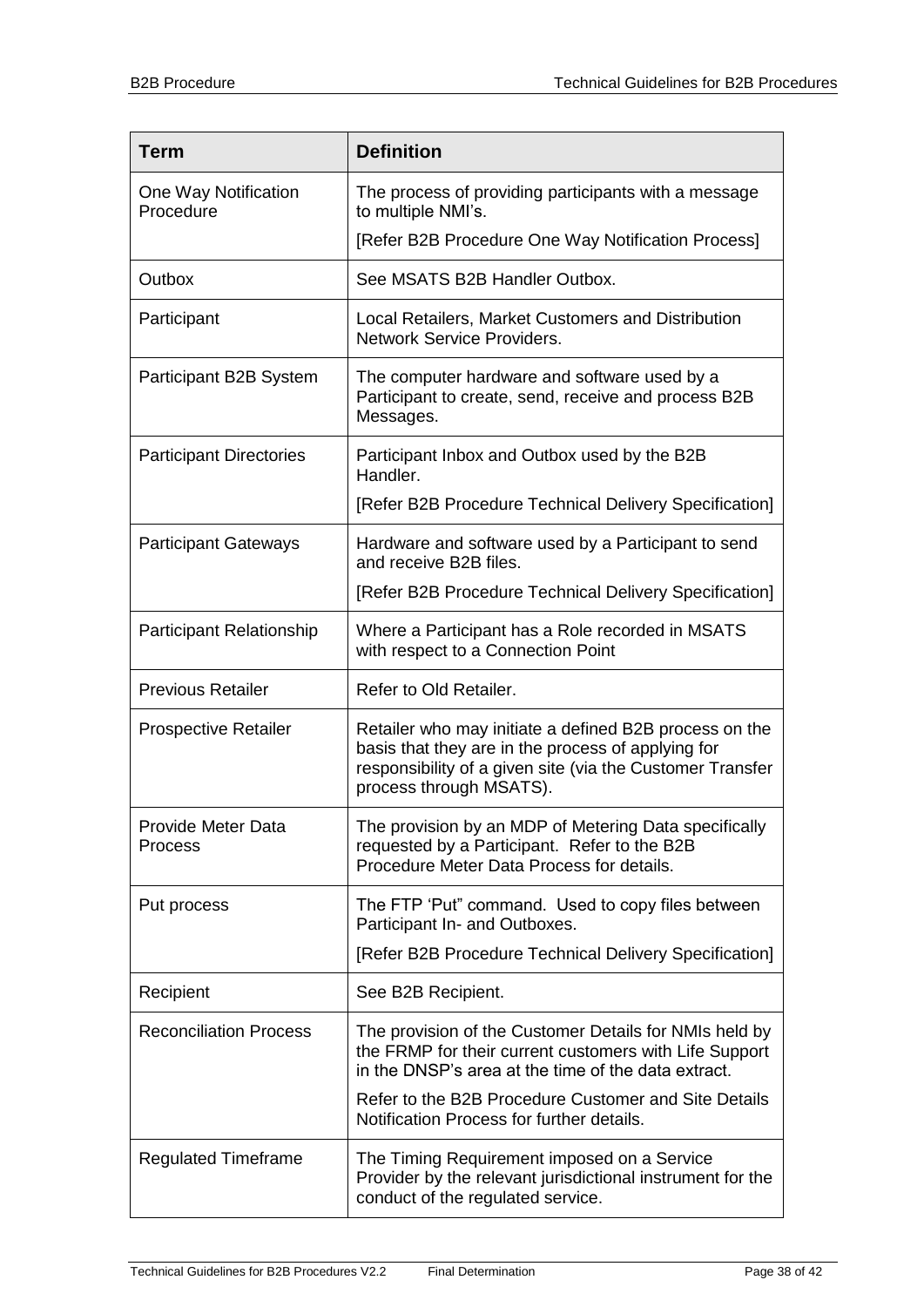| <b>Term</b>                                                | <b>Definition</b>                                                                                                                                                                                                                                                  |
|------------------------------------------------------------|--------------------------------------------------------------------------------------------------------------------------------------------------------------------------------------------------------------------------------------------------------------------|
| Reject                                                     | When used in the context of a Transaction, indicates<br>that the Recipient of the Transaction has rejected the<br>Transaction using a <b>BusinessAcceptance/Rejection</b><br>with an ase: Status of "Reject".                                                      |
|                                                            | [Refer all B2B Procedures]                                                                                                                                                                                                                                         |
| <b>Request and Response</b><br><b>Transactions</b>         | See Request/Response Business Transaction Pattern.                                                                                                                                                                                                                 |
| Request/Response<br><b>Business Transaction</b><br>Pattern | A B2B Interaction characterised by one Participant<br>sending a Request transaction (eg<br>ServiceOrderRequest) to another Participant and the<br>other Participant responding with a corresponding<br>Response transaction (eg ServiceOrderResponse).             |
|                                                            | In some cases a Notification may be sent in response<br>to a Request transaction (eg a MeterDataNotification<br>providing the metering data requested in a<br>ProvideMeterDataRequest).                                                                            |
| <b>Required Timeframe</b>                                  | The time allowed for the Completion of the Requested<br>Work. This period represents the Regulated<br>Timeframe for the performance of the work requested<br>(where a Regulated Timeframe exists) or an agreed<br>period specified in the relevant B2B Procedures. |
|                                                            | [Refer B2B Procedure Service Order Process]                                                                                                                                                                                                                        |
| Retailer                                                   | As defined in the MSATS Procedure; CATS Procedure                                                                                                                                                                                                                  |
|                                                            | [The person who is responsible in the wholesale<br>market for the settlement of electricity that has been<br>supplied to a consumer's NMI.]                                                                                                                        |
| Role                                                       | As defined in the MSATS Procedure CATS Procedure.                                                                                                                                                                                                                  |
|                                                            | [The 'role' in which an organisation is associated with a<br>connection point in CATS. Note that a single company<br>may be associated with a connection point in more<br>than one role.]                                                                          |
| <b>RP</b>                                                  | Responsible Person, as defined in the Rules.                                                                                                                                                                                                                       |
| Rules                                                      | <b>National Electricity Rules</b>                                                                                                                                                                                                                                  |
| Schema                                                     | See aseXML Schema.                                                                                                                                                                                                                                                 |
| Service Order                                              | A request to perform specified work.<br>[Refer Service Order Process]                                                                                                                                                                                              |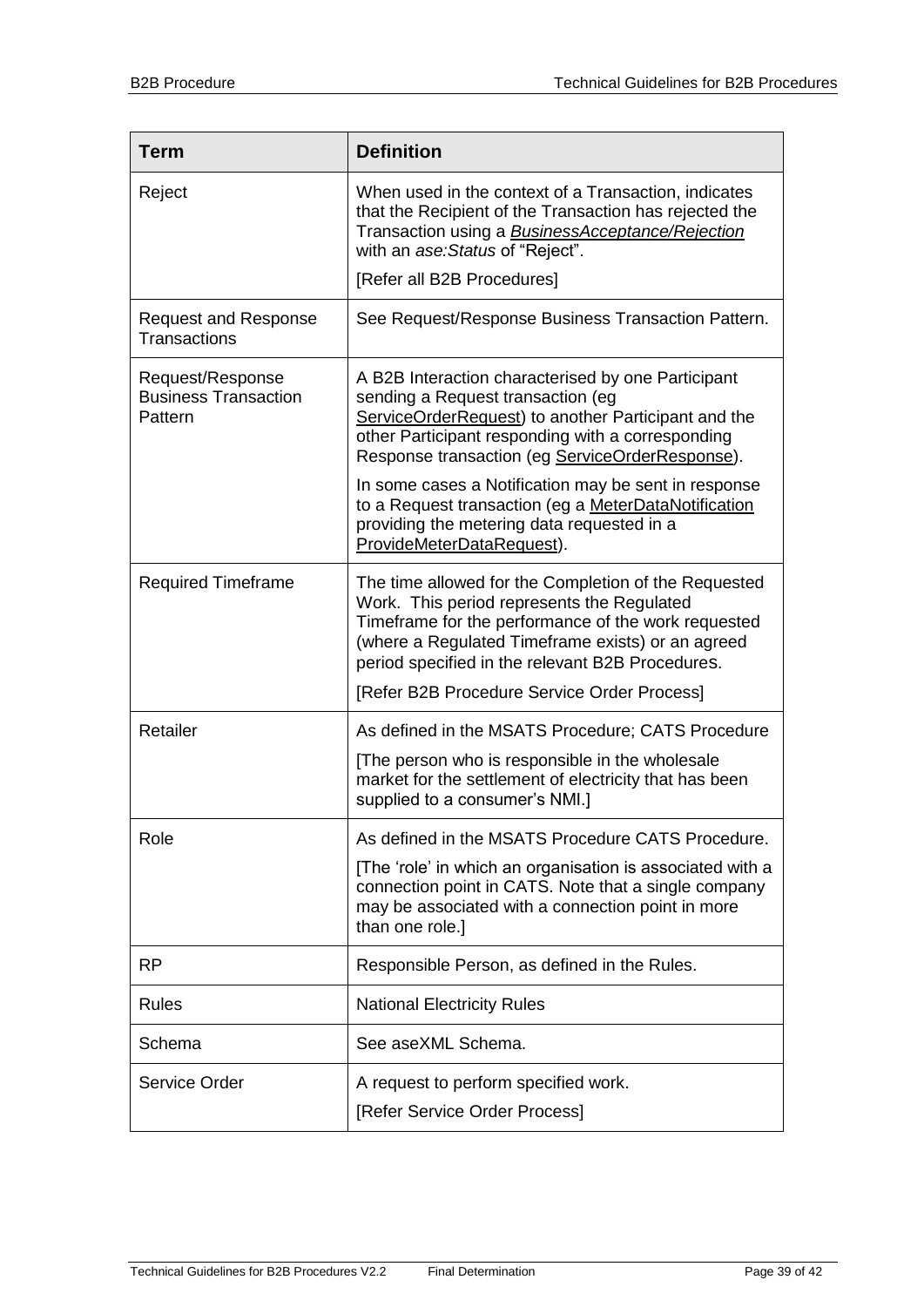| <b>Term</b>                                               | <b>Definition</b>                                                                                                                                                                                                                                                                                                                                                                                                                                                                                               |
|-----------------------------------------------------------|-----------------------------------------------------------------------------------------------------------------------------------------------------------------------------------------------------------------------------------------------------------------------------------------------------------------------------------------------------------------------------------------------------------------------------------------------------------------------------------------------------------------|
| <b>Service Order Process</b>                              | The process of requesting the performance of specified<br>work and receiving notification of the outcome of the<br>request.                                                                                                                                                                                                                                                                                                                                                                                     |
|                                                           | [Refer B2B Procedure Service Order Process]                                                                                                                                                                                                                                                                                                                                                                                                                                                                     |
| <b>Service Order Request</b>                              | A request made by a Retailer to a Service Provider for<br>a defined service to be performed at a Connection<br>Point.                                                                                                                                                                                                                                                                                                                                                                                           |
|                                                           | [Refer B2B Procedure Service Order Process]                                                                                                                                                                                                                                                                                                                                                                                                                                                                     |
| <b>Service Paperwork</b>                                  | The appropriate jurisdictional Safety Certificate,<br>form, document legal article as prescribed by the<br>respective jurisdictional instrument or national<br>instrument used in relation to a New Connection<br>Service Order, Additions and Alterations Service<br>Order, De-Energisation, Re-Energisation or<br>Abolishment Service Order, or other forms or<br>documents as required by the DNSP and as<br>discussed and agreed by Retailers to facilitate the<br>fulfilment of the Service Order request. |
| <b>Service Provider</b>                                   | When used in a B2B Procedure, refers to the DNSP or<br>MDP or MPB.                                                                                                                                                                                                                                                                                                                                                                                                                                              |
| <b>Site</b>                                               | The physical location of the Connection Point.                                                                                                                                                                                                                                                                                                                                                                                                                                                                  |
|                                                           | [Refer B2B Procedure Customer and Site Details<br>Notification Process and B2B Procedure Service Order<br>Process]                                                                                                                                                                                                                                                                                                                                                                                              |
| <b>SLP MDP</b>                                            | See 'Service Level Procedure for Metering Data<br>Providers'                                                                                                                                                                                                                                                                                                                                                                                                                                                    |
| <b>Technical Delivery</b><br>Specification                | B2B Procedure Technical Delivery Specification.                                                                                                                                                                                                                                                                                                                                                                                                                                                                 |
|                                                           | Defines the technical requirements for communicating<br>B2B messages between Participants via the MSATS<br>B2B Handler or contingency systems.                                                                                                                                                                                                                                                                                                                                                                  |
| <b>Technical Guidelines</b>                               | See B2B Procedure Technical Guidelines for B2B<br>Procedures.                                                                                                                                                                                                                                                                                                                                                                                                                                                   |
| <b>Technical Guidelines for</b><br><b>B2B Procedures.</b> | <b>B2B Procedure Technical Guidelines for B2B</b><br>Procedures.                                                                                                                                                                                                                                                                                                                                                                                                                                                |
|                                                           | Defines guidelines for the developers of B2B<br>documentation to ensure a consistent use of<br>terminology across all B2B Procedures.                                                                                                                                                                                                                                                                                                                                                                           |
| <b>Timing Period</b>                                      | Period between two Timing Points.                                                                                                                                                                                                                                                                                                                                                                                                                                                                               |
| <b>Timing Point</b>                                       | Point in time when an activity occurs.                                                                                                                                                                                                                                                                                                                                                                                                                                                                          |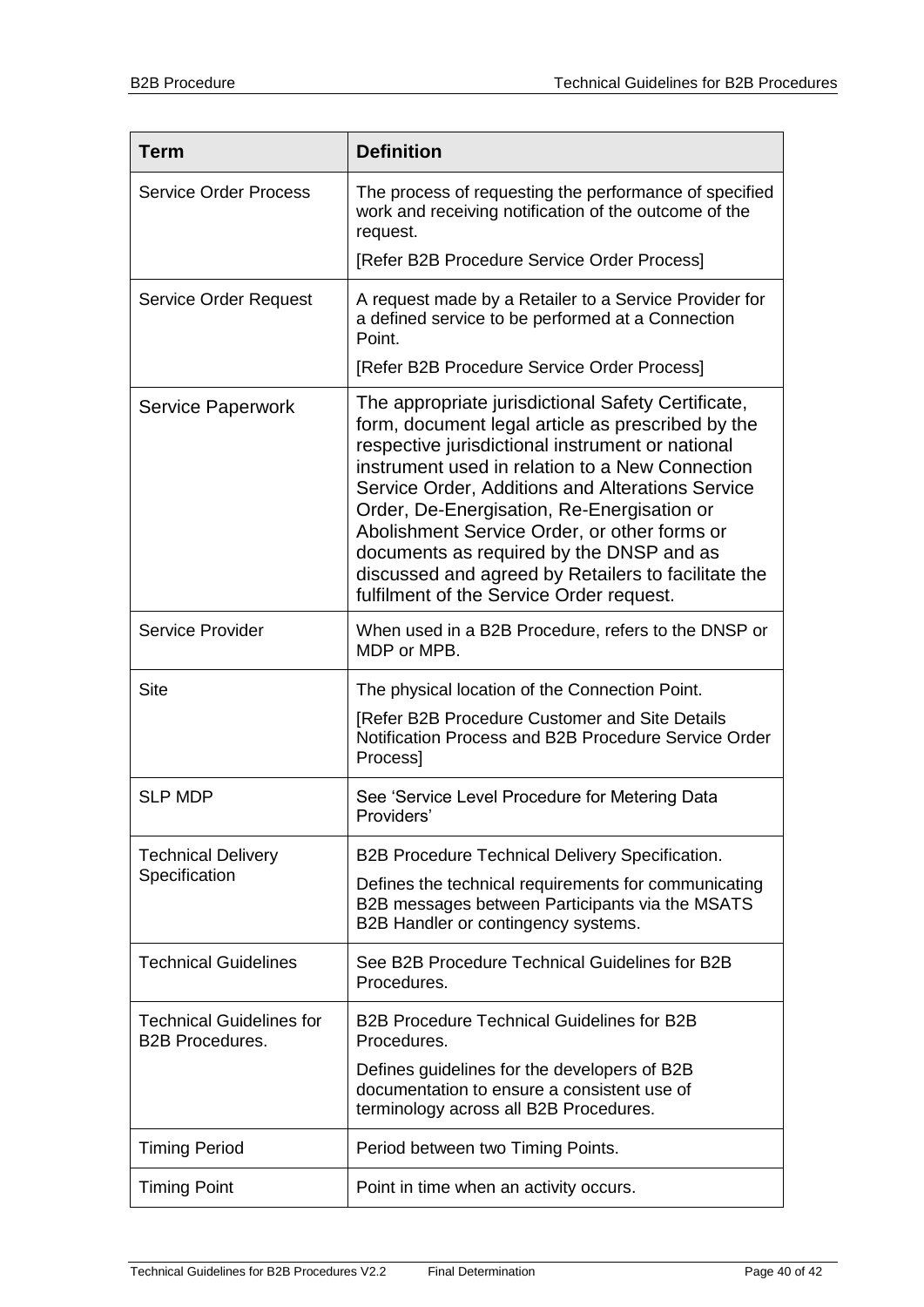| <b>Term</b>                    | <b>Definition</b>                                                                                                                                                                                                                                                                          |
|--------------------------------|--------------------------------------------------------------------------------------------------------------------------------------------------------------------------------------------------------------------------------------------------------------------------------------------|
| <b>Timing Requirement</b>      | The Timing Points by when an activity must be initiated<br>or an activity completed.                                                                                                                                                                                                       |
| Transaction                    | An aseXML realisation of a Business Document.                                                                                                                                                                                                                                              |
| Transaction<br>Acknowledgement | An aseXML realisation of a Business<br>Acceptance/Rejection.                                                                                                                                                                                                                               |
| <b>Transaction Group</b>       | The Transaction Group field in aseXML Message.                                                                                                                                                                                                                                             |
|                                | [Refer B2B Procedure Technical Delivery Specification]                                                                                                                                                                                                                                     |
| <b>Transaction Model</b>       | The physical exchange of B2B messages to complete<br>a B2B interaction.                                                                                                                                                                                                                    |
| <b>Transaction Priority</b>    | An element on an aseXML message that allows the<br>sender to indicate their preference in terms of<br>timeliness of processing for the message contents. The<br>three allowable values are "High", "Medium" and "Low".<br>As used in terms such as 'Medium Priority' or 'Low<br>Priority'. |
| <b>UML</b>                     | Unified Modelling Language. A convention adopted for<br>drawing process flow diagrams (activity diagrams) and<br>sequence diagrams.                                                                                                                                                        |
| <b>XML</b>                     | eXtensible Markup Language                                                                                                                                                                                                                                                                 |